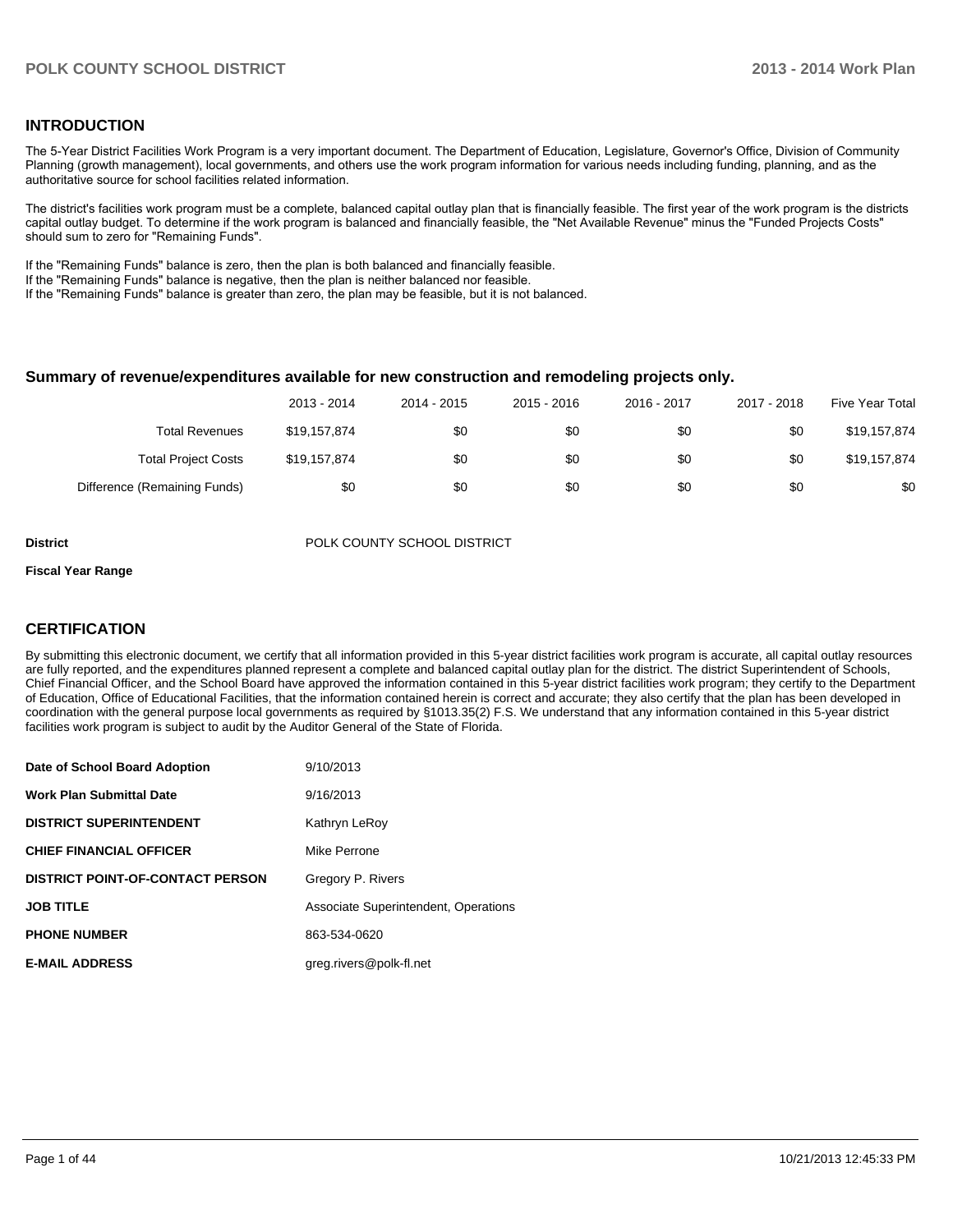# **Expenditures**

# **Expenditure for Maintenance, Repair and Renovation from 1.50-Mills and PECO**

Annually, prior to the adoption of the district school budget, each school board must prepare a tentative district facilities work program that includes a schedule of major repair and renovation projects necessary to maintain the educational and ancillary facilities of the district.

| Item                                                                                                                                                                                                                                                                                                                                                                                                                                                                                                                                                                                                                                                                                                                                                                                                                                                                                                                                                                                                                                                                                                                                                                                                                                                                                                                                                                                                                                                                                                                                                                                                                                                                                                                                                                                                                                                                                                                                                                                                                                                                                                                                                                                                                                                                                                                                                                                                                                                                                                                                                                                                                                                                                                                                                                                                                                                                                                                                                                                                                                                                                                                                                                                                                                                                                                                                                                                                                                                                                                                                                                                                                                                                                                                                                                                                                                                                                                                                                                                                                                                                                                                                                                                                                                        | 2013 - 2014<br><b>Actual Budget</b> | $2014 - 2015$<br>Projected | $2015 - 2016$<br>Projected | 2016 - 2017<br>Projected | 2017 - 2018<br>Projected | <b>Total</b> |
|---------------------------------------------------------------------------------------------------------------------------------------------------------------------------------------------------------------------------------------------------------------------------------------------------------------------------------------------------------------------------------------------------------------------------------------------------------------------------------------------------------------------------------------------------------------------------------------------------------------------------------------------------------------------------------------------------------------------------------------------------------------------------------------------------------------------------------------------------------------------------------------------------------------------------------------------------------------------------------------------------------------------------------------------------------------------------------------------------------------------------------------------------------------------------------------------------------------------------------------------------------------------------------------------------------------------------------------------------------------------------------------------------------------------------------------------------------------------------------------------------------------------------------------------------------------------------------------------------------------------------------------------------------------------------------------------------------------------------------------------------------------------------------------------------------------------------------------------------------------------------------------------------------------------------------------------------------------------------------------------------------------------------------------------------------------------------------------------------------------------------------------------------------------------------------------------------------------------------------------------------------------------------------------------------------------------------------------------------------------------------------------------------------------------------------------------------------------------------------------------------------------------------------------------------------------------------------------------------------------------------------------------------------------------------------------------------------------------------------------------------------------------------------------------------------------------------------------------------------------------------------------------------------------------------------------------------------------------------------------------------------------------------------------------------------------------------------------------------------------------------------------------------------------------------------------------------------------------------------------------------------------------------------------------------------------------------------------------------------------------------------------------------------------------------------------------------------------------------------------------------------------------------------------------------------------------------------------------------------------------------------------------------------------------------------------------------------------------------------------------------------------------------------------------------------------------------------------------------------------------------------------------------------------------------------------------------------------------------------------------------------------------------------------------------------------------------------------------------------------------------------------------------------------------------------------------------------------------------------------------|-------------------------------------|----------------------------|----------------------------|--------------------------|--------------------------|--------------|
| IHVAC                                                                                                                                                                                                                                                                                                                                                                                                                                                                                                                                                                                                                                                                                                                                                                                                                                                                                                                                                                                                                                                                                                                                                                                                                                                                                                                                                                                                                                                                                                                                                                                                                                                                                                                                                                                                                                                                                                                                                                                                                                                                                                                                                                                                                                                                                                                                                                                                                                                                                                                                                                                                                                                                                                                                                                                                                                                                                                                                                                                                                                                                                                                                                                                                                                                                                                                                                                                                                                                                                                                                                                                                                                                                                                                                                                                                                                                                                                                                                                                                                                                                                                                                                                                                                                       | \$1,000,000                         | \$1,000,000                | \$1,000,000                | \$1,000,000              | \$1,500,000              | \$5,500,000  |
| Locations: ALTA VISTA ELEMENTARY, ALTURAS ELEMENTARY, ANNA WOODBURY ELEMENTARY, AUBURNDALE CENTRAL ELEMENTARY,<br>AUBURNDALE SENIOR HIGH, BABSON PARK ELEMENTARY, BARTOW ACADEMY, BARTOW MIDDLE, BARTOW SENIOR HIGH,<br>BARTOW SERVICE FACILITY (TRANSPORTATION), BEN HILL GRIFFIN ELEMENTARY, BERKLEY ELEMENTARY, BETHUNE ACADEMY,<br>BILL DUNCAN OPPORTUNITY CENTER, BRIGHAM ACADEMY, CARLTON PALMORE ELEMENTARY, CENTRAL WAREHOUSE/B-1, B-2,<br>B-3 & B-4 MAINT SHOPS, CHAIN OF LAKES ELEMENTARY, CLARENCE BOSWELL ELEMENTARY, CLEVELAND COURT ELEMENTARY,<br>COMBEE ELEMENTARY, CRYSTAL LAKE ELEMENTARY, CRYSTAL LAKE MIDDLE, DANIEL JENKINS ACADEMY OF TECHNOLOGY,<br>Davenport School of the Arts (New), DAVENPORT SCHOOL OF THE ARTS (OLD), DENISON MIDDLE, DISCOVERY ACADEMY, DIXIELAND<br>ELEMENTARY, DONALD E WOODS CENTER, DORIS A SANDERS LEARNING CENTER, DR N E ROBERTS ELEMENTARY, DUNDEE<br>ELEMENTARY, DUNDEE RIDGE MIDDLE, DWIGHT C SMITH CENTER, EAGLE LAKE ELEMENTARY, EAST AREA ADULT & COMMUNITY<br>SCHOOL, EASTSIDE ELEMENTARY, EDGAR L PADGETT ELEMENTARY, ELBERT ELEMENTARY, FLORAL AVENUE ELEMENTARY,<br>FORT MEADE MIDDLE SENIOR HIGH, FRED G GARNER ELEMENTARY, FROSTPROOF ELEMENTARY, FROSTPROOF MIDDLE<br>SENIOR HIGH, GARDEN GROVE ELEMENTARY, GAUSE ACADEMY OF APPLIED TECHNOLOGY, GAUSE RIVERSIDE ACADEMY,<br>GEORGE JENKINS SENIOR HIGH, GIBBONS STREET ELEMENTARY, GRIFFIN ELEMENTARY, Haines City Fueling Facility, HAINES CITY<br>SENIOR HIGH, High School CCC, Highland City Baseball Park, HIGHLAND CITY ELEMENTARY, HIGHLANDS GROVE ELEMENTARY,<br>HILLCREST ELEMENTARY, HORIZONS ELEMENTARY SCHOOL, INWOOD ELEMENTARY, JAMES E STEPHENS ELEMENTARY, JAMES<br>W SIKES ELEMENTARY, JANIE HOWARD WILSON ELEMENTARY, JEAN O'DELL LIFE AND LEARNING CENTER, JERE L STAMBAUGH<br>MIDDLE, JESSE KEEN ELEMENTARY, JEWETT MIDDLE ACADEMY, JEWETT SCHOOL OF THE ARTS, JIM MILES PROFESSIONAL<br>DEVELOPMENT CENTER, JOHN SNIVELY ELEMENTARY, KAREN M SIEGEL CENTER, KATHLEEN ELEMENTARY, KATHLEEN MIDDLE,<br>KATHLEEN SENIOR HIGH, KINGSFORD ELEMENTARY, LAKE ALFRED BEST AT FRUITLAND PARK, LAKE ALFRED ELEMENTARY,<br>LAKE ALFRED FUELING FACILITY, LAKE ALFRED-ADDAIR MIDDLE, LAKE GIBSON MIDDLE, LAKE GIBSON SENIOR HIGH, Lake<br>Hamilton Drive Warehouse, LAKE MARION CREEK SCHOOL, LAKE REGION SENIOR HIGH, LAKE SHIPP ELEMENTARY, LAKE WALES<br>SENIOR HIGH, LAKE WALES SERVICE FACILITY/LW-9 MAINT SHOP, LAKELAND ALTERNATIVE ED CTR & L-7 MAINT SHOP,<br>LAKELAND HIGHLANDS MIDDLE, LAKELAND SENIOR HIGH, LAKELAND SERVICE FACILITY/TRANSPORTATION, LAUREL<br>ELEMENTARY, LAWTON CHILES MIDDLE ACADEMY, LENA VISTA ELEMENTARY, LEWIS ELEMENTARY, LINCOLN ACADEMY,<br>LOUGHMAN OAKS ELEMENTARY, MARK WILCOX CENTER, MAYNARD E TRAVISS CAREER CENTER, MCKEEL ACADEMY FOR<br>APPLIED TECHNOLOGY, MCLAUGHLIN MIDDLE SCHOOL AND FINE ARTS ACADEMY, MEDULLA ELEMENTARY, MULBERRY MIDDLE,<br>MULBERRY SENIOR HIGH, NORTH CENTRAL SUPPORT SERVICES, NORTH LAKELAND ELEMENTARY, NORTH LAKELAND<br>MAINTENANCE SHOP, L-4, OSCAR J POPE ELEMENTARY, PALMETTO ELEMENTARY SCHOOL, PEER CENTER, PHILIP O'BRIEN<br>ELEMENTARY, PINEWOOD ELEMENTARY, POLK AVENUE ELEMENTARY, POLK CITY ELEMENTARY, POLK SUPERINTENDENT'S<br>OFFICE, POLK SUPERINTENDENT'S OFFICE - FOOD SERVICES, PURCELL ELEMENTARY, R BRUCE WAGNER ELEMENTARY, R<br>CLEM CHURCHWELL ELEMENTARY, RIDGE CAREER CENTER, RIDGE COMMUNITY HIGH SCHOOL, RIDGEVIEW GLOBAL STUDIES<br>ACADEMY, ROCHELLE SCHOOL OF THE ARTS, ROOSEVELT ACADEMY OF APPLIED TECHNOLOGY, ROSABELLE W BLAKE<br>ACADEMY, SANDHILL ELEMENTARY, SCOTT LAKE ELEMENTARY, SHELLEY S BOONE MIDDLE, SLEEPY HILL ELEMENTARY, SLEEPY<br>HILL MIDDLE, SOCRUM ELEMENTARY, SOUTH CENTRAL ADULT & COMMUNITY SCHOOL, SOUTH LAKELAND MAINTENANCE SHOP,<br>L-6, SOUTHWEST ELEMENTARY, SOUTHWEST MIDDLE, SPESSARD HOLLAND ELEMENTARY, SPOOK HILL ELEMENTARY, TENOROC<br>SENIOR, Tenoroc Service Facility, UA-1 SHOP/SC AREA, UNION ACADEMY, VALLEYVIEW ELEMENTARY, WAHNETA ELEMENTARY,<br>WALTER CALDWELL ELEMENTARY, WENDELL H WATSON ELEMENTARY, WEST AREA ADULT SCHOOL, WESTWOOD MIDDLE, WH-5<br>MAINTENANCE SHOP, WINSTON ELEMENTARY, WINTER HAVEN SENIOR HIGH, WOODLAKE CENTER<br>Flooring | \$200,000                           | \$200,000                  | \$200,000                  | \$200,000                | \$200,000                | \$1,000,000  |
|                                                                                                                                                                                                                                                                                                                                                                                                                                                                                                                                                                                                                                                                                                                                                                                                                                                                                                                                                                                                                                                                                                                                                                                                                                                                                                                                                                                                                                                                                                                                                                                                                                                                                                                                                                                                                                                                                                                                                                                                                                                                                                                                                                                                                                                                                                                                                                                                                                                                                                                                                                                                                                                                                                                                                                                                                                                                                                                                                                                                                                                                                                                                                                                                                                                                                                                                                                                                                                                                                                                                                                                                                                                                                                                                                                                                                                                                                                                                                                                                                                                                                                                                                                                                                                             |                                     |                            |                            |                          |                          |              |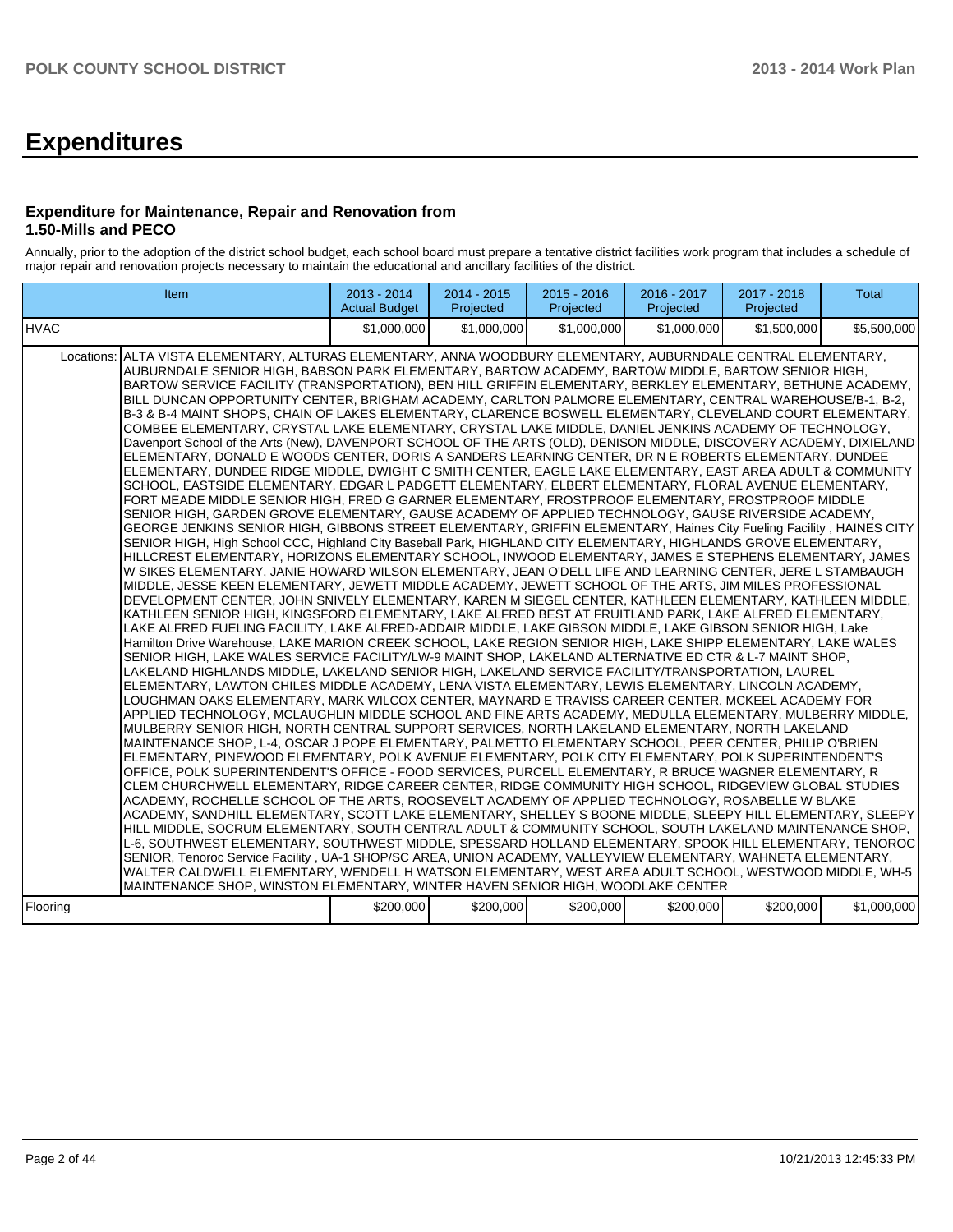|         | Locations: ALTA VISTA ELEMENTARY, ALTURAS ELEMENTARY, ANNA WOODBURY ELEMENTARY, AUBURNDALE CENTRAL ELEMENTARY,<br>AUBURNDALE SENIOR HIGH, BABSON PARK ELEMENTARY, BARTOW ACADEMY, BARTOW MIDDLE, BARTOW SENIOR HIGH,<br>BARTOW SERVICE FACILITY (TRANSPORTATION), BEN HILL GRIFFIN ELEMENTARY, BERKLEY ELEMENTARY, BETHUNE ACADEMY, I<br>BILL DUNCAN OPPORTUNITY CENTER, BRIGHAM ACADEMY, CARLTON PALMORE ELEMENTARY, CENTRAL WAREHOUSE/B-1, B-2,<br>B-3 & B-4 MAINT SHOPS, CHAIN OF LAKES ELEMENTARY, CLARENCE BOSWELL ELEMENTARY, CLEVELAND COURT ELEMENTARY,<br>COMBEE ELEMENTARY, CRYSTAL LAKE ELEMENTARY, CRYSTAL LAKE MIDDLE, DANIEL JENKINS ACADEMY OF TECHNOLOGY,<br>Davenport School of the Arts (New), DAVENPORT SCHOOL OF THE ARTS (OLD), DENISON MIDDLE, DISCOVERY ACADEMY, DIXIELAND<br>ELEMENTARY, DONALD E WOODS CENTER, DORIS A SANDERS LEARNING CENTER, DR N E ROBERTS ELEMENTARY, DUNDEE<br>ELEMENTARY, DUNDEE RIDGE MIDDLE, DWIGHT C SMITH CENTER, EAGLE LAKE ELEMENTARY, EAST AREA ADULT & COMMUNITY<br>SCHOOL, EASTSIDE ELEMENTARY, EDGAR L PADGETT ELEMENTARY, ELBERT ELEMENTARY, FLORAL AVENUE ELEMENTARY,<br>FORT MEADE MIDDLE SENIOR HIGH, FRED G GARNER ELEMENTARY, FROSTPROOF ELEMENTARY, FROSTPROOF MIDDLE<br>SENIOR HIGH, GARDEN GROVE ELEMENTARY, GAUSE ACADEMY OF APPLIED TECHNOLOGY, GAUSE RIVERSIDE ACADEMY,<br>GEORGE JENKINS SENIOR HIGH, GIBBONS STREET ELEMENTARY, GRIFFIN ELEMENTARY, Haines City Fueling Facility, HAINES CITY<br>SENIOR HIGH, High School CCC, Highland City Baseball Park, HIGHLAND CITY ELEMENTARY, HIGHLANDS GROVE ELEMENTARY,<br>HILLCREST ELEMENTARY, HORIZONS ELEMENTARY SCHOOL, INWOOD ELEMENTARY, JAMES E STEPHENS ELEMENTARY, JAMES<br>W SIKES ELEMENTARY, JANIE HOWARD WILSON ELEMENTARY, JEAN O'DELL LIFE AND LEARNING CENTER, JERE L STAMBAUGH<br>MIDDLE, JESSE KEEN ELEMENTARY, JEWETT MIDDLE ACADEMY, JEWETT SCHOOL OF THE ARTS, JIM MILES PROFESSIONAL<br>DEVELOPMENT CENTER, JOHN SNIVELY ELEMENTARY, KAREN M SIEGEL CENTER, KATHLEEN ELEMENTARY, KATHLEEN MIDDLE,<br>KATHLEEN SENIOR HIGH, KINGSFORD ELEMENTARY, LAKE ALFRED BEST AT FRUITLAND PARK, LAKE ALFRED ELEMENTARY,<br>LAKE ALFRED FUELING FACILITY, LAKE ALFRED-ADDAIR MIDDLE, LAKE GIBSON MIDDLE, LAKE GIBSON SENIOR HIGH, Lake<br>Hamilton Drive Warehouse, LAKE MARION CREEK SCHOOL, LAKE REGION SENIOR HIGH, LAKE SHIPP ELEMENTARY, LAKE WALES<br>SENIOR HIGH, LAKE WALES SERVICE FACILITY/LW-9 MAINT SHOP, LAKELAND ALTERNATIVE ED CTR & L-7 MAINT SHOP,<br>LAKELAND HIGHLANDS MIDDLE, LAKELAND SENIOR HIGH, LAKELAND SERVICE FACILITY/TRANSPORTATION, LAUREL<br>ELEMENTARY, LAWTON CHILES MIDDLE ACADEMY, LENA VISTA ELEMENTARY, LEWIS ELEMENTARY, LINCOLN ACADEMY,<br>LOUGHMAN OAKS ELEMENTARY, MARK WILCOX CENTER, MAYNARD E TRAVISS CAREER CENTER, MCKEEL ACADEMY FOR<br>APPLIED TECHNOLOGY, MCLAUGHLIN MIDDLE SCHOOL AND FINE ARTS ACADEMY, MEDULLA ELEMENTARY, MULBERRY MIDDLE,<br>MULBERRY SENIOR HIGH, NORTH CENTRAL SUPPORT SERVICES, NORTH LAKELAND ELEMENTARY, NORTH LAKELAND<br>MAINTENANCE SHOP, L-4, OSCAR J POPE ELEMENTARY, PALMETTO ELEMENTARY SCHOOL, PEER CENTER, PHILIP O'BRIEN<br>ELEMENTARY, PINEWOOD ELEMENTARY, POLK AVENUE ELEMENTARY, POLK CITY ELEMENTARY, POLK SUPERINTENDENT'S<br>OFFICE, POLK SUPERINTENDENT'S OFFICE - FOOD SERVICES, PURCELL ELEMENTARY, R BRUCE WAGNER ELEMENTARY, R<br>CLEM CHURCHWELL ELEMENTARY, RIDGE CAREER CENTER, RIDGE COMMUNITY HIGH SCHOOL, RIDGEVIEW GLOBAL STUDIES<br>ACADEMY, ROCHELLE SCHOOL OF THE ARTS, ROOSEVELT ACADEMY OF APPLIED TECHNOLOGY, ROSABELLE W BLAKE<br>ACADEMY, SANDHILL ELEMENTARY, SCOTT LAKE ELEMENTARY, SHELLEY S BOONE MIDDLE, SLEEPY HILL ELEMENTARY, SLEEPY  <br>HILL MIDDLE, SOCRUM ELEMENTARY, SOUTH CENTRAL ADULT & COMMUNITY SCHOOL, SOUTH LAKELAND MAINTENANCE SHOP,<br>L-6, SOUTHWEST ELEMENTARY, SOUTHWEST MIDDLE, SPESSARD HOLLAND ELEMENTARY, SPOOK HILL ELEMENTARY, TENOROC<br>SENIOR, Tenoroc Service Facility, UA-1 SHOP/SC AREA, UNION ACADEMY, VALLEYVIEW ELEMENTARY, WAHNETA ELEMENTARY,<br>WALTER CALDWELL ELEMENTARY, WENDELL H WATSON ELEMENTARY, WEST AREA ADULT SCHOOL, WESTWOOD MIDDLE, WH-5 |           |           |           |           |           |             |
|---------|--------------------------------------------------------------------------------------------------------------------------------------------------------------------------------------------------------------------------------------------------------------------------------------------------------------------------------------------------------------------------------------------------------------------------------------------------------------------------------------------------------------------------------------------------------------------------------------------------------------------------------------------------------------------------------------------------------------------------------------------------------------------------------------------------------------------------------------------------------------------------------------------------------------------------------------------------------------------------------------------------------------------------------------------------------------------------------------------------------------------------------------------------------------------------------------------------------------------------------------------------------------------------------------------------------------------------------------------------------------------------------------------------------------------------------------------------------------------------------------------------------------------------------------------------------------------------------------------------------------------------------------------------------------------------------------------------------------------------------------------------------------------------------------------------------------------------------------------------------------------------------------------------------------------------------------------------------------------------------------------------------------------------------------------------------------------------------------------------------------------------------------------------------------------------------------------------------------------------------------------------------------------------------------------------------------------------------------------------------------------------------------------------------------------------------------------------------------------------------------------------------------------------------------------------------------------------------------------------------------------------------------------------------------------------------------------------------------------------------------------------------------------------------------------------------------------------------------------------------------------------------------------------------------------------------------------------------------------------------------------------------------------------------------------------------------------------------------------------------------------------------------------------------------------------------------------------------------------------------------------------------------------------------------------------------------------------------------------------------------------------------------------------------------------------------------------------------------------------------------------------------------------------------------------------------------------------------------------------------------------------------------------------------------------------------------------------------------------------------------------------------------------------------------------------------------------------------------------------------------------------------------------------------------------------------------------------------------------------------------------------------------------------------------------------------------------------------------------------------------------------------------------------|-----------|-----------|-----------|-----------|-----------|-------------|
|         |                                                                                                                                                                                                                                                                                                                                                                                                                                                                                                                                                                                                                                                                                                                                                                                                                                                                                                                                                                                                                                                                                                                                                                                                                                                                                                                                                                                                                                                                                                                                                                                                                                                                                                                                                                                                                                                                                                                                                                                                                                                                                                                                                                                                                                                                                                                                                                                                                                                                                                                                                                                                                                                                                                                                                                                                                                                                                                                                                                                                                                                                                                                                                                                                                                                                                                                                                                                                                                                                                                                                                                                                                                                                                                                                                                                                                                                                                                                                                                                                                                                                                                                                                  |           |           |           |           |           |             |
|         | MAINTENANCE SHOP, WINSTON ELEMENTARY, WINTER HAVEN SENIOR HIGH, WOODLAKE CENTER                                                                                                                                                                                                                                                                                                                                                                                                                                                                                                                                                                                                                                                                                                                                                                                                                                                                                                                                                                                                                                                                                                                                                                                                                                                                                                                                                                                                                                                                                                                                                                                                                                                                                                                                                                                                                                                                                                                                                                                                                                                                                                                                                                                                                                                                                                                                                                                                                                                                                                                                                                                                                                                                                                                                                                                                                                                                                                                                                                                                                                                                                                                                                                                                                                                                                                                                                                                                                                                                                                                                                                                                                                                                                                                                                                                                                                                                                                                                                                                                                                                                  |           |           |           |           |           |             |
| Roofing |                                                                                                                                                                                                                                                                                                                                                                                                                                                                                                                                                                                                                                                                                                                                                                                                                                                                                                                                                                                                                                                                                                                                                                                                                                                                                                                                                                                                                                                                                                                                                                                                                                                                                                                                                                                                                                                                                                                                                                                                                                                                                                                                                                                                                                                                                                                                                                                                                                                                                                                                                                                                                                                                                                                                                                                                                                                                                                                                                                                                                                                                                                                                                                                                                                                                                                                                                                                                                                                                                                                                                                                                                                                                                                                                                                                                                                                                                                                                                                                                                                                                                                                                                  | \$200,000 | \$200,000 | \$200,000 | \$200,000 | \$300,000 | \$1,100,000 |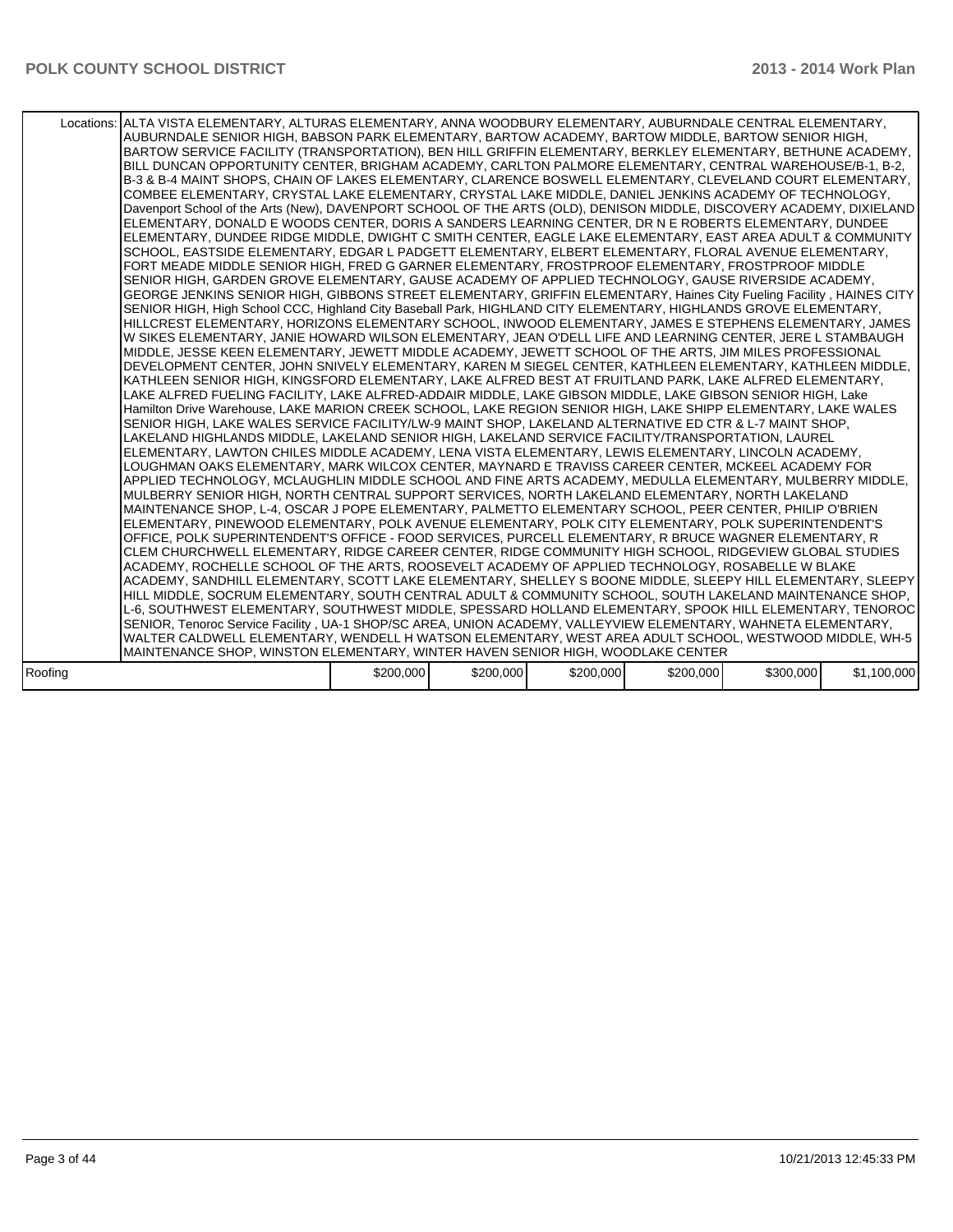|                | Locations: ALTA VISTA ELEMENTARY, ALTURAS ELEMENTARY, ANNA WOODBURY ELEMENTARY, AUBURNDALE CENTRAL ELEMENTARY,<br>AUBURNDALE SENIOR HIGH, BABSON PARK ELEMENTARY, BARTOW ACADEMY, BARTOW MIDDLE, BARTOW SENIOR HIGH,<br>BARTOW SERVICE FACILITY (TRANSPORTATION), BEN HILL GRIFFIN ELEMENTARY, BERKLEY ELEMENTARY, BETHUNE ACADEMY,<br>BILL DUNCAN OPPORTUNITY CENTER, BRIGHAM ACADEMY, CARLTON PALMORE ELEMENTARY, CENTRAL WAREHOUSE/B-1, B-2,<br>B-3 & B-4 MAINT SHOPS. CHAIN OF LAKES ELEMENTARY. CLARENCE BOSWELL ELEMENTARY. CLEVELAND COURT ELEMENTARY.<br>COMBEE ELEMENTARY, CRYSTAL LAKE ELEMENTARY, CRYSTAL LAKE MIDDLE, DANIEL JENKINS ACADEMY OF TECHNOLOGY,<br>Davenport School of the Arts (New), DAVENPORT SCHOOL OF THE ARTS (OLD), DENISON MIDDLE, DISCOVERY ACADEMY, DIXIELAND<br>ELEMENTARY, DONALD E WOODS CENTER, DORIS A SANDERS LEARNING CENTER, DR N E ROBERTS ELEMENTARY, DUNDEE<br>ELEMENTARY, DUNDEE RIDGE MIDDLE, DWIGHT C SMITH CENTER, EAGLE LAKE ELEMENTARY, EAST AREA ADULT & COMMUNITY<br>SCHOOL, EASTSIDE ELEMENTARY, EDGAR L PADGETT ELEMENTARY, ELBERT ELEMENTARY, FLORAL AVENUE ELEMENTARY,<br>FORT MEADE MIDDLE SENIOR HIGH, FRED G GARNER ELEMENTARY, FROSTPROOF ELEMENTARY, FROSTPROOF MIDDLE<br>SENIOR HIGH, GARDEN GROVE ELEMENTARY, GAUSE ACADEMY OF APPLIED TECHNOLOGY, GAUSE RIVERSIDE ACADEMY,<br>GEORGE JENKINS SENIOR HIGH, GIBBONS STREET ELEMENTARY, GRIFFIN ELEMENTARY, Haines City Fueling Facility, HAINES CITY<br>SENIOR HIGH, High School CCC, Highland City Baseball Park, HIGHLAND CITY ELEMENTARY, HIGHLANDS GROVE ELEMENTARY,<br>HILLCREST ELEMENTARY, HORIZONS ELEMENTARY SCHOOL, INWOOD ELEMENTARY, JAMES E STEPHENS ELEMENTARY, JAMES<br>W SIKES ELEMENTARY. JANIE HOWARD WILSON ELEMENTARY. JEAN O'DELL LIFE AND LEARNING CENTER. JERE L STAMBAUGH.<br>MIDDLE, JESSE KEEN ELEMENTARY, JEWETT MIDDLE ACADEMY, JEWETT SCHOOL OF THE ARTS, JIM MILES PROFESSIONAL<br>DEVELOPMENT CENTER, JOHN SNIVELY ELEMENTARY, KAREN M SIEGEL CENTER, KATHLEEN ELEMENTARY, KATHLEEN MIDDLE,<br>KATHLEEN SENIOR HIGH. KINGSFORD ELEMENTARY. LAKE ALFRED BEST AT FRUITLAND PARK. LAKE ALFRED ELEMENTARY.<br>LAKE ALFRED FUELING FACILITY, LAKE ALFRED-ADDAIR MIDDLE, LAKE GIBSON MIDDLE, LAKE GIBSON SENIOR HIGH, Lake<br>Hamilton Drive Warehouse, LAKE MARION CREEK SCHOOL, LAKE REGION SENIOR HIGH, LAKE SHIPP ELEMENTARY, LAKE WALES<br>SENIOR HIGH, LAKE WALES SERVICE FACILITY/LW-9 MAINT SHOP, LAKELAND ALTERNATIVE ED CTR & L-7 MAINT SHOP,<br>LAKELAND HIGHLANDS MIDDLE, LAKELAND SENIOR HIGH, LAKELAND SERVICE FACILITY/TRANSPORTATION, LAUREL<br>ELEMENTARY, LAWTON CHILES MIDDLE ACADEMY, LENA VISTA ELEMENTARY, LEWIS ELEMENTARY, LINCOLN ACADEMY,<br>LOUGHMAN OAKS ELEMENTARY, MARK WILCOX CENTER, MAYNARD E TRAVISS CAREER CENTER, MCKEEL ACADEMY FOR<br>APPLIED TECHNOLOGY, MCLAUGHLIN MIDDLE SCHOOL AND FINE ARTS ACADEMY, MEDULLA ELEMENTARY, MULBERRY MIDDLE,<br>MULBERRY SENIOR HIGH. NORTH CENTRAL SUPPORT SERVICES. NORTH LAKELAND ELEMENTARY. NORTH LAKELAND<br>MAINTENANCE SHOP, L-4, OSCAR J POPE ELEMENTARY, PALMETTO ELEMENTARY SCHOOL, PEER CENTER, PHILIP O'BRIEN<br>ELEMENTARY, PINEWOOD ELEMENTARY, POLK AVENUE ELEMENTARY, POLK CITY ELEMENTARY, POLK SUPERINTENDENT'S<br>OFFICE, POLK SUPERINTENDENT'S OFFICE - FOOD SERVICES, PURCELL ELEMENTARY, R BRUCE WAGNER ELEMENTARY, R<br>CLEM CHURCHWELL ELEMENTARY, RIDGE CAREER CENTER, RIDGE COMMUNITY HIGH SCHOOL, RIDGEVIEW GLOBAL STUDIES<br>ACADEMY. ROCHELLE SCHOOL OF THE ARTS. ROOSEVELT ACADEMY OF APPLIED TECHNOLOGY. ROSABELLE W BLAKE<br>ACADEMY, SANDHILL ELEMENTARY, SCOTT LAKE ELEMENTARY, SHELLEY S BOONE MIDDLE, SLEEPY HILL ELEMENTARY, SLEEPY  <br>HILL MIDDLE, SOCRUM ELEMENTARY, SOUTH CENTRAL ADULT & COMMUNITY SCHOOL, SOUTH LAKELAND MAINTENANCE SHOP,<br>L-6, SOUTHWEST ELEMENTARY, SOUTHWEST MIDDLE, SPESSARD HOLLAND ELEMENTARY, SPOOK HILL ELEMENTARY, TENOROC<br>SENIOR, Tenoroc Service Facility, UA-1 SHOP/SC AREA, UNION ACADEMY, VALLEYVIEW ELEMENTARY, WAHNETA ELEMENTARY, |           |           |           |           |           |             |
|----------------|---------------------------------------------------------------------------------------------------------------------------------------------------------------------------------------------------------------------------------------------------------------------------------------------------------------------------------------------------------------------------------------------------------------------------------------------------------------------------------------------------------------------------------------------------------------------------------------------------------------------------------------------------------------------------------------------------------------------------------------------------------------------------------------------------------------------------------------------------------------------------------------------------------------------------------------------------------------------------------------------------------------------------------------------------------------------------------------------------------------------------------------------------------------------------------------------------------------------------------------------------------------------------------------------------------------------------------------------------------------------------------------------------------------------------------------------------------------------------------------------------------------------------------------------------------------------------------------------------------------------------------------------------------------------------------------------------------------------------------------------------------------------------------------------------------------------------------------------------------------------------------------------------------------------------------------------------------------------------------------------------------------------------------------------------------------------------------------------------------------------------------------------------------------------------------------------------------------------------------------------------------------------------------------------------------------------------------------------------------------------------------------------------------------------------------------------------------------------------------------------------------------------------------------------------------------------------------------------------------------------------------------------------------------------------------------------------------------------------------------------------------------------------------------------------------------------------------------------------------------------------------------------------------------------------------------------------------------------------------------------------------------------------------------------------------------------------------------------------------------------------------------------------------------------------------------------------------------------------------------------------------------------------------------------------------------------------------------------------------------------------------------------------------------------------------------------------------------------------------------------------------------------------------------------------------------------------------------------------------------------------------------------------------------------------------------------------------------------------------------------------------------------------------------------------------------------------------------------------------------------------------------------------------------------------------------------------------------------------------------------------------------------------------------|-----------|-----------|-----------|-----------|-----------|-------------|
|                |                                                                                                                                                                                                                                                                                                                                                                                                                                                                                                                                                                                                                                                                                                                                                                                                                                                                                                                                                                                                                                                                                                                                                                                                                                                                                                                                                                                                                                                                                                                                                                                                                                                                                                                                                                                                                                                                                                                                                                                                                                                                                                                                                                                                                                                                                                                                                                                                                                                                                                                                                                                                                                                                                                                                                                                                                                                                                                                                                                                                                                                                                                                                                                                                                                                                                                                                                                                                                                                                                                                                                                                                                                                                                                                                                                                                                                                                                                                                                                                                                                       |           |           |           |           |           |             |
|                |                                                                                                                                                                                                                                                                                                                                                                                                                                                                                                                                                                                                                                                                                                                                                                                                                                                                                                                                                                                                                                                                                                                                                                                                                                                                                                                                                                                                                                                                                                                                                                                                                                                                                                                                                                                                                                                                                                                                                                                                                                                                                                                                                                                                                                                                                                                                                                                                                                                                                                                                                                                                                                                                                                                                                                                                                                                                                                                                                                                                                                                                                                                                                                                                                                                                                                                                                                                                                                                                                                                                                                                                                                                                                                                                                                                                                                                                                                                                                                                                                                       |           |           |           |           |           |             |
|                | WALTER CALDWELL ELEMENTARY, WENDELL H WATSON ELEMENTARY, WEST AREA ADULT SCHOOL, WESTWOOD MIDDLE, WH-5                                                                                                                                                                                                                                                                                                                                                                                                                                                                                                                                                                                                                                                                                                                                                                                                                                                                                                                                                                                                                                                                                                                                                                                                                                                                                                                                                                                                                                                                                                                                                                                                                                                                                                                                                                                                                                                                                                                                                                                                                                                                                                                                                                                                                                                                                                                                                                                                                                                                                                                                                                                                                                                                                                                                                                                                                                                                                                                                                                                                                                                                                                                                                                                                                                                                                                                                                                                                                                                                                                                                                                                                                                                                                                                                                                                                                                                                                                                                |           |           |           |           |           |             |
|                | MAINTENANCE SHOP, WINSTON ELEMENTARY, WINTER HAVEN SENIOR HIGH, WOODLAKE CENTER                                                                                                                                                                                                                                                                                                                                                                                                                                                                                                                                                                                                                                                                                                                                                                                                                                                                                                                                                                                                                                                                                                                                                                                                                                                                                                                                                                                                                                                                                                                                                                                                                                                                                                                                                                                                                                                                                                                                                                                                                                                                                                                                                                                                                                                                                                                                                                                                                                                                                                                                                                                                                                                                                                                                                                                                                                                                                                                                                                                                                                                                                                                                                                                                                                                                                                                                                                                                                                                                                                                                                                                                                                                                                                                                                                                                                                                                                                                                                       |           |           |           |           |           |             |
| Safety to Life |                                                                                                                                                                                                                                                                                                                                                                                                                                                                                                                                                                                                                                                                                                                                                                                                                                                                                                                                                                                                                                                                                                                                                                                                                                                                                                                                                                                                                                                                                                                                                                                                                                                                                                                                                                                                                                                                                                                                                                                                                                                                                                                                                                                                                                                                                                                                                                                                                                                                                                                                                                                                                                                                                                                                                                                                                                                                                                                                                                                                                                                                                                                                                                                                                                                                                                                                                                                                                                                                                                                                                                                                                                                                                                                                                                                                                                                                                                                                                                                                                                       | \$200,000 | \$200,000 | \$200,000 | \$200,000 | \$200,000 | \$1,000,000 |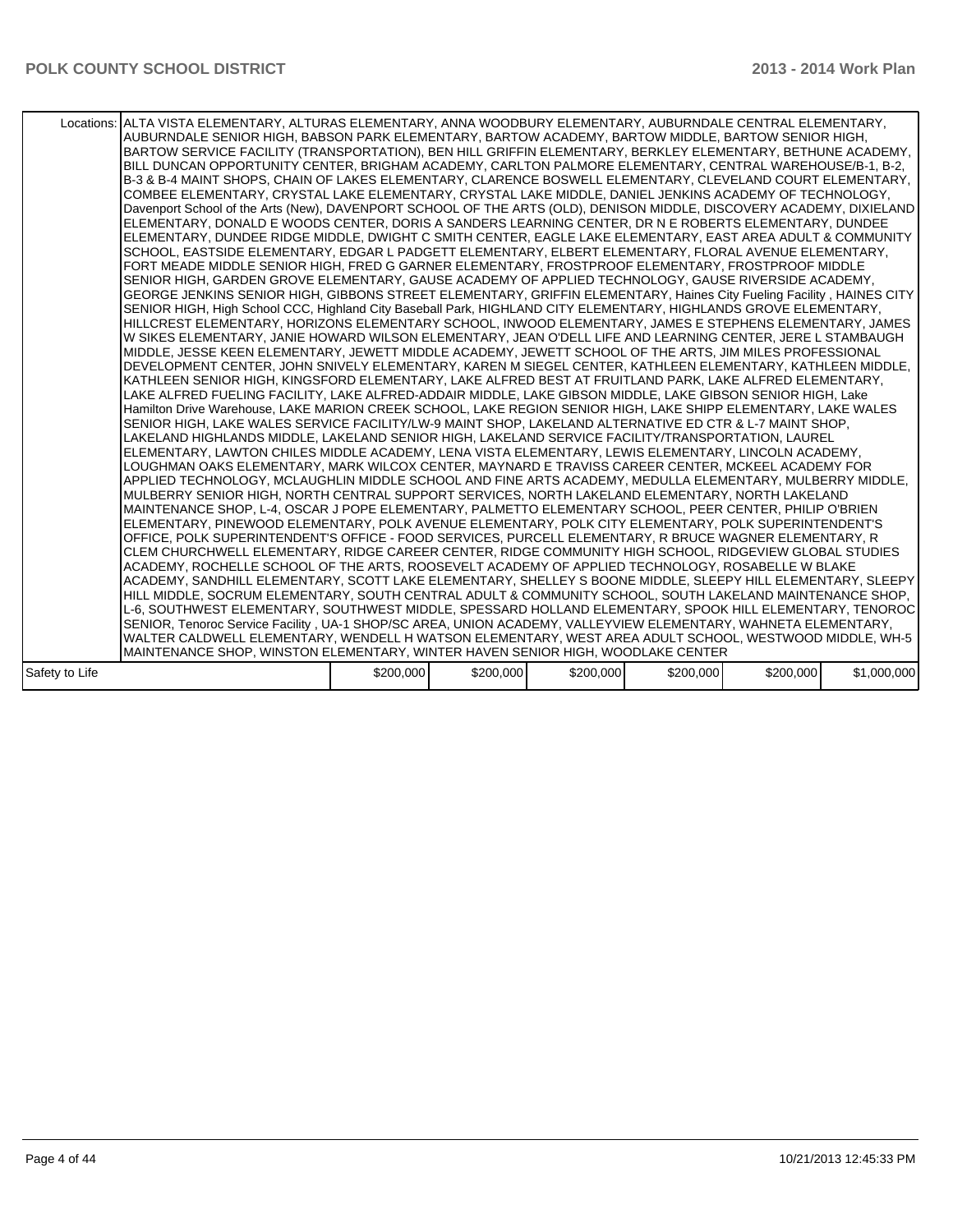|         | Locations: ALTA VISTA ELEMENTARY, ALTURAS ELEMENTARY, ANNA WOODBURY ELEMENTARY, AUBURNDALE CENTRAL ELEMENTARY,<br>AUBURNDALE SENIOR HIGH, BABSON PARK ELEMENTARY, BARTOW ACADEMY, BARTOW MIDDLE, BARTOW SENIOR HIGH,<br>BARTOW SERVICE FACILITY (TRANSPORTATION), BEN HILL GRIFFIN ELEMENTARY, BERKLEY ELEMENTARY, BETHUNE ACADEMY, I<br>BILL DUNCAN OPPORTUNITY CENTER, BRIGHAM ACADEMY, CARLTON PALMORE ELEMENTARY, CENTRAL WAREHOUSE/B-1, B-2,<br>B-3 & B-4 MAINT SHOPS, CHAIN OF LAKES ELEMENTARY, CLARENCE BOSWELL ELEMENTARY, CLEVELAND COURT ELEMENTARY,<br>COMBEE ELEMENTARY, CRYSTAL LAKE ELEMENTARY, CRYSTAL LAKE MIDDLE, DANIEL JENKINS ACADEMY OF TECHNOLOGY,<br>Davenport School of the Arts (New), DAVENPORT SCHOOL OF THE ARTS (OLD), DENISON MIDDLE, DISCOVERY ACADEMY, DIXIELAND<br>ELEMENTARY, DONALD E WOODS CENTER, DORIS A SANDERS LEARNING CENTER, DR N E ROBERTS ELEMENTARY, DUNDEE<br>ELEMENTARY, DUNDEE RIDGE MIDDLE, DWIGHT C SMITH CENTER, EAGLE LAKE ELEMENTARY, EAST AREA ADULT & COMMUNITY<br>SCHOOL, EASTSIDE ELEMENTARY, EDGAR L PADGETT ELEMENTARY, ELBERT ELEMENTARY, FLORAL AVENUE ELEMENTARY,<br>FORT MEADE MIDDLE SENIOR HIGH, FRED G GARNER ELEMENTARY, FROSTPROOF ELEMENTARY, FROSTPROOF MIDDLE<br>SENIOR HIGH, GARDEN GROVE ELEMENTARY, GAUSE ACADEMY OF APPLIED TECHNOLOGY, GAUSE RIVERSIDE ACADEMY,<br>GEORGE JENKINS SENIOR HIGH, GIBBONS STREET ELEMENTARY, GRIFFIN ELEMENTARY, Haines City Fueling Facility, HAINES CITY<br>SENIOR HIGH, High School CCC, Highland City Baseball Park, HIGHLAND CITY ELEMENTARY, HIGHLANDS GROVE ELEMENTARY,<br>HILLCREST ELEMENTARY, HORIZONS ELEMENTARY SCHOOL, INWOOD ELEMENTARY, JAMES E STEPHENS ELEMENTARY, JAMES<br>W SIKES ELEMENTARY, JANIE HOWARD WILSON ELEMENTARY, JEAN O'DELL LIFE AND LEARNING CENTER, JERE L STAMBAUGH<br>MIDDLE, JESSE KEEN ELEMENTARY, JEWETT MIDDLE ACADEMY, JEWETT SCHOOL OF THE ARTS, JIM MILES PROFESSIONAL<br>DEVELOPMENT CENTER, JOHN SNIVELY ELEMENTARY, KAREN M SIEGEL CENTER, KATHLEEN ELEMENTARY, KATHLEEN MIDDLE,<br>KATHLEEN SENIOR HIGH. KINGSFORD ELEMENTARY. LAKE ALFRED BEST AT FRUITLAND PARK. LAKE ALFRED ELEMENTARY.<br>LAKE ALFRED FUELING FACILITY, LAKE ALFRED-ADDAIR MIDDLE, LAKE GIBSON MIDDLE, LAKE GIBSON SENIOR HIGH, Lake<br>Hamilton Drive Warehouse, LAKE MARION CREEK SCHOOL, LAKE REGION SENIOR HIGH, LAKE SHIPP ELEMENTARY, LAKE WALES<br>SENIOR HIGH, LAKE WALES SERVICE FACILITY/LW-9 MAINT SHOP, LAKELAND ALTERNATIVE ED CTR & L-7 MAINT SHOP,<br>LAKELAND HIGHLANDS MIDDLE, LAKELAND SENIOR HIGH, LAKELAND SERVICE FACILITY/TRANSPORTATION, LAUREL<br>ELEMENTARY, LAWTON CHILES MIDDLE ACADEMY, LENA VISTA ELEMENTARY, LEWIS ELEMENTARY, LINCOLN ACADEMY,<br>LOUGHMAN OAKS ELEMENTARY, MARK WILCOX CENTER, MAYNARD E TRAVISS CAREER CENTER, MCKEEL ACADEMY FOR<br>APPLIED TECHNOLOGY, MCLAUGHLIN MIDDLE SCHOOL AND FINE ARTS ACADEMY, MEDULLA ELEMENTARY, MULBERRY MIDDLE,<br>MULBERRY SENIOR HIGH, NORTH CENTRAL SUPPORT SERVICES, NORTH LAKELAND ELEMENTARY, NORTH LAKELAND<br>MAINTENANCE SHOP, L-4, OSCAR J POPE ELEMENTARY, PALMETTO ELEMENTARY SCHOOL, PEER CENTER, PHILIP O'BRIEN<br>ELEMENTARY, PINEWOOD ELEMENTARY, POLK AVENUE ELEMENTARY, POLK CITY ELEMENTARY, POLK SUPERINTENDENT'S<br>OFFICE, POLK SUPERINTENDENT'S OFFICE - FOOD SERVICES, PURCELL ELEMENTARY, R BRUCE WAGNER ELEMENTARY, R<br>CLEM CHURCHWELL ELEMENTARY, RIDGE CAREER CENTER, RIDGE COMMUNITY HIGH SCHOOL, RIDGEVIEW GLOBAL STUDIES<br>ACADEMY, ROCHELLE SCHOOL OF THE ARTS, ROOSEVELT ACADEMY OF APPLIED TECHNOLOGY, ROSABELLE W BLAKE<br>ACADEMY, SANDHILL ELEMENTARY, SCOTT LAKE ELEMENTARY, SHELLEY S BOONE MIDDLE, SLEEPY HILL ELEMENTARY, SLEEPY  <br>HILL MIDDLE, SOCRUM ELEMENTARY, SOUTH CENTRAL ADULT & COMMUNITY SCHOOL, SOUTH LAKELAND MAINTENANCE SHOP,<br>L-6, SOUTHWEST ELEMENTARY, SOUTHWEST MIDDLE, SPESSARD HOLLAND ELEMENTARY, SPOOK HILL ELEMENTARY, TENOROC<br>SENIOR, Tenoroc Service Facility, UA-1 SHOP/SC AREA, UNION ACADEMY, VALLEYVIEW ELEMENTARY, WAHNETA ELEMENTARY,<br>WALTER CALDWELL ELEMENTARY, WENDELL H WATSON ELEMENTARY, WEST AREA ADULT SCHOOL, WESTWOOD MIDDLE, WH-5 |           |           |           |           |           |             |
|---------|--------------------------------------------------------------------------------------------------------------------------------------------------------------------------------------------------------------------------------------------------------------------------------------------------------------------------------------------------------------------------------------------------------------------------------------------------------------------------------------------------------------------------------------------------------------------------------------------------------------------------------------------------------------------------------------------------------------------------------------------------------------------------------------------------------------------------------------------------------------------------------------------------------------------------------------------------------------------------------------------------------------------------------------------------------------------------------------------------------------------------------------------------------------------------------------------------------------------------------------------------------------------------------------------------------------------------------------------------------------------------------------------------------------------------------------------------------------------------------------------------------------------------------------------------------------------------------------------------------------------------------------------------------------------------------------------------------------------------------------------------------------------------------------------------------------------------------------------------------------------------------------------------------------------------------------------------------------------------------------------------------------------------------------------------------------------------------------------------------------------------------------------------------------------------------------------------------------------------------------------------------------------------------------------------------------------------------------------------------------------------------------------------------------------------------------------------------------------------------------------------------------------------------------------------------------------------------------------------------------------------------------------------------------------------------------------------------------------------------------------------------------------------------------------------------------------------------------------------------------------------------------------------------------------------------------------------------------------------------------------------------------------------------------------------------------------------------------------------------------------------------------------------------------------------------------------------------------------------------------------------------------------------------------------------------------------------------------------------------------------------------------------------------------------------------------------------------------------------------------------------------------------------------------------------------------------------------------------------------------------------------------------------------------------------------------------------------------------------------------------------------------------------------------------------------------------------------------------------------------------------------------------------------------------------------------------------------------------------------------------------------------------------------------------------------------------------------------------------------------------------------------------------|-----------|-----------|-----------|-----------|-----------|-------------|
|         | MAINTENANCE SHOP, WINSTON ELEMENTARY, WINTER HAVEN SENIOR HIGH, WOODLAKE CENTER                                                                                                                                                                                                                                                                                                                                                                                                                                                                                                                                                                                                                                                                                                                                                                                                                                                                                                                                                                                                                                                                                                                                                                                                                                                                                                                                                                                                                                                                                                                                                                                                                                                                                                                                                                                                                                                                                                                                                                                                                                                                                                                                                                                                                                                                                                                                                                                                                                                                                                                                                                                                                                                                                                                                                                                                                                                                                                                                                                                                                                                                                                                                                                                                                                                                                                                                                                                                                                                                                                                                                                                                                                                                                                                                                                                                                                                                                                                                                                                                                                                                  |           |           |           |           |           |             |
| Fencing |                                                                                                                                                                                                                                                                                                                                                                                                                                                                                                                                                                                                                                                                                                                                                                                                                                                                                                                                                                                                                                                                                                                                                                                                                                                                                                                                                                                                                                                                                                                                                                                                                                                                                                                                                                                                                                                                                                                                                                                                                                                                                                                                                                                                                                                                                                                                                                                                                                                                                                                                                                                                                                                                                                                                                                                                                                                                                                                                                                                                                                                                                                                                                                                                                                                                                                                                                                                                                                                                                                                                                                                                                                                                                                                                                                                                                                                                                                                                                                                                                                                                                                                                                  | \$300,000 | \$300,000 | \$300,000 | \$300,000 | \$350,000 | \$1,550,000 |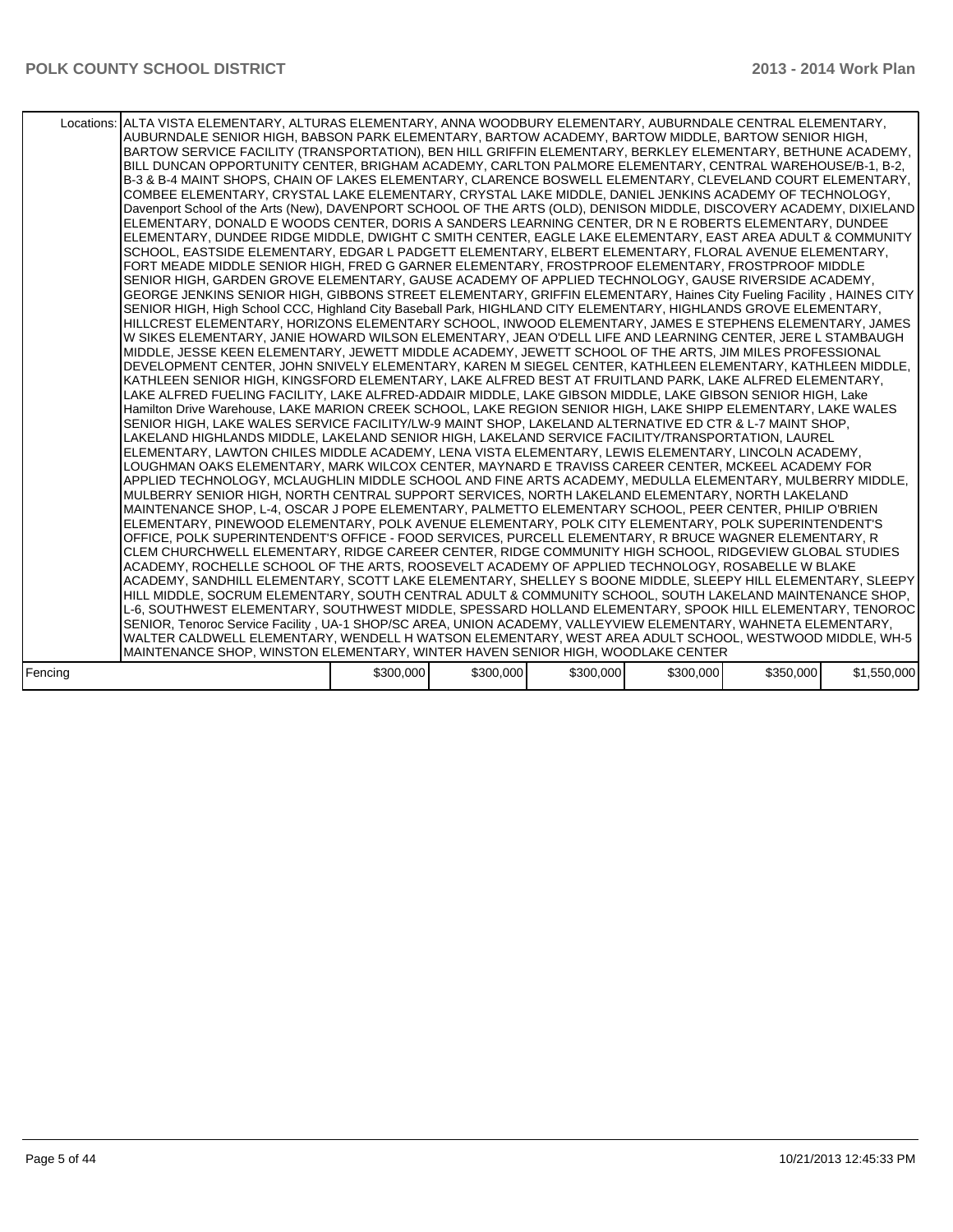|         | Locations: ALTA VISTA ELEMENTARY, ALTURAS ELEMENTARY, ANNA WOODBURY ELEMENTARY, AUBURNDALE CENTRAL ELEMENTARY,<br>AUBURNDALE SENIOR HIGH, BABSON PARK ELEMENTARY, BARTOW ACADEMY, BARTOW MIDDLE, BARTOW SENIOR HIGH,<br>BARTOW SERVICE FACILITY (TRANSPORTATION), BEN HILL GRIFFIN ELEMENTARY, BERKLEY ELEMENTARY, BETHUNE ACADEMY,<br>BILL DUNCAN OPPORTUNITY CENTER, BRIGHAM ACADEMY, CARLTON PALMORE ELEMENTARY, CENTRAL WAREHOUSE/B-1, B-2,<br>B-3 & B-4 MAINT SHOPS, CHAIN OF LAKES ELEMENTARY, CLARENCE BOSWELL ELEMENTARY, CLEVELAND COURT ELEMENTARY,<br>COMBEE ELEMENTARY, CRYSTAL LAKE ELEMENTARY, CRYSTAL LAKE MIDDLE, DANIEL JENKINS ACADEMY OF TECHNOLOGY,<br>Davenport School of the Arts (New), DAVENPORT SCHOOL OF THE ARTS (OLD), DENISON MIDDLE, DISCOVERY ACADEMY, DIXIELAND<br>ELEMENTARY, DONALD E WOODS CENTER, DORIS A SANDERS LEARNING CENTER, DR N E ROBERTS ELEMENTARY, DUNDEE<br>ELEMENTARY, DUNDEE RIDGE MIDDLE, DWIGHT C SMITH CENTER, EAGLE LAKE ELEMENTARY, EAST AREA ADULT & COMMUNITY<br>SCHOOL, EASTSIDE ELEMENTARY, EDGAR L PADGETT ELEMENTARY, ELBERT ELEMENTARY, FLORAL AVENUE ELEMENTARY,<br>FORT MEADE MIDDLE SENIOR HIGH, FRED G GARNER ELEMENTARY, FROSTPROOF ELEMENTARY, FROSTPROOF MIDDLE<br>SENIOR HIGH, GARDEN GROVE ELEMENTARY, GAUSE ACADEMY OF APPLIED TECHNOLOGY, GAUSE RIVERSIDE ACADEMY,<br>GEORGE JENKINS SENIOR HIGH, GIBBONS STREET ELEMENTARY, GRIFFIN ELEMENTARY, Haines City Fueling Facility, HAINES CITY<br>SENIOR HIGH, High School CCC, Highland City Baseball Park, HIGHLAND CITY ELEMENTARY, HIGHLANDS GROVE ELEMENTARY,<br>HILLCREST ELEMENTARY, HORIZONS ELEMENTARY SCHOOL, INWOOD ELEMENTARY, JAMES E STEPHENS ELEMENTARY, JAMES<br>W SIKES ELEMENTARY, JANIE HOWARD WILSON ELEMENTARY, JEAN O'DELL LIFE AND LEARNING CENTER, JERE L STAMBAUGH<br>MIDDLE, JESSE KEEN ELEMENTARY, JEWETT MIDDLE ACADEMY, JEWETT SCHOOL OF THE ARTS, JIM MILES PROFESSIONAL<br>DEVELOPMENT CENTER, JOHN SNIVELY ELEMENTARY, KAREN M SIEGEL CENTER, KATHLEEN ELEMENTARY, KATHLEEN MIDDLE,<br>KATHLEEN SENIOR HIGH, KINGSFORD ELEMENTARY, LAKE ALFRED BEST AT FRUITLAND PARK, LAKE ALFRED ELEMENTARY,<br>LAKE ALFRED FUELING FACILITY, LAKE ALFRED-ADDAIR MIDDLE, LAKE GIBSON MIDDLE, LAKE GIBSON SENIOR HIGH, Lake<br>Hamilton Drive Warehouse, LAKE MARION CREEK SCHOOL, LAKE REGION SENIOR HIGH, LAKE SHIPP ELEMENTARY, LAKE WALES<br>SENIOR HIGH, LAKE WALES SERVICE FACILITY/LW-9 MAINT SHOP, LAKELAND ALTERNATIVE ED CTR & L-7 MAINT SHOP,<br>LAKELAND HIGHLANDS MIDDLE. LAKELAND SENIOR HIGH. LAKELAND SERVICE FACILITY/TRANSPORTATION. LAUREL<br>ELEMENTARY, LAWTON CHILES MIDDLE ACADEMY, LENA VISTA ELEMENTARY, LEWIS ELEMENTARY, LINCOLN ACADEMY,<br>LOUGHMAN OAKS ELEMENTARY, MARK WILCOX CENTER, MAYNARD E TRAVISS CAREER CENTER, MCKEEL ACADEMY FOR<br>APPLIED TECHNOLOGY, MCLAUGHLIN MIDDLE SCHOOL AND FINE ARTS ACADEMY, MEDULLA ELEMENTARY, MULBERRY MIDDLE,<br>MULBERRY SENIOR HIGH, NORTH CENTRAL SUPPORT SERVICES, NORTH LAKELAND ELEMENTARY, NORTH LAKELAND<br>MAINTENANCE SHOP, L-4, OSCAR J POPE ELEMENTARY, PALMETTO ELEMENTARY SCHOOL, PEER CENTER, PHILIP O'BRIEN<br>ELEMENTARY, PINEWOOD ELEMENTARY, POLK AVENUE ELEMENTARY, POLK CITY ELEMENTARY, POLK SUPERINTENDENT'S<br>OFFICE, POLK SUPERINTENDENT'S OFFICE - FOOD SERVICES, PURCELL ELEMENTARY, R BRUCE WAGNER ELEMENTARY, R<br>CLEM CHURCHWELL ELEMENTARY, RIDGE CAREER CENTER, RIDGE COMMUNITY HIGH SCHOOL, RIDGEVIEW GLOBAL STUDIES<br>ACADEMY, ROCHELLE SCHOOL OF THE ARTS, ROOSEVELT ACADEMY OF APPLIED TECHNOLOGY, ROSABELLE W BLAKE<br>ACADEMY, SANDHILL ELEMENTARY, SCOTT LAKE ELEMENTARY, SHELLEY S BOONE MIDDLE, SLEEPY HILL ELEMENTARY, SLEEPY  <br>HILL MIDDLE, SOCRUM ELEMENTARY, SOUTH CENTRAL ADULT & COMMUNITY SCHOOL, SOUTH LAKELAND MAINTENANCE SHOP,<br>L-6, SOUTHWEST ELEMENTARY, SOUTHWEST MIDDLE, SPESSARD HOLLAND ELEMENTARY, SPOOK HILL ELEMENTARY, TENOROC<br>SENIOR, Tenoroc Service Facility, UA-1 SHOP/SC AREA, UNION ACADEMY, VALLEYVIEW ELEMENTARY, WAHNETA ELEMENTARY,<br>WALTER CALDWELL ELEMENTARY, WENDELL H WATSON ELEMENTARY, WEST AREA ADULT SCHOOL, WESTWOOD MIDDLE, WH-5 |           |           |           |           |           |           |
|---------|------------------------------------------------------------------------------------------------------------------------------------------------------------------------------------------------------------------------------------------------------------------------------------------------------------------------------------------------------------------------------------------------------------------------------------------------------------------------------------------------------------------------------------------------------------------------------------------------------------------------------------------------------------------------------------------------------------------------------------------------------------------------------------------------------------------------------------------------------------------------------------------------------------------------------------------------------------------------------------------------------------------------------------------------------------------------------------------------------------------------------------------------------------------------------------------------------------------------------------------------------------------------------------------------------------------------------------------------------------------------------------------------------------------------------------------------------------------------------------------------------------------------------------------------------------------------------------------------------------------------------------------------------------------------------------------------------------------------------------------------------------------------------------------------------------------------------------------------------------------------------------------------------------------------------------------------------------------------------------------------------------------------------------------------------------------------------------------------------------------------------------------------------------------------------------------------------------------------------------------------------------------------------------------------------------------------------------------------------------------------------------------------------------------------------------------------------------------------------------------------------------------------------------------------------------------------------------------------------------------------------------------------------------------------------------------------------------------------------------------------------------------------------------------------------------------------------------------------------------------------------------------------------------------------------------------------------------------------------------------------------------------------------------------------------------------------------------------------------------------------------------------------------------------------------------------------------------------------------------------------------------------------------------------------------------------------------------------------------------------------------------------------------------------------------------------------------------------------------------------------------------------------------------------------------------------------------------------------------------------------------------------------------------------------------------------------------------------------------------------------------------------------------------------------------------------------------------------------------------------------------------------------------------------------------------------------------------------------------------------------------------------------------------------------------------------------------------------------------------------------------------------------|-----------|-----------|-----------|-----------|-----------|-----------|
|         | MAINTENANCE SHOP, WINSTON ELEMENTARY, WINTER HAVEN SENIOR HIGH, WOODLAKE CENTER                                                                                                                                                                                                                                                                                                                                                                                                                                                                                                                                                                                                                                                                                                                                                                                                                                                                                                                                                                                                                                                                                                                                                                                                                                                                                                                                                                                                                                                                                                                                                                                                                                                                                                                                                                                                                                                                                                                                                                                                                                                                                                                                                                                                                                                                                                                                                                                                                                                                                                                                                                                                                                                                                                                                                                                                                                                                                                                                                                                                                                                                                                                                                                                                                                                                                                                                                                                                                                                                                                                                                                                                                                                                                                                                                                                                                                                                                                                                                                                                                                                                |           |           |           |           |           |           |
|         |                                                                                                                                                                                                                                                                                                                                                                                                                                                                                                                                                                                                                                                                                                                                                                                                                                                                                                                                                                                                                                                                                                                                                                                                                                                                                                                                                                                                                                                                                                                                                                                                                                                                                                                                                                                                                                                                                                                                                                                                                                                                                                                                                                                                                                                                                                                                                                                                                                                                                                                                                                                                                                                                                                                                                                                                                                                                                                                                                                                                                                                                                                                                                                                                                                                                                                                                                                                                                                                                                                                                                                                                                                                                                                                                                                                                                                                                                                                                                                                                                                                                                                                                                |           |           |           |           |           |           |
| Parking |                                                                                                                                                                                                                                                                                                                                                                                                                                                                                                                                                                                                                                                                                                                                                                                                                                                                                                                                                                                                                                                                                                                                                                                                                                                                                                                                                                                                                                                                                                                                                                                                                                                                                                                                                                                                                                                                                                                                                                                                                                                                                                                                                                                                                                                                                                                                                                                                                                                                                                                                                                                                                                                                                                                                                                                                                                                                                                                                                                                                                                                                                                                                                                                                                                                                                                                                                                                                                                                                                                                                                                                                                                                                                                                                                                                                                                                                                                                                                                                                                                                                                                                                                | \$100,000 | \$100,000 | \$100,000 | \$100,000 | \$200,000 | \$600,000 |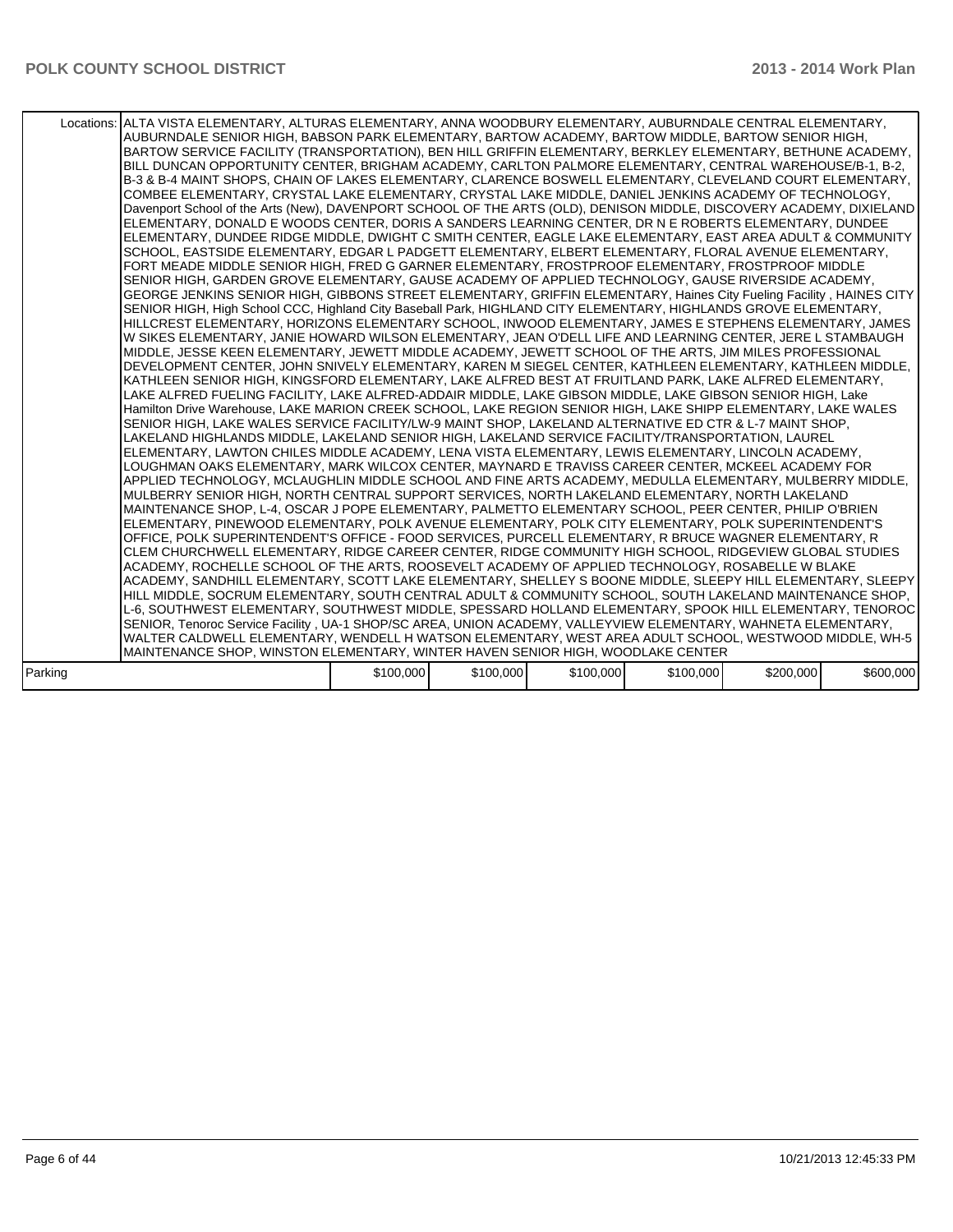|            | Locations: ALTA VISTA ELEMENTARY, ALTURAS ELEMENTARY, ANNA WOODBURY ELEMENTARY, AUBURNDALE CENTRAL ELEMENTARY,<br>AUBURNDALE SENIOR HIGH, BABSON PARK ELEMENTARY, BARTOW ACADEMY, BARTOW MIDDLE, BARTOW SENIOR HIGH,<br>BARTOW SERVICE FACILITY (TRANSPORTATION), BEN HILL GRIFFIN ELEMENTARY, BERKLEY ELEMENTARY, BETHUNE ACADEMY, I<br>BILL DUNCAN OPPORTUNITY CENTER, BRIGHAM ACADEMY, CARLTON PALMORE ELEMENTARY, CENTRAL WAREHOUSE/B-1, B-2,<br>B-3 & B-4 MAINT SHOPS, CHAIN OF LAKES ELEMENTARY, CLARENCE BOSWELL ELEMENTARY, CLEVELAND COURT ELEMENTARY,<br>COMBEE ELEMENTARY, CRYSTAL LAKE ELEMENTARY, CRYSTAL LAKE MIDDLE, DANIEL JENKINS ACADEMY OF TECHNOLOGY,<br>Davenport School of the Arts (New), DAVENPORT SCHOOL OF THE ARTS (OLD), DENISON MIDDLE, DISCOVERY ACADEMY, DIXIELAND<br>ELEMENTARY, DONALD E WOODS CENTER, DORIS A SANDERS LEARNING CENTER, DR N E ROBERTS ELEMENTARY, DUNDEE<br>ELEMENTARY, DUNDEE RIDGE MIDDLE, DWIGHT C SMITH CENTER, EAGLE LAKE ELEMENTARY, EAST AREA ADULT & COMMUNITY<br>SCHOOL, EASTSIDE ELEMENTARY, EDGAR L PADGETT ELEMENTARY, ELBERT ELEMENTARY, FLORAL AVENUE ELEMENTARY,<br>FORT MEADE MIDDLE SENIOR HIGH, FRED G GARNER ELEMENTARY, FROSTPROOF ELEMENTARY, FROSTPROOF MIDDLE<br>SENIOR HIGH, GARDEN GROVE ELEMENTARY, GAUSE ACADEMY OF APPLIED TECHNOLOGY, GAUSE RIVERSIDE ACADEMY,<br>GEORGE JENKINS SENIOR HIGH, GIBBONS STREET ELEMENTARY, GRIFFIN ELEMENTARY, Haines City Fueling Facility, HAINES CITY<br>SENIOR HIGH, High School CCC, Highland City Baseball Park, HIGHLAND CITY ELEMENTARY, HIGHLANDS GROVE ELEMENTARY,<br>HILLCREST ELEMENTARY, HORIZONS ELEMENTARY SCHOOL, INWOOD ELEMENTARY, JAMES E STEPHENS ELEMENTARY, JAMES<br>W SIKES ELEMENTARY, JANIE HOWARD WILSON ELEMENTARY, JEAN O'DELL LIFE AND LEARNING CENTER, JERE L STAMBAUGH<br>MIDDLE, JESSE KEEN ELEMENTARY, JEWETT MIDDLE ACADEMY, JEWETT SCHOOL OF THE ARTS, JIM MILES PROFESSIONAL<br>DEVELOPMENT CENTER, JOHN SNIVELY ELEMENTARY, KAREN M SIEGEL CENTER, KATHLEEN ELEMENTARY, KATHLEEN MIDDLE,<br>KATHLEEN SENIOR HIGH. KINGSFORD ELEMENTARY. LAKE ALFRED BEST AT FRUITLAND PARK. LAKE ALFRED ELEMENTARY.<br>LAKE ALFRED FUELING FACILITY, LAKE ALFRED-ADDAIR MIDDLE, LAKE GIBSON MIDDLE, LAKE GIBSON SENIOR HIGH, Lake<br>Hamilton Drive Warehouse, LAKE MARION CREEK SCHOOL, LAKE REGION SENIOR HIGH, LAKE SHIPP ELEMENTARY, LAKE WALES<br>SENIOR HIGH, LAKE WALES SERVICE FACILITY/LW-9 MAINT SHOP, LAKELAND ALTERNATIVE ED CTR & L-7 MAINT SHOP,<br>LAKELAND HIGHLANDS MIDDLE, LAKELAND SENIOR HIGH, LAKELAND SERVICE FACILITY/TRANSPORTATION, LAUREL<br>ELEMENTARY, LAWTON CHILES MIDDLE ACADEMY, LENA VISTA ELEMENTARY, LEWIS ELEMENTARY, LINCOLN ACADEMY,<br>LOUGHMAN OAKS ELEMENTARY, MARK WILCOX CENTER, MAYNARD E TRAVISS CAREER CENTER, MCKEEL ACADEMY FOR<br>APPLIED TECHNOLOGY, MCLAUGHLIN MIDDLE SCHOOL AND FINE ARTS ACADEMY, MEDULLA ELEMENTARY, MULBERRY MIDDLE,<br>MULBERRY SENIOR HIGH, NORTH CENTRAL SUPPORT SERVICES, NORTH LAKELAND ELEMENTARY, NORTH LAKELAND<br>MAINTENANCE SHOP, L-4, OSCAR J POPE ELEMENTARY, PALMETTO ELEMENTARY SCHOOL, PEER CENTER, PHILIP O'BRIEN<br>ELEMENTARY, PINEWOOD ELEMENTARY, POLK AVENUE ELEMENTARY, POLK CITY ELEMENTARY, POLK SUPERINTENDENT'S<br>OFFICE, POLK SUPERINTENDENT'S OFFICE - FOOD SERVICES, PURCELL ELEMENTARY, R BRUCE WAGNER ELEMENTARY, R<br>CLEM CHURCHWELL ELEMENTARY, RIDGE CAREER CENTER, RIDGE COMMUNITY HIGH SCHOOL, RIDGEVIEW GLOBAL STUDIES<br>ACADEMY, ROCHELLE SCHOOL OF THE ARTS, ROOSEVELT ACADEMY OF APPLIED TECHNOLOGY, ROSABELLE W BLAKE<br>ACADEMY, SANDHILL ELEMENTARY, SCOTT LAKE ELEMENTARY, SHELLEY S BOONE MIDDLE, SLEEPY HILL ELEMENTARY, SLEEPY  <br>HILL MIDDLE, SOCRUM ELEMENTARY, SOUTH CENTRAL ADULT & COMMUNITY SCHOOL, SOUTH LAKELAND MAINTENANCE SHOP,<br>L-6, SOUTHWEST ELEMENTARY, SOUTHWEST MIDDLE, SPESSARD HOLLAND ELEMENTARY, SPOOK HILL ELEMENTARY, TENOROC<br>SENIOR, Tenoroc Service Facility, UA-1 SHOP/SC AREA, UNION ACADEMY, VALLEYVIEW ELEMENTARY, WAHNETA ELEMENTARY,<br>WALTER CALDWELL ELEMENTARY, WENDELL H WATSON ELEMENTARY, WEST AREA ADULT SCHOOL, WESTWOOD MIDDLE, WH-5 |           |           |           |           |           |             |
|------------|--------------------------------------------------------------------------------------------------------------------------------------------------------------------------------------------------------------------------------------------------------------------------------------------------------------------------------------------------------------------------------------------------------------------------------------------------------------------------------------------------------------------------------------------------------------------------------------------------------------------------------------------------------------------------------------------------------------------------------------------------------------------------------------------------------------------------------------------------------------------------------------------------------------------------------------------------------------------------------------------------------------------------------------------------------------------------------------------------------------------------------------------------------------------------------------------------------------------------------------------------------------------------------------------------------------------------------------------------------------------------------------------------------------------------------------------------------------------------------------------------------------------------------------------------------------------------------------------------------------------------------------------------------------------------------------------------------------------------------------------------------------------------------------------------------------------------------------------------------------------------------------------------------------------------------------------------------------------------------------------------------------------------------------------------------------------------------------------------------------------------------------------------------------------------------------------------------------------------------------------------------------------------------------------------------------------------------------------------------------------------------------------------------------------------------------------------------------------------------------------------------------------------------------------------------------------------------------------------------------------------------------------------------------------------------------------------------------------------------------------------------------------------------------------------------------------------------------------------------------------------------------------------------------------------------------------------------------------------------------------------------------------------------------------------------------------------------------------------------------------------------------------------------------------------------------------------------------------------------------------------------------------------------------------------------------------------------------------------------------------------------------------------------------------------------------------------------------------------------------------------------------------------------------------------------------------------------------------------------------------------------------------------------------------------------------------------------------------------------------------------------------------------------------------------------------------------------------------------------------------------------------------------------------------------------------------------------------------------------------------------------------------------------------------------------------------------------------------------------------------------------------------------|-----------|-----------|-----------|-----------|-----------|-------------|
|            | MAINTENANCE SHOP, WINSTON ELEMENTARY, WINTER HAVEN SENIOR HIGH, WOODLAKE CENTER                                                                                                                                                                                                                                                                                                                                                                                                                                                                                                                                                                                                                                                                                                                                                                                                                                                                                                                                                                                                                                                                                                                                                                                                                                                                                                                                                                                                                                                                                                                                                                                                                                                                                                                                                                                                                                                                                                                                                                                                                                                                                                                                                                                                                                                                                                                                                                                                                                                                                                                                                                                                                                                                                                                                                                                                                                                                                                                                                                                                                                                                                                                                                                                                                                                                                                                                                                                                                                                                                                                                                                                                                                                                                                                                                                                                                                                                                                                                                                                                                                                                  |           |           |           |           |           |             |
|            |                                                                                                                                                                                                                                                                                                                                                                                                                                                                                                                                                                                                                                                                                                                                                                                                                                                                                                                                                                                                                                                                                                                                                                                                                                                                                                                                                                                                                                                                                                                                                                                                                                                                                                                                                                                                                                                                                                                                                                                                                                                                                                                                                                                                                                                                                                                                                                                                                                                                                                                                                                                                                                                                                                                                                                                                                                                                                                                                                                                                                                                                                                                                                                                                                                                                                                                                                                                                                                                                                                                                                                                                                                                                                                                                                                                                                                                                                                                                                                                                                                                                                                                                                  |           |           |           |           |           |             |
| Electrical |                                                                                                                                                                                                                                                                                                                                                                                                                                                                                                                                                                                                                                                                                                                                                                                                                                                                                                                                                                                                                                                                                                                                                                                                                                                                                                                                                                                                                                                                                                                                                                                                                                                                                                                                                                                                                                                                                                                                                                                                                                                                                                                                                                                                                                                                                                                                                                                                                                                                                                                                                                                                                                                                                                                                                                                                                                                                                                                                                                                                                                                                                                                                                                                                                                                                                                                                                                                                                                                                                                                                                                                                                                                                                                                                                                                                                                                                                                                                                                                                                                                                                                                                                  | \$300,000 | \$300,000 | \$300,000 | \$300,000 | \$500,000 | \$1,700,000 |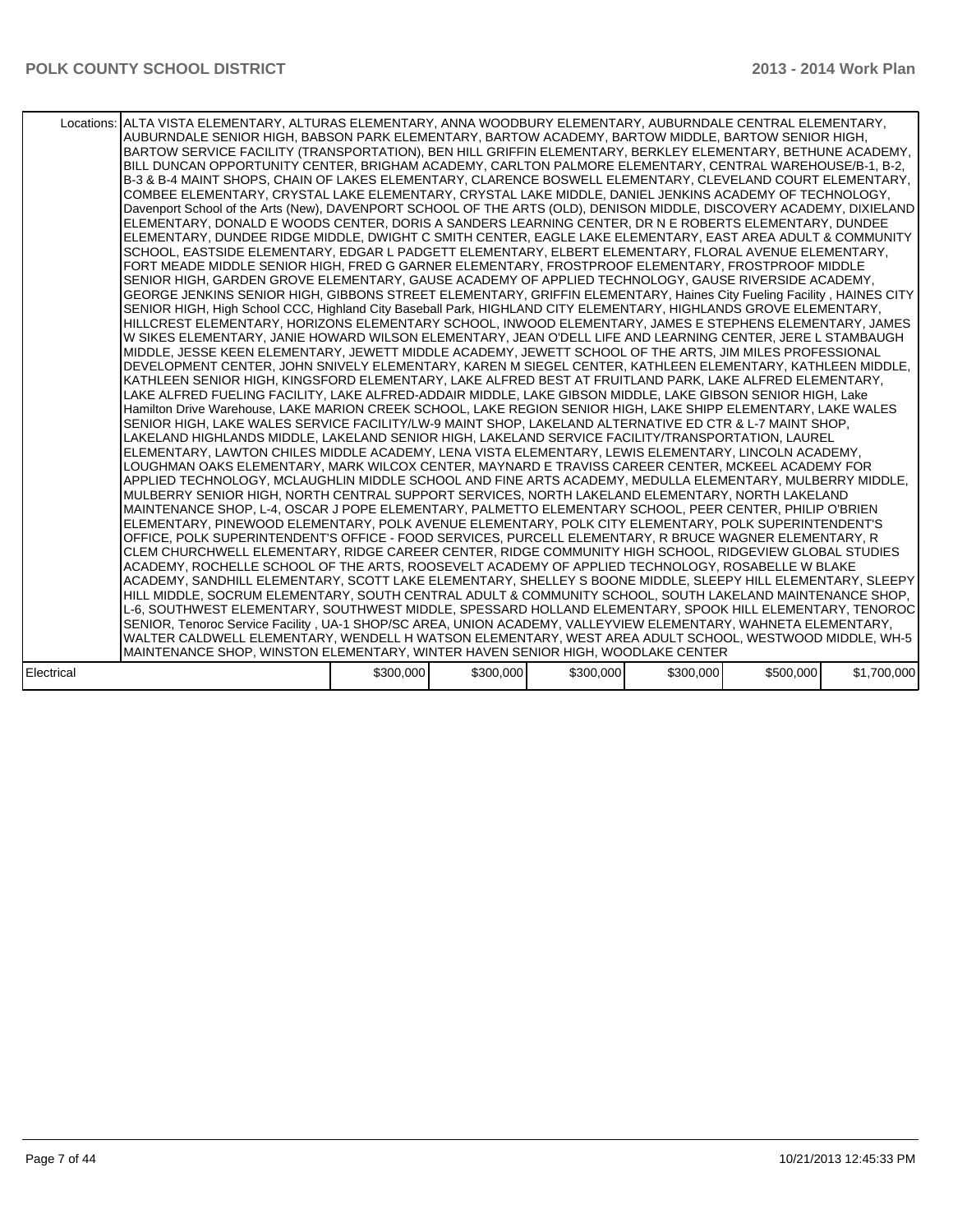|            | Locations: ALTA VISTA ELEMENTARY, ALTURAS ELEMENTARY, ANNA WOODBURY ELEMENTARY, AUBURNDALE CENTRAL ELEMENTARY,<br>AUBURNDALE SENIOR HIGH, BABSON PARK ELEMENTARY, BARTOW ACADEMY, BARTOW MIDDLE, BARTOW SENIOR HIGH,<br>BARTOW SERVICE FACILITY (TRANSPORTATION), BEN HILL GRIFFIN ELEMENTARY, BERKLEY ELEMENTARY, BETHUNE ACADEMY,<br>BILL DUNCAN OPPORTUNITY CENTER, BRIGHAM ACADEMY, CARLTON PALMORE ELEMENTARY, CENTRAL WAREHOUSE/B-1, B-2,<br>B-3 & B-4 MAINT SHOPS. CHAIN OF LAKES ELEMENTARY. CLARENCE BOSWELL ELEMENTARY. CLEVELAND COURT ELEMENTARY.<br>COMBEE ELEMENTARY, CRYSTAL LAKE ELEMENTARY, CRYSTAL LAKE MIDDLE, DANIEL JENKINS ACADEMY OF TECHNOLOGY,<br>Davenport School of the Arts (New), DAVENPORT SCHOOL OF THE ARTS (OLD), DENISON MIDDLE, DISCOVERY ACADEMY, DIXIELAND<br>ELEMENTARY, DONALD E WOODS CENTER, DORIS A SANDERS LEARNING CENTER, DR N E ROBERTS ELEMENTARY, DUNDEE<br>ELEMENTARY, DUNDEE RIDGE MIDDLE, DWIGHT C SMITH CENTER, EAGLE LAKE ELEMENTARY, EAST AREA ADULT & COMMUNITY<br>SCHOOL, EASTSIDE ELEMENTARY, EDGAR L PADGETT ELEMENTARY, ELBERT ELEMENTARY, FLORAL AVENUE ELEMENTARY,<br>FORT MEADE MIDDLE SENIOR HIGH, FRED G GARNER ELEMENTARY, FROSTPROOF ELEMENTARY, FROSTPROOF MIDDLE<br>SENIOR HIGH. GARDEN GROVE ELEMENTARY. GAUSE ACADEMY OF APPLIED TECHNOLOGY. GAUSE RIVERSIDE ACADEMY.<br>GEORGE JENKINS SENIOR HIGH, GIBBONS STREET ELEMENTARY, GRIFFIN ELEMENTARY, Haines City Fueling Facility, HAINES CITY<br>SENIOR HIGH, High School CCC, Highland City Baseball Park, HIGHLAND CITY ELEMENTARY, HIGHLANDS GROVE ELEMENTARY,<br>HILLCREST ELEMENTARY, HORIZONS ELEMENTARY SCHOOL, INWOOD ELEMENTARY, JAMES E STEPHENS ELEMENTARY, JAMES<br>W SIKES ELEMENTARY. JANIE HOWARD WILSON ELEMENTARY. JEAN O'DELL LIFE AND LEARNING CENTER. JERE L STAMBAUGH.<br>MIDDLE, JESSE KEEN ELEMENTARY, JEWETT MIDDLE ACADEMY, JEWETT SCHOOL OF THE ARTS, JIM MILES PROFESSIONAL<br>DEVELOPMENT CENTER, JOHN SNIVELY ELEMENTARY, KAREN M SIEGEL CENTER, KATHLEEN ELEMENTARY, KATHLEEN MIDDLE,<br>KATHLEEN SENIOR HIGH. KINGSFORD ELEMENTARY. LAKE ALFRED BEST AT FRUITLAND PARK. LAKE ALFRED ELEMENTARY.<br>LAKE ALFRED FUELING FACILITY, LAKE ALFRED-ADDAIR MIDDLE, LAKE GIBSON MIDDLE, LAKE GIBSON SENIOR HIGH, Lake<br>Hamilton Drive Warehouse, LAKE MARION CREEK SCHOOL, LAKE REGION SENIOR HIGH, LAKE SHIPP ELEMENTARY, LAKE WALES<br>SENIOR HIGH, LAKE WALES SERVICE FACILITY/LW-9 MAINT SHOP, LAKELAND ALTERNATIVE ED CTR & L-7 MAINT SHOP,<br>LAKELAND HIGHLANDS MIDDLE, LAKELAND SENIOR HIGH, LAKELAND SERVICE FACILITY/TRANSPORTATION, LAUREL<br>ELEMENTARY, LAWTON CHILES MIDDLE ACADEMY, LENA VISTA ELEMENTARY, LEWIS ELEMENTARY, LINCOLN ACADEMY,<br>LOUGHMAN OAKS ELEMENTARY, MARK WILCOX CENTER, MAYNARD E TRAVISS CAREER CENTER, MCKEEL ACADEMY FOR<br>APPLIED TECHNOLOGY, MCLAUGHLIN MIDDLE SCHOOL AND FINE ARTS ACADEMY, MEDULLA ELEMENTARY, MULBERRY MIDDLE,<br>MULBERRY SENIOR HIGH. NORTH CENTRAL SUPPORT SERVICES. NORTH LAKELAND ELEMENTARY. NORTH LAKELAND<br>MAINTENANCE SHOP, L-4, OSCAR J POPE ELEMENTARY, PALMETTO ELEMENTARY SCHOOL, PEER CENTER, PHILIP O'BRIEN<br>ELEMENTARY, PINEWOOD ELEMENTARY, POLK AVENUE ELEMENTARY, POLK CITY ELEMENTARY, POLK SUPERINTENDENT'S<br>OFFICE, POLK SUPERINTENDENT'S OFFICE - FOOD SERVICES, PURCELL ELEMENTARY, R BRUCE WAGNER ELEMENTARY, R<br>CLEM CHURCHWELL ELEMENTARY, RIDGE CAREER CENTER, RIDGE COMMUNITY HIGH SCHOOL, RIDGEVIEW GLOBAL STUDIES<br>ACADEMY. ROCHELLE SCHOOL OF THE ARTS. ROOSEVELT ACADEMY OF APPLIED TECHNOLOGY. ROSABELLE W BLAKE<br>ACADEMY, SANDHILL ELEMENTARY, SCOTT LAKE ELEMENTARY, SHELLEY S BOONE MIDDLE, SLEEPY HILL ELEMENTARY, SLEEPY  <br>HILL MIDDLE, SOCRUM ELEMENTARY, SOUTH CENTRAL ADULT & COMMUNITY SCHOOL, SOUTH LAKELAND MAINTENANCE SHOP,<br>L-6, SOUTHWEST ELEMENTARY, SOUTHWEST MIDDLE, SPESSARD HOLLAND ELEMENTARY, SPOOK HILL ELEMENTARY, TENOROC<br>SENIOR, Tenoroc Service Facility, UA-1 SHOP/SC AREA, UNION ACADEMY, VALLEYVIEW ELEMENTARY, WAHNETA ELEMENTARY, |           |           |           |           |           |             |
|------------|---------------------------------------------------------------------------------------------------------------------------------------------------------------------------------------------------------------------------------------------------------------------------------------------------------------------------------------------------------------------------------------------------------------------------------------------------------------------------------------------------------------------------------------------------------------------------------------------------------------------------------------------------------------------------------------------------------------------------------------------------------------------------------------------------------------------------------------------------------------------------------------------------------------------------------------------------------------------------------------------------------------------------------------------------------------------------------------------------------------------------------------------------------------------------------------------------------------------------------------------------------------------------------------------------------------------------------------------------------------------------------------------------------------------------------------------------------------------------------------------------------------------------------------------------------------------------------------------------------------------------------------------------------------------------------------------------------------------------------------------------------------------------------------------------------------------------------------------------------------------------------------------------------------------------------------------------------------------------------------------------------------------------------------------------------------------------------------------------------------------------------------------------------------------------------------------------------------------------------------------------------------------------------------------------------------------------------------------------------------------------------------------------------------------------------------------------------------------------------------------------------------------------------------------------------------------------------------------------------------------------------------------------------------------------------------------------------------------------------------------------------------------------------------------------------------------------------------------------------------------------------------------------------------------------------------------------------------------------------------------------------------------------------------------------------------------------------------------------------------------------------------------------------------------------------------------------------------------------------------------------------------------------------------------------------------------------------------------------------------------------------------------------------------------------------------------------------------------------------------------------------------------------------------------------------------------------------------------------------------------------------------------------------------------------------------------------------------------------------------------------------------------------------------------------------------------------------------------------------------------------------------------------------------------------------------------------------------------------------------------------------------------------------------|-----------|-----------|-----------|-----------|-----------|-------------|
|            |                                                                                                                                                                                                                                                                                                                                                                                                                                                                                                                                                                                                                                                                                                                                                                                                                                                                                                                                                                                                                                                                                                                                                                                                                                                                                                                                                                                                                                                                                                                                                                                                                                                                                                                                                                                                                                                                                                                                                                                                                                                                                                                                                                                                                                                                                                                                                                                                                                                                                                                                                                                                                                                                                                                                                                                                                                                                                                                                                                                                                                                                                                                                                                                                                                                                                                                                                                                                                                                                                                                                                                                                                                                                                                                                                                                                                                                                                                                                                                                                                                       |           |           |           |           |           |             |
|            |                                                                                                                                                                                                                                                                                                                                                                                                                                                                                                                                                                                                                                                                                                                                                                                                                                                                                                                                                                                                                                                                                                                                                                                                                                                                                                                                                                                                                                                                                                                                                                                                                                                                                                                                                                                                                                                                                                                                                                                                                                                                                                                                                                                                                                                                                                                                                                                                                                                                                                                                                                                                                                                                                                                                                                                                                                                                                                                                                                                                                                                                                                                                                                                                                                                                                                                                                                                                                                                                                                                                                                                                                                                                                                                                                                                                                                                                                                                                                                                                                                       |           |           |           |           |           |             |
|            | WALTER CALDWELL ELEMENTARY, WENDELL H WATSON ELEMENTARY, WEST AREA ADULT SCHOOL, WESTWOOD MIDDLE, WH-5                                                                                                                                                                                                                                                                                                                                                                                                                                                                                                                                                                                                                                                                                                                                                                                                                                                                                                                                                                                                                                                                                                                                                                                                                                                                                                                                                                                                                                                                                                                                                                                                                                                                                                                                                                                                                                                                                                                                                                                                                                                                                                                                                                                                                                                                                                                                                                                                                                                                                                                                                                                                                                                                                                                                                                                                                                                                                                                                                                                                                                                                                                                                                                                                                                                                                                                                                                                                                                                                                                                                                                                                                                                                                                                                                                                                                                                                                                                                |           |           |           |           |           |             |
|            | MAINTENANCE SHOP, WINSTON ELEMENTARY, WINTER HAVEN SENIOR HIGH, WOODLAKE CENTER                                                                                                                                                                                                                                                                                                                                                                                                                                                                                                                                                                                                                                                                                                                                                                                                                                                                                                                                                                                                                                                                                                                                                                                                                                                                                                                                                                                                                                                                                                                                                                                                                                                                                                                                                                                                                                                                                                                                                                                                                                                                                                                                                                                                                                                                                                                                                                                                                                                                                                                                                                                                                                                                                                                                                                                                                                                                                                                                                                                                                                                                                                                                                                                                                                                                                                                                                                                                                                                                                                                                                                                                                                                                                                                                                                                                                                                                                                                                                       |           |           |           |           |           |             |
| Fire Alarm |                                                                                                                                                                                                                                                                                                                                                                                                                                                                                                                                                                                                                                                                                                                                                                                                                                                                                                                                                                                                                                                                                                                                                                                                                                                                                                                                                                                                                                                                                                                                                                                                                                                                                                                                                                                                                                                                                                                                                                                                                                                                                                                                                                                                                                                                                                                                                                                                                                                                                                                                                                                                                                                                                                                                                                                                                                                                                                                                                                                                                                                                                                                                                                                                                                                                                                                                                                                                                                                                                                                                                                                                                                                                                                                                                                                                                                                                                                                                                                                                                                       | \$200,000 | \$200,000 | \$200,000 | \$200,000 | \$390,741 | \$1,190,741 |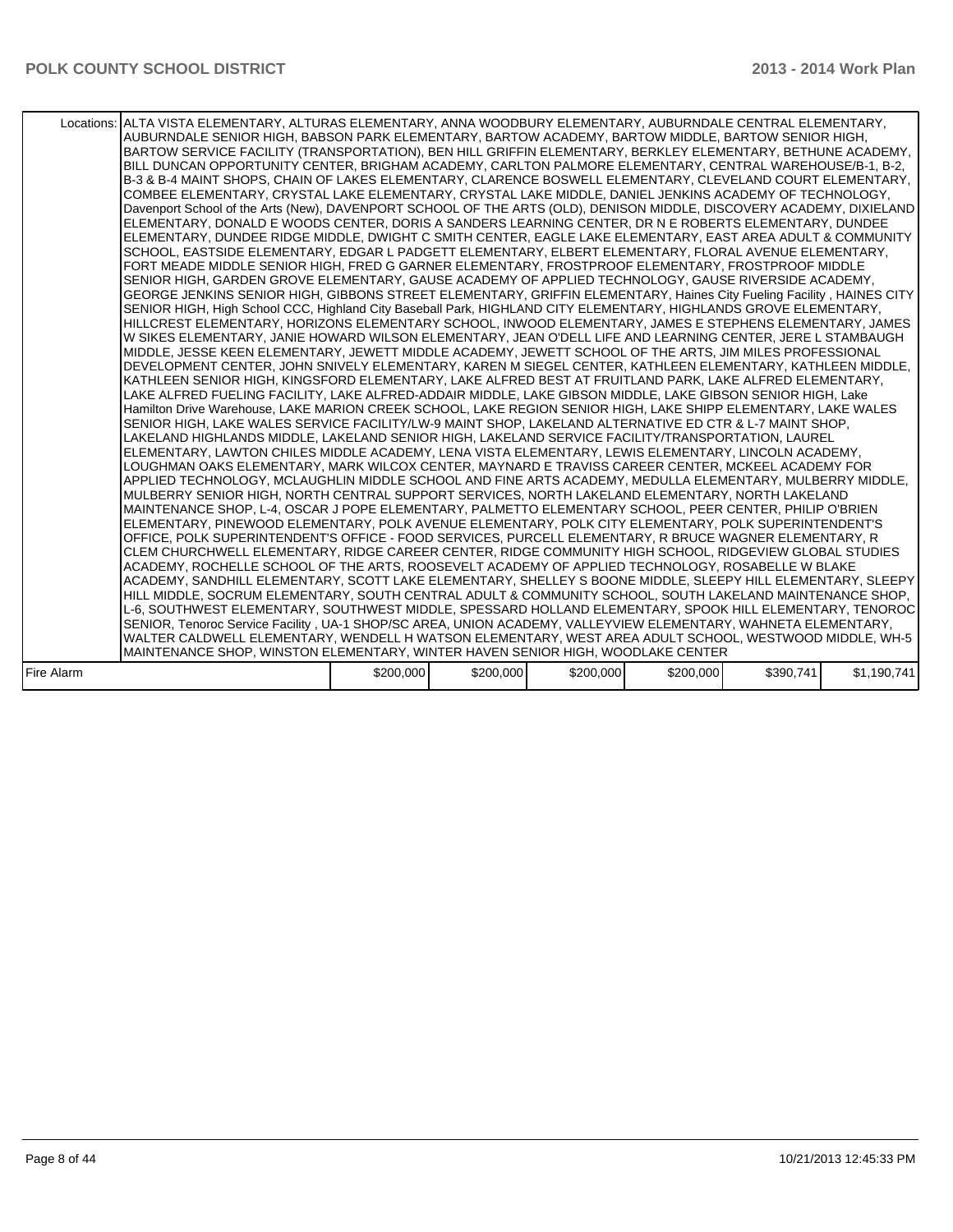|                           | Locations: ALTA VISTA ELEMENTARY, ALTURAS ELEMENTARY, ANNA WOODBURY ELEMENTARY, AUBURNDALE CENTRAL ELEMENTARY,<br>AUBURNDALE SENIOR HIGH, BABSON PARK ELEMENTARY, BARTOW ACADEMY, BARTOW MIDDLE, BARTOW SENIOR HIGH,<br>BARTOW SERVICE FACILITY (TRANSPORTATION), BEN HILL GRIFFIN ELEMENTARY, BERKLEY ELEMENTARY, BETHUNE ACADEMY,<br>BILL DUNCAN OPPORTUNITY CENTER, BRIGHAM ACADEMY, CARLTON PALMORE ELEMENTARY, CENTRAL WAREHOUSE/B-1, B-2,<br>B-3 & B-4 MAINT SHOPS, CHAIN OF LAKES ELEMENTARY, CLARENCE BOSWELL ELEMENTARY, CLEVELAND COURT ELEMENTARY,<br>COMBEE ELEMENTARY, CRYSTAL LAKE ELEMENTARY, CRYSTAL LAKE MIDDLE, DANIEL JENKINS ACADEMY OF TECHNOLOGY,<br>Davenport School of the Arts (New), DAVENPORT SCHOOL OF THE ARTS (OLD), DENISON MIDDLE, DISCOVERY ACADEMY, DIXIELAND<br>ELEMENTARY, DONALD E WOODS CENTER, DORIS A SANDERS LEARNING CENTER, DR N E ROBERTS ELEMENTARY, DUNDEE<br>ELEMENTARY, DUNDEE RIDGE MIDDLE, DWIGHT C SMITH CENTER, EAGLE LAKE ELEMENTARY, EAST AREA ADULT & COMMUNITY <br>SCHOOL, EASTSIDE ELEMENTARY, EDGAR L PADGETT ELEMENTARY, ELBERT ELEMENTARY, FLORAL AVENUE ELEMENTARY,<br>FORT MEADE MIDDLE SENIOR HIGH, FRED G GARNER ELEMENTARY, FROSTPROOF ELEMENTARY, FROSTPROOF MIDDLE<br>SENIOR HIGH, GARDEN GROVE ELEMENTARY, GAUSE ACADEMY OF APPLIED TECHNOLOGY, GAUSE RIVERSIDE ACADEMY,<br>GEORGE JENKINS SENIOR HIGH, GIBBONS STREET ELEMENTARY, GRIFFIN ELEMENTARY, Haines City Fueling Facility, HAINES CITY<br>SENIOR HIGH, High School CCC, Highland City Baseball Park, HIGHLAND CITY ELEMENTARY, HIGHLANDS GROVE ELEMENTARY,<br>HILLCREST ELEMENTARY, HORIZONS ELEMENTARY SCHOOL, INWOOD ELEMENTARY, JAMES E STEPHENS ELEMENTARY, JAMES<br>W SIKES ELEMENTARY, JANIE HOWARD WILSON ELEMENTARY, JEAN O'DELL LIFE AND LEARNING CENTER, JERE L STAMBAUGH<br>MIDDLE, JESSE KEEN ELEMENTARY, JEWETT MIDDLE ACADEMY, JEWETT SCHOOL OF THE ARTS, JIM MILES PROFESSIONAL<br>DEVELOPMENT CENTER. JOHN SNIVELY ELEMENTARY, KAREN M SIEGEL CENTER, KATHLEEN ELEMENTARY, KATHLEEN MIDDLE.<br>KATHLEEN SENIOR HIGH, KINGSFORD ELEMENTARY, LAKE ALFRED BEST AT FRUITLAND PARK, LAKE ALFRED ELEMENTARY,<br>LAKE ALFRED FUELING FACILITY, LAKE ALFRED-ADDAIR MIDDLE, LAKE GIBSON MIDDLE, LAKE GIBSON SENIOR HIGH, Lake<br>Hamilton Drive Warehouse, LAKE MARION CREEK SCHOOL, LAKE REGION SENIOR HIGH, LAKE SHIPP ELEMENTARY, LAKE WALES<br>SENIOR HIGH, LAKE WALES SERVICE FACILITY/LW-9 MAINT SHOP, LAKELAND ALTERNATIVE ED CTR & L-7 MAINT SHOP,<br>LAKELAND HIGHLANDS MIDDLE, LAKELAND SENIOR HIGH, LAKELAND SERVICE FACILITY/TRANSPORTATION, LAUREL<br>ELEMENTARY, LAWTON CHILES MIDDLE ACADEMY, LENA VISTA ELEMENTARY, LEWIS ELEMENTARY, LINCOLN ACADEMY,<br>LOUGHMAN OAKS ELEMENTARY, MARK WILCOX CENTER, MAYNARD E TRAVISS CAREER CENTER, MCKEEL ACADEMY FOR<br>APPLIED TECHNOLOGY, MCLAUGHLIN MIDDLE SCHOOL AND FINE ARTS ACADEMY, MEDULLA ELEMENTARY, MULBERRY MIDDLE,<br>MULBERRY SENIOR HIGH, NORTH CENTRAL SUPPORT SERVICES, NORTH LAKELAND ELEMENTARY, NORTH LAKELAND<br>MAINTENANCE SHOP, L-4, OSCAR J POPE ELEMENTARY, PALMETTO ELEMENTARY SCHOOL, PEER CENTER, PHILIP O'BRIEN<br>ELEMENTARY, PINEWOOD ELEMENTARY, POLK AVENUE ELEMENTARY, POLK CITY ELEMENTARY, POLK SUPERINTENDENT'S<br>OFFICE, POLK SUPERINTENDENT'S OFFICE - FOOD SERVICES, PURCELL ELEMENTARY, R BRUCE WAGNER ELEMENTARY, R<br>ICLEM CHURCHWELL ELEMENTARY. RIDGE CAREER CENTER. RIDGE COMMUNITY HIGH SCHOOL. RIDGEVIEW GLOBAL STUDIES<br>ACADEMY. ROCHELLE SCHOOL OF THE ARTS. ROOSEVELT ACADEMY OF APPLIED TECHNOLOGY. ROSABELLE W BLAKE<br>ACADEMY, SANDHILL ELEMENTARY, SCOTT LAKE ELEMENTARY, SHELLEY S BOONE MIDDLE, SLEEPY HILL ELEMENTARY, SLEEPY  <br>HILL MIDDLE, SOCRUM ELEMENTARY, SOUTH CENTRAL ADULT & COMMUNITY SCHOOL, SOUTH LAKELAND MAINTENANCE SHOP,<br>L-6, SOUTHWEST ELEMENTARY, SOUTHWEST MIDDLE, SPESSARD HOLLAND ELEMENTARY, SPOOK HILL ELEMENTARY, TENOROC<br>SENIOR, Tenoroc Service Facility, UA-1 SHOP/SC AREA, UNION ACADEMY, VALLEYVIEW ELEMENTARY, WAHNETA ELEMENTARY,<br>WALTER CALDWELL ELEMENTARY, WENDELL H WATSON ELEMENTARY, WEST AREA ADULT SCHOOL, WESTWOOD MIDDLE, WH-5 |           |           |           |           |           |           |
|---------------------------|--------------------------------------------------------------------------------------------------------------------------------------------------------------------------------------------------------------------------------------------------------------------------------------------------------------------------------------------------------------------------------------------------------------------------------------------------------------------------------------------------------------------------------------------------------------------------------------------------------------------------------------------------------------------------------------------------------------------------------------------------------------------------------------------------------------------------------------------------------------------------------------------------------------------------------------------------------------------------------------------------------------------------------------------------------------------------------------------------------------------------------------------------------------------------------------------------------------------------------------------------------------------------------------------------------------------------------------------------------------------------------------------------------------------------------------------------------------------------------------------------------------------------------------------------------------------------------------------------------------------------------------------------------------------------------------------------------------------------------------------------------------------------------------------------------------------------------------------------------------------------------------------------------------------------------------------------------------------------------------------------------------------------------------------------------------------------------------------------------------------------------------------------------------------------------------------------------------------------------------------------------------------------------------------------------------------------------------------------------------------------------------------------------------------------------------------------------------------------------------------------------------------------------------------------------------------------------------------------------------------------------------------------------------------------------------------------------------------------------------------------------------------------------------------------------------------------------------------------------------------------------------------------------------------------------------------------------------------------------------------------------------------------------------------------------------------------------------------------------------------------------------------------------------------------------------------------------------------------------------------------------------------------------------------------------------------------------------------------------------------------------------------------------------------------------------------------------------------------------------------------------------------------------------------------------------------------------------------------------------------------------------------------------------------------------------------------------------------------------------------------------------------------------------------------------------------------------------------------------------------------------------------------------------------------------------------------------------------------------------------------------------------------------------------------------------------------------------------------------------------------------------------------|-----------|-----------|-----------|-----------|-----------|-----------|
|                           |                                                                                                                                                                                                                                                                                                                                                                                                                                                                                                                                                                                                                                                                                                                                                                                                                                                                                                                                                                                                                                                                                                                                                                                                                                                                                                                                                                                                                                                                                                                                                                                                                                                                                                                                                                                                                                                                                                                                                                                                                                                                                                                                                                                                                                                                                                                                                                                                                                                                                                                                                                                                                                                                                                                                                                                                                                                                                                                                                                                                                                                                                                                                                                                                                                                                                                                                                                                                                                                                                                                                                                                                                                                                                                                                                                                                                                                                                                                                                                                                                                                                                                                                                  |           |           |           |           |           |           |
|                           | MAINTENANCE SHOP, WINSTON ELEMENTARY, WINTER HAVEN SENIOR HIGH, WOODLAKE CENTER                                                                                                                                                                                                                                                                                                                                                                                                                                                                                                                                                                                                                                                                                                                                                                                                                                                                                                                                                                                                                                                                                                                                                                                                                                                                                                                                                                                                                                                                                                                                                                                                                                                                                                                                                                                                                                                                                                                                                                                                                                                                                                                                                                                                                                                                                                                                                                                                                                                                                                                                                                                                                                                                                                                                                                                                                                                                                                                                                                                                                                                                                                                                                                                                                                                                                                                                                                                                                                                                                                                                                                                                                                                                                                                                                                                                                                                                                                                                                                                                                                                                  |           |           |           |           |           |           |
|                           |                                                                                                                                                                                                                                                                                                                                                                                                                                                                                                                                                                                                                                                                                                                                                                                                                                                                                                                                                                                                                                                                                                                                                                                                                                                                                                                                                                                                                                                                                                                                                                                                                                                                                                                                                                                                                                                                                                                                                                                                                                                                                                                                                                                                                                                                                                                                                                                                                                                                                                                                                                                                                                                                                                                                                                                                                                                                                                                                                                                                                                                                                                                                                                                                                                                                                                                                                                                                                                                                                                                                                                                                                                                                                                                                                                                                                                                                                                                                                                                                                                                                                                                                                  |           |           |           |           |           |           |
| Telephone/Intercom System |                                                                                                                                                                                                                                                                                                                                                                                                                                                                                                                                                                                                                                                                                                                                                                                                                                                                                                                                                                                                                                                                                                                                                                                                                                                                                                                                                                                                                                                                                                                                                                                                                                                                                                                                                                                                                                                                                                                                                                                                                                                                                                                                                                                                                                                                                                                                                                                                                                                                                                                                                                                                                                                                                                                                                                                                                                                                                                                                                                                                                                                                                                                                                                                                                                                                                                                                                                                                                                                                                                                                                                                                                                                                                                                                                                                                                                                                                                                                                                                                                                                                                                                                                  | \$100,000 | \$100,000 | \$100,000 | \$100,000 | \$100,000 | \$500,000 |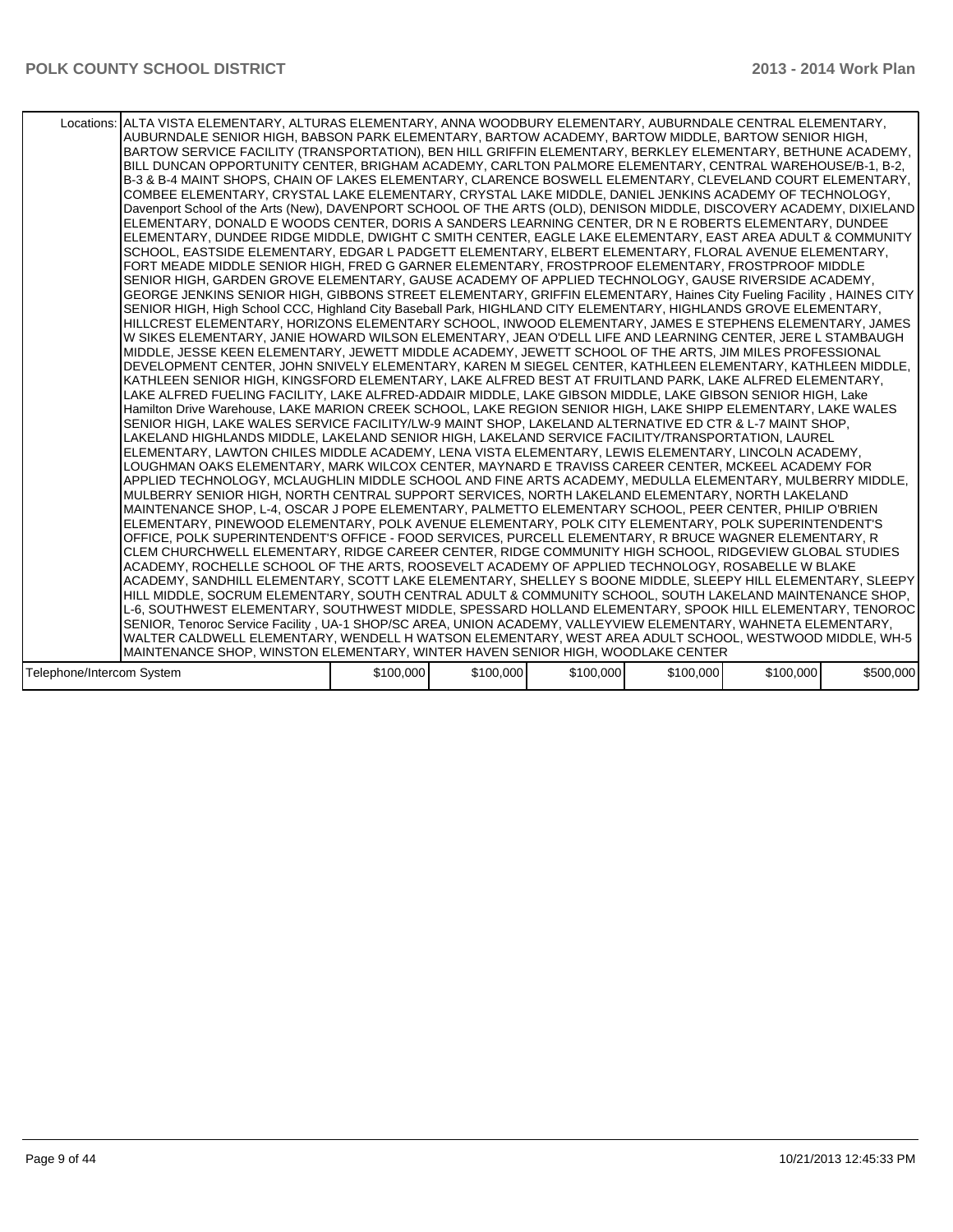|                                  | Locations: ALTA VISTA ELEMENTARY, ALTURAS ELEMENTARY, ANNA WOODBURY ELEMENTARY, AUBURNDALE CENTRAL ELEMENTARY,<br>AUBURNDALE SENIOR HIGH, BABSON PARK ELEMENTARY, BARTOW ACADEMY, BARTOW MIDDLE, BARTOW SENIOR HIGH,<br>BARTOW SERVICE FACILITY (TRANSPORTATION), BEN HILL GRIFFIN ELEMENTARY, BERKLEY ELEMENTARY, BETHUNE ACADEMY,<br>BILL DUNCAN OPPORTUNITY CENTER, BRIGHAM ACADEMY, CARLTON PALMORE ELEMENTARY, CENTRAL WAREHOUSE/B-1, B-2,<br>B-3 & B-4 MAINT SHOPS, CHAIN OF LAKES ELEMENTARY, CLARENCE BOSWELL ELEMENTARY, CLEVELAND COURT ELEMENTARY,<br>COMBEE ELEMENTARY, CRYSTAL LAKE ELEMENTARY, CRYSTAL LAKE MIDDLE, DANIEL JENKINS ACADEMY OF TECHNOLOGY,<br>Davenport School of the Arts (New), DAVENPORT SCHOOL OF THE ARTS (OLD), DENISON MIDDLE, DISCOVERY ACADEMY, DIXIELAND<br>ELEMENTARY, DONALD E WOODS CENTER, DORIS A SANDERS LEARNING CENTER, DR N E ROBERTS ELEMENTARY, DUNDEE<br>ELEMENTARY, DUNDEE RIDGE MIDDLE, DWIGHT C SMITH CENTER, EAGLE LAKE ELEMENTARY, EAST AREA ADULT & COMMUNITY<br>SCHOOL, EASTSIDE ELEMENTARY, EDGAR L PADGETT ELEMENTARY, ELBERT ELEMENTARY, FLORAL AVENUE ELEMENTARY,<br>FORT MEADE MIDDLE SENIOR HIGH, FRED G GARNER ELEMENTARY, FROSTPROOF ELEMENTARY, FROSTPROOF MIDDLE<br>SENIOR HIGH, GARDEN GROVE ELEMENTARY, GAUSE ACADEMY OF APPLIED TECHNOLOGY, GAUSE RIVERSIDE ACADEMY,<br>GEORGE JENKINS SENIOR HIGH, GIBBONS STREET ELEMENTARY, GRIFFIN ELEMENTARY, Haines City Fueling Facility, HAINES CITY<br>SENIOR HIGH, High School CCC, Highland City Baseball Park, HIGHLAND CITY ELEMENTARY, HIGHLANDS GROVE ELEMENTARY,<br>HILLCREST ELEMENTARY, HORIZONS ELEMENTARY SCHOOL, INWOOD ELEMENTARY, JAMES E STEPHENS ELEMENTARY, JAMES<br>W SIKES ELEMENTARY, JANIE HOWARD WILSON ELEMENTARY, JEAN O'DELL LIFE AND LEARNING CENTER, JERE L STAMBAUGH<br>MIDDLE, JESSE KEEN ELEMENTARY, JEWETT MIDDLE ACADEMY, JEWETT SCHOOL OF THE ARTS, JIM MILES PROFESSIONAL<br>DEVELOPMENT CENTER. JOHN SNIVELY ELEMENTARY, KAREN M SIEGEL CENTER, KATHLEEN ELEMENTARY, KATHLEEN MIDDLE.<br>KATHLEEN SENIOR HIGH, KINGSFORD ELEMENTARY, LAKE ALFRED BEST AT FRUITLAND PARK, LAKE ALFRED ELEMENTARY,<br>LAKE ALFRED FUELING FACILITY, LAKE ALFRED-ADDAIR MIDDLE, LAKE GIBSON MIDDLE, LAKE GIBSON SENIOR HIGH, Lake<br>Hamilton Drive Warehouse, LAKE MARION CREEK SCHOOL, LAKE REGION SENIOR HIGH, LAKE SHIPP ELEMENTARY, LAKE WALES<br>SENIOR HIGH, LAKE WALES SERVICE FACILITY/LW-9 MAINT SHOP, LAKELAND ALTERNATIVE ED CTR & L-7 MAINT SHOP,<br>LAKELAND HIGHLANDS MIDDLE, LAKELAND SENIOR HIGH, LAKELAND SERVICE FACILITY/TRANSPORTATION, LAUREL<br>ELEMENTARY, LAWTON CHILES MIDDLE ACADEMY, LENA VISTA ELEMENTARY, LEWIS ELEMENTARY, LINCOLN ACADEMY,<br>ILOUGHMAN OAKS ELEMENTARY. MARK WILCOX CENTER. MAYNARD E TRAVISS CAREER CENTER. MCKEEL ACADEMY FOR<br>APPLIED TECHNOLOGY, MCLAUGHLIN MIDDLE SCHOOL AND FINE ARTS ACADEMY, MEDULLA ELEMENTARY, MULBERRY MIDDLE,<br>MULBERRY SENIOR HIGH, NORTH CENTRAL SUPPORT SERVICES, NORTH LAKELAND ELEMENTARY, NORTH LAKELAND<br>MAINTENANCE SHOP, L-4, OSCAR J POPE ELEMENTARY, PALMETTO ELEMENTARY SCHOOL, PEER CENTER, PHILIP O'BRIEN<br>ELEMENTARY, PINEWOOD ELEMENTARY, POLK AVENUE ELEMENTARY, POLK CITY ELEMENTARY, POLK SUPERINTENDENT'S<br>OFFICE, POLK SUPERINTENDENT'S OFFICE - FOOD SERVICES, PURCELL ELEMENTARY, R BRUCE WAGNER ELEMENTARY, R<br>ICLEM CHURCHWELL ELEMENTARY. RIDGE CAREER CENTER. RIDGE COMMUNITY HIGH SCHOOL. RIDGEVIEW GLOBAL STUDIES<br>ACADEMY. ROCHELLE SCHOOL OF THE ARTS. ROOSEVELT ACADEMY OF APPLIED TECHNOLOGY. ROSABELLE W BLAKE<br>ACADEMY, SANDHILL ELEMENTARY, SCOTT LAKE ELEMENTARY, SHELLEY S BOONE MIDDLE, SLEEPY HILL ELEMENTARY, SLEEPY  <br>HILL MIDDLE, SOCRUM ELEMENTARY, SOUTH CENTRAL ADULT & COMMUNITY SCHOOL, SOUTH LAKELAND MAINTENANCE SHOP,<br>L-6, SOUTHWEST ELEMENTARY, SOUTHWEST MIDDLE, SPESSARD HOLLAND ELEMENTARY, SPOOK HILL ELEMENTARY, TENOROC<br>SENIOR, Tenoroc Service Facility, UA-1 SHOP/SC AREA, UNION ACADEMY, VALLEYVIEW ELEMENTARY, WAHNETA ELEMENTARY,<br>WALTER CALDWELL ELEMENTARY, WENDELL H WATSON ELEMENTARY, WEST AREA ADULT SCHOOL, WESTWOOD MIDDLE, WH-5 |          |          |          |          |           |           |
|----------------------------------|--------------------------------------------------------------------------------------------------------------------------------------------------------------------------------------------------------------------------------------------------------------------------------------------------------------------------------------------------------------------------------------------------------------------------------------------------------------------------------------------------------------------------------------------------------------------------------------------------------------------------------------------------------------------------------------------------------------------------------------------------------------------------------------------------------------------------------------------------------------------------------------------------------------------------------------------------------------------------------------------------------------------------------------------------------------------------------------------------------------------------------------------------------------------------------------------------------------------------------------------------------------------------------------------------------------------------------------------------------------------------------------------------------------------------------------------------------------------------------------------------------------------------------------------------------------------------------------------------------------------------------------------------------------------------------------------------------------------------------------------------------------------------------------------------------------------------------------------------------------------------------------------------------------------------------------------------------------------------------------------------------------------------------------------------------------------------------------------------------------------------------------------------------------------------------------------------------------------------------------------------------------------------------------------------------------------------------------------------------------------------------------------------------------------------------------------------------------------------------------------------------------------------------------------------------------------------------------------------------------------------------------------------------------------------------------------------------------------------------------------------------------------------------------------------------------------------------------------------------------------------------------------------------------------------------------------------------------------------------------------------------------------------------------------------------------------------------------------------------------------------------------------------------------------------------------------------------------------------------------------------------------------------------------------------------------------------------------------------------------------------------------------------------------------------------------------------------------------------------------------------------------------------------------------------------------------------------------------------------------------------------------------------------------------------------------------------------------------------------------------------------------------------------------------------------------------------------------------------------------------------------------------------------------------------------------------------------------------------------------------------------------------------------------------------------------------------------------------------------------------------------------------------|----------|----------|----------|----------|-----------|-----------|
|                                  |                                                                                                                                                                                                                                                                                                                                                                                                                                                                                                                                                                                                                                                                                                                                                                                                                                                                                                                                                                                                                                                                                                                                                                                                                                                                                                                                                                                                                                                                                                                                                                                                                                                                                                                                                                                                                                                                                                                                                                                                                                                                                                                                                                                                                                                                                                                                                                                                                                                                                                                                                                                                                                                                                                                                                                                                                                                                                                                                                                                                                                                                                                                                                                                                                                                                                                                                                                                                                                                                                                                                                                                                                                                                                                                                                                                                                                                                                                                                                                                                                                                                                                                                                  |          |          |          |          |           |           |
|                                  | MAINTENANCE SHOP, WINSTON ELEMENTARY, WINTER HAVEN SENIOR HIGH, WOODLAKE CENTER                                                                                                                                                                                                                                                                                                                                                                                                                                                                                                                                                                                                                                                                                                                                                                                                                                                                                                                                                                                                                                                                                                                                                                                                                                                                                                                                                                                                                                                                                                                                                                                                                                                                                                                                                                                                                                                                                                                                                                                                                                                                                                                                                                                                                                                                                                                                                                                                                                                                                                                                                                                                                                                                                                                                                                                                                                                                                                                                                                                                                                                                                                                                                                                                                                                                                                                                                                                                                                                                                                                                                                                                                                                                                                                                                                                                                                                                                                                                                                                                                                                                  |          |          |          |          |           |           |
|                                  |                                                                                                                                                                                                                                                                                                                                                                                                                                                                                                                                                                                                                                                                                                                                                                                                                                                                                                                                                                                                                                                                                                                                                                                                                                                                                                                                                                                                                                                                                                                                                                                                                                                                                                                                                                                                                                                                                                                                                                                                                                                                                                                                                                                                                                                                                                                                                                                                                                                                                                                                                                                                                                                                                                                                                                                                                                                                                                                                                                                                                                                                                                                                                                                                                                                                                                                                                                                                                                                                                                                                                                                                                                                                                                                                                                                                                                                                                                                                                                                                                                                                                                                                                  |          |          |          |          |           |           |
| <b>Closed Circuit Television</b> |                                                                                                                                                                                                                                                                                                                                                                                                                                                                                                                                                                                                                                                                                                                                                                                                                                                                                                                                                                                                                                                                                                                                                                                                                                                                                                                                                                                                                                                                                                                                                                                                                                                                                                                                                                                                                                                                                                                                                                                                                                                                                                                                                                                                                                                                                                                                                                                                                                                                                                                                                                                                                                                                                                                                                                                                                                                                                                                                                                                                                                                                                                                                                                                                                                                                                                                                                                                                                                                                                                                                                                                                                                                                                                                                                                                                                                                                                                                                                                                                                                                                                                                                                  | \$50,000 | \$50,000 | \$50,000 | \$50,000 | \$100,000 | \$300,000 |
|                                  |                                                                                                                                                                                                                                                                                                                                                                                                                                                                                                                                                                                                                                                                                                                                                                                                                                                                                                                                                                                                                                                                                                                                                                                                                                                                                                                                                                                                                                                                                                                                                                                                                                                                                                                                                                                                                                                                                                                                                                                                                                                                                                                                                                                                                                                                                                                                                                                                                                                                                                                                                                                                                                                                                                                                                                                                                                                                                                                                                                                                                                                                                                                                                                                                                                                                                                                                                                                                                                                                                                                                                                                                                                                                                                                                                                                                                                                                                                                                                                                                                                                                                                                                                  |          |          |          |          |           |           |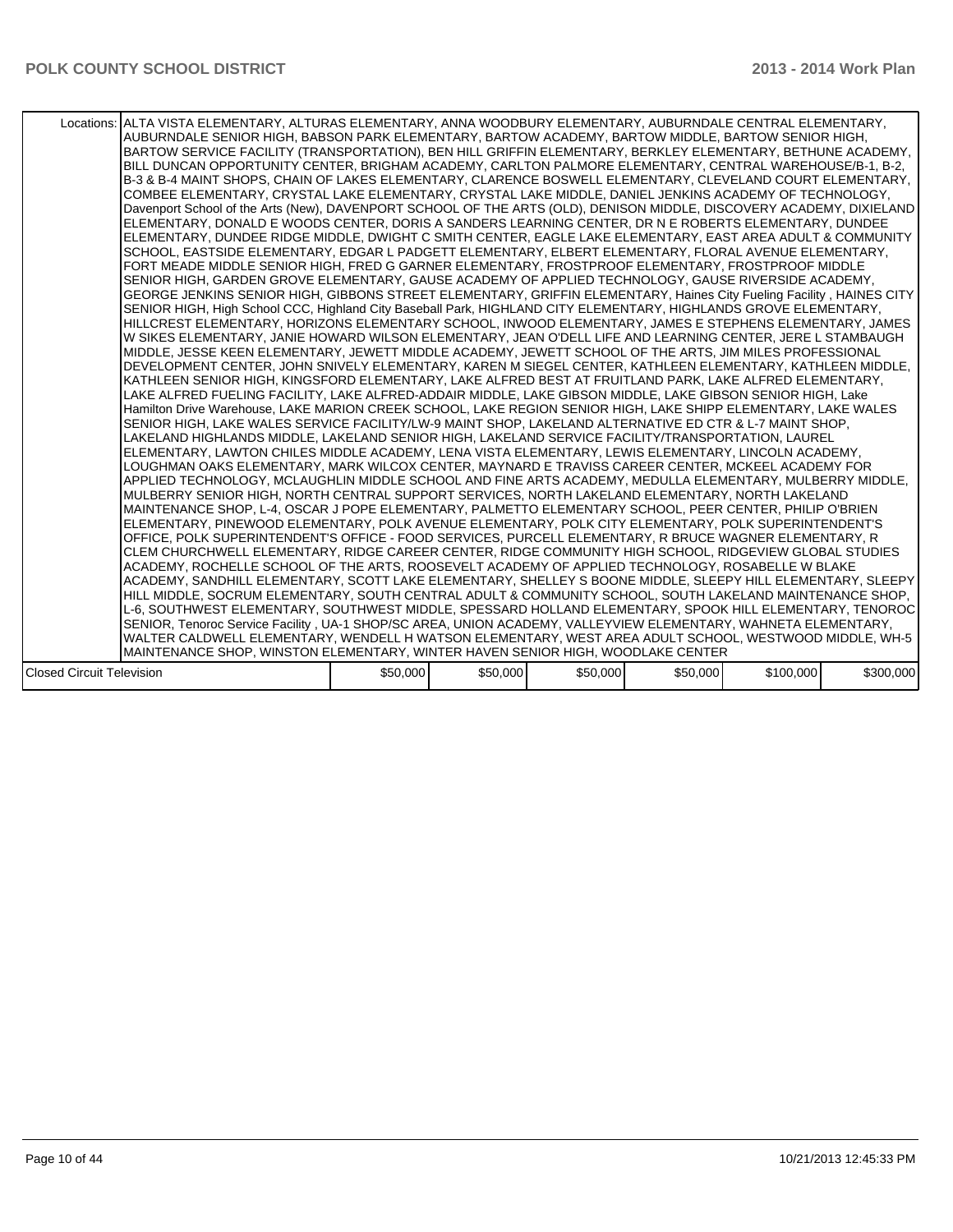|       | Locations: ALTA VISTA ELEMENTARY, ALTURAS ELEMENTARY, ANNA WOODBURY ELEMENTARY, AUBURNDALE CENTRAL ELEMENTARY,<br>AUBURNDALE SENIOR HIGH, BABSON PARK ELEMENTARY, BARTOW ACADEMY, BARTOW MIDDLE, BARTOW SENIOR HIGH,<br>BARTOW SERVICE FACILITY (TRANSPORTATION), BEN HILL GRIFFIN ELEMENTARY, BERKLEY ELEMENTARY, BETHUNE ACADEMY, I<br>BILL DUNCAN OPPORTUNITY CENTER, BRIGHAM ACADEMY, CARLTON PALMORE ELEMENTARY, CENTRAL WAREHOUSE/B-1, B-2,<br>B-3 & B-4 MAINT SHOPS. CHAIN OF LAKES ELEMENTARY. CLARENCE BOSWELL ELEMENTARY. CLEVELAND COURT ELEMENTARY.<br>COMBEE ELEMENTARY, CRYSTAL LAKE ELEMENTARY, CRYSTAL LAKE MIDDLE, DANIEL JENKINS ACADEMY OF TECHNOLOGY,<br>Davenport School of the Arts (New), DAVENPORT SCHOOL OF THE ARTS (OLD), DENISON MIDDLE, DISCOVERY ACADEMY, DIXIELAND<br>ELEMENTARY, DONALD E WOODS CENTER, DORIS A SANDERS LEARNING CENTER, DR N E ROBERTS ELEMENTARY, DUNDEE<br>ELEMENTARY, DUNDEE RIDGE MIDDLE, DWIGHT C SMITH CENTER, EAGLE LAKE ELEMENTARY, EAST AREA ADULT & COMMUNITY<br>SCHOOL, EASTSIDE ELEMENTARY, EDGAR L PADGETT ELEMENTARY, ELBERT ELEMENTARY, FLORAL AVENUE ELEMENTARY,<br>FORT MEADE MIDDLE SENIOR HIGH, FRED G GARNER ELEMENTARY, FROSTPROOF ELEMENTARY, FROSTPROOF MIDDLE<br>SENIOR HIGH, GARDEN GROVE ELEMENTARY, GAUSE ACADEMY OF APPLIED TECHNOLOGY, GAUSE RIVERSIDE ACADEMY,<br>GEORGE JENKINS SENIOR HIGH, GIBBONS STREET ELEMENTARY, GRIFFIN ELEMENTARY, Haines City Fueling Facility, HAINES CITY<br>SENIOR HIGH, High School CCC, Highland City Baseball Park, HIGHLAND CITY ELEMENTARY, HIGHLANDS GROVE ELEMENTARY,<br>HILLCREST ELEMENTARY, HORIZONS ELEMENTARY SCHOOL, INWOOD ELEMENTARY, JAMES E STEPHENS ELEMENTARY, JAMES<br>W SIKES ELEMENTARY, JANIE HOWARD WILSON ELEMENTARY, JEAN O'DELL LIFE AND LEARNING CENTER, JERE L STAMBAUGH<br>MIDDLE, JESSE KEEN ELEMENTARY, JEWETT MIDDLE ACADEMY, JEWETT SCHOOL OF THE ARTS, JIM MILES PROFESSIONAL<br>DEVELOPMENT CENTER, JOHN SNIVELY ELEMENTARY, KAREN M SIEGEL CENTER, KATHLEEN ELEMENTARY, KATHLEEN MIDDLE,<br>KATHLEEN SENIOR HIGH, KINGSFORD ELEMENTARY, LAKE ALFRED BEST AT FRUITLAND PARK, LAKE ALFRED ELEMENTARY,<br>LAKE ALFRED FUELING FACILITY, LAKE ALFRED-ADDAIR MIDDLE, LAKE GIBSON MIDDLE, LAKE GIBSON SENIOR HIGH, Lake<br>Hamilton Drive Warehouse, LAKE MARION CREEK SCHOOL, LAKE REGION SENIOR HIGH, LAKE SHIPP ELEMENTARY, LAKE WALES<br>SENIOR HIGH, LAKE WALES SERVICE FACILITY/LW-9 MAINT SHOP, LAKELAND ALTERNATIVE ED CTR & L-7 MAINT SHOP,<br>LAKELAND HIGHLANDS MIDDLE, LAKELAND SENIOR HIGH, LAKELAND SERVICE FACILITY/TRANSPORTATION, LAUREL<br>ELEMENTARY, LAWTON CHILES MIDDLE ACADEMY, LENA VISTA ELEMENTARY, LEWIS ELEMENTARY, LINCOLN ACADEMY,<br>LOUGHMAN OAKS ELEMENTARY, MARK WILCOX CENTER, MAYNARD E TRAVISS CAREER CENTER, MCKEEL ACADEMY FOR<br>APPLIED TECHNOLOGY, MCLAUGHLIN MIDDLE SCHOOL AND FINE ARTS ACADEMY, MEDULLA ELEMENTARY, MULBERRY MIDDLE,<br>MULBERRY SENIOR HIGH, NORTH CENTRAL SUPPORT SERVICES, NORTH LAKELAND ELEMENTARY, NORTH LAKELAND<br>MAINTENANCE SHOP, L-4, OSCAR J POPE ELEMENTARY, PALMETTO ELEMENTARY SCHOOL, PEER CENTER, PHILIP O'BRIEN<br>ELEMENTARY, PINEWOOD ELEMENTARY, POLK AVENUE ELEMENTARY, POLK CITY ELEMENTARY, POLK SUPERINTENDENT'S<br>OFFICE. POLK SUPERINTENDENT'S OFFICE - FOOD SERVICES. PURCELL ELEMENTARY. R BRUCE WAGNER ELEMENTARY. R<br>CLEM CHURCHWELL ELEMENTARY, RIDGE CAREER CENTER, RIDGE COMMUNITY HIGH SCHOOL, RIDGEVIEW GLOBAL STUDIES<br>ACADEMY, ROCHELLE SCHOOL OF THE ARTS, ROOSEVELT ACADEMY OF APPLIED TECHNOLOGY, ROSABELLE W BLAKE<br>ACADEMY, SANDHILL ELEMENTARY, SCOTT LAKE ELEMENTARY, SHELLEY S BOONE MIDDLE, SLEEPY HILL ELEMENTARY, SLEEPY  <br>HILL MIDDLE, SOCRUM ELEMENTARY, SOUTH CENTRAL ADULT & COMMUNITY SCHOOL, SOUTH LAKELAND MAINTENANCE SHOP,<br>L-6, SOUTHWEST ELEMENTARY, SOUTHWEST MIDDLE, SPESSARD HOLLAND ELEMENTARY, SPOOK HILL ELEMENTARY, TENOROC<br>SENIOR, Tenoroc Service Facility, UA-1 SHOP/SC AREA, UNION ACADEMY, VALLEYVIEW ELEMENTARY, WAHNETA ELEMENTARY,<br>WALTER CALDWELL ELEMENTARY, WENDELL H WATSON ELEMENTARY, WEST AREA ADULT SCHOOL, WESTWOOD MIDDLE, WH-5 |           |           |           |           |           |             |
|-------|--------------------------------------------------------------------------------------------------------------------------------------------------------------------------------------------------------------------------------------------------------------------------------------------------------------------------------------------------------------------------------------------------------------------------------------------------------------------------------------------------------------------------------------------------------------------------------------------------------------------------------------------------------------------------------------------------------------------------------------------------------------------------------------------------------------------------------------------------------------------------------------------------------------------------------------------------------------------------------------------------------------------------------------------------------------------------------------------------------------------------------------------------------------------------------------------------------------------------------------------------------------------------------------------------------------------------------------------------------------------------------------------------------------------------------------------------------------------------------------------------------------------------------------------------------------------------------------------------------------------------------------------------------------------------------------------------------------------------------------------------------------------------------------------------------------------------------------------------------------------------------------------------------------------------------------------------------------------------------------------------------------------------------------------------------------------------------------------------------------------------------------------------------------------------------------------------------------------------------------------------------------------------------------------------------------------------------------------------------------------------------------------------------------------------------------------------------------------------------------------------------------------------------------------------------------------------------------------------------------------------------------------------------------------------------------------------------------------------------------------------------------------------------------------------------------------------------------------------------------------------------------------------------------------------------------------------------------------------------------------------------------------------------------------------------------------------------------------------------------------------------------------------------------------------------------------------------------------------------------------------------------------------------------------------------------------------------------------------------------------------------------------------------------------------------------------------------------------------------------------------------------------------------------------------------------------------------------------------------------------------------------------------------------------------------------------------------------------------------------------------------------------------------------------------------------------------------------------------------------------------------------------------------------------------------------------------------------------------------------------------------------------------------------------------------------------------------------------------------------------------------------------------|-----------|-----------|-----------|-----------|-----------|-------------|
|       |                                                                                                                                                                                                                                                                                                                                                                                                                                                                                                                                                                                                                                                                                                                                                                                                                                                                                                                                                                                                                                                                                                                                                                                                                                                                                                                                                                                                                                                                                                                                                                                                                                                                                                                                                                                                                                                                                                                                                                                                                                                                                                                                                                                                                                                                                                                                                                                                                                                                                                                                                                                                                                                                                                                                                                                                                                                                                                                                                                                                                                                                                                                                                                                                                                                                                                                                                                                                                                                                                                                                                                                                                                                                                                                                                                                                                                                                                                                                                                                                                                                                                                                                                  |           |           |           |           |           |             |
|       | MAINTENANCE SHOP, WINSTON ELEMENTARY, WINTER HAVEN SENIOR HIGH, WOODLAKE CENTER                                                                                                                                                                                                                                                                                                                                                                                                                                                                                                                                                                                                                                                                                                                                                                                                                                                                                                                                                                                                                                                                                                                                                                                                                                                                                                                                                                                                                                                                                                                                                                                                                                                                                                                                                                                                                                                                                                                                                                                                                                                                                                                                                                                                                                                                                                                                                                                                                                                                                                                                                                                                                                                                                                                                                                                                                                                                                                                                                                                                                                                                                                                                                                                                                                                                                                                                                                                                                                                                                                                                                                                                                                                                                                                                                                                                                                                                                                                                                                                                                                                                  |           |           |           |           |           |             |
|       |                                                                                                                                                                                                                                                                                                                                                                                                                                                                                                                                                                                                                                                                                                                                                                                                                                                                                                                                                                                                                                                                                                                                                                                                                                                                                                                                                                                                                                                                                                                                                                                                                                                                                                                                                                                                                                                                                                                                                                                                                                                                                                                                                                                                                                                                                                                                                                                                                                                                                                                                                                                                                                                                                                                                                                                                                                                                                                                                                                                                                                                                                                                                                                                                                                                                                                                                                                                                                                                                                                                                                                                                                                                                                                                                                                                                                                                                                                                                                                                                                                                                                                                                                  |           |           |           |           |           |             |
| Paint |                                                                                                                                                                                                                                                                                                                                                                                                                                                                                                                                                                                                                                                                                                                                                                                                                                                                                                                                                                                                                                                                                                                                                                                                                                                                                                                                                                                                                                                                                                                                                                                                                                                                                                                                                                                                                                                                                                                                                                                                                                                                                                                                                                                                                                                                                                                                                                                                                                                                                                                                                                                                                                                                                                                                                                                                                                                                                                                                                                                                                                                                                                                                                                                                                                                                                                                                                                                                                                                                                                                                                                                                                                                                                                                                                                                                                                                                                                                                                                                                                                                                                                                                                  | \$300,000 | \$300,000 | \$300,000 | \$300,000 | \$500,000 | \$1,700,000 |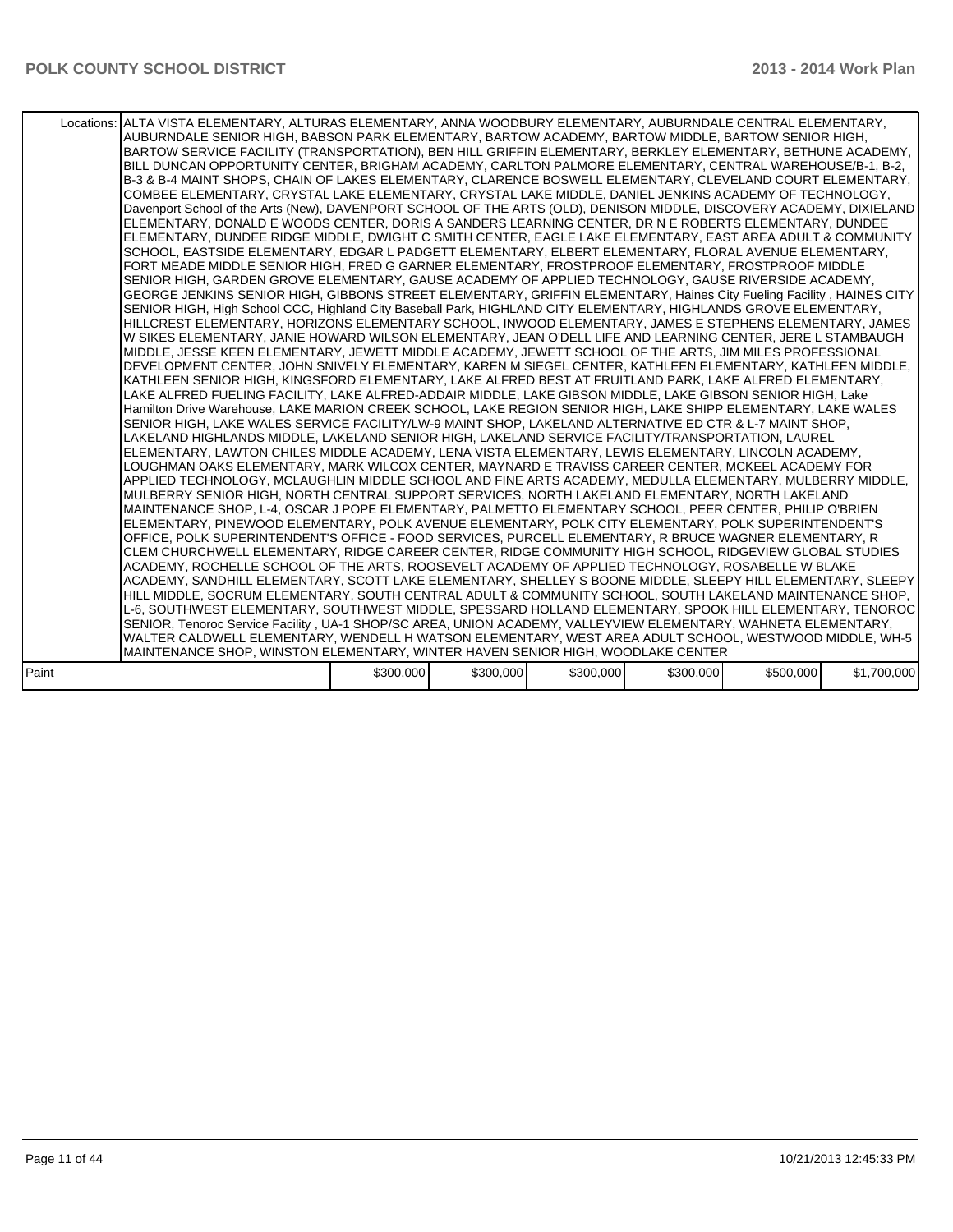|                    | Locations: ALTA VISTA ELEMENTARY, ALTURAS ELEMENTARY, ANNA WOODBURY ELEMENTARY, AUBURNDALE CENTRAL ELEMENTARY,<br>AUBURNDALE SENIOR HIGH, BABSON PARK ELEMENTARY, BARTOW ACADEMY, BARTOW MIDDLE, BARTOW SENIOR HIGH,<br>BARTOW SERVICE FACILITY (TRANSPORTATION), BEN HILL GRIFFIN ELEMENTARY, BERKLEY ELEMENTARY, BETHUNE ACADEMY,<br>BILL DUNCAN OPPORTUNITY CENTER, BRIGHAM ACADEMY, CARLTON PALMORE ELEMENTARY, CENTRAL WAREHOUSE/B-1, B-2,<br>B-3 & B-4 MAINT SHOPS, CHAIN OF LAKES ELEMENTARY, CLARENCE BOSWELL ELEMENTARY, CLEVELAND COURT ELEMENTARY,<br>COMBEE ELEMENTARY, CRYSTAL LAKE ELEMENTARY, CRYSTAL LAKE MIDDLE, DANIEL JENKINS ACADEMY OF TECHNOLOGY,<br>Davenport School of the Arts (New), DAVENPORT SCHOOL OF THE ARTS (OLD), DENISON MIDDLE, DISCOVERY ACADEMY, DIXIELAND<br>ELEMENTARY, DONALD E WOODS CENTER, DORIS A SANDERS LEARNING CENTER, DR N E ROBERTS ELEMENTARY, DUNDEE<br>ELEMENTARY, DUNDEE RIDGE MIDDLE, DWIGHT C SMITH CENTER, EAGLE LAKE ELEMENTARY, EAST AREA ADULT & COMMUNITY<br>SCHOOL, EASTSIDE ELEMENTARY, EDGAR L PADGETT ELEMENTARY, ELBERT ELEMENTARY, FLORAL AVENUE ELEMENTARY,<br>FORT MEADE MIDDLE SENIOR HIGH, FRED G GARNER ELEMENTARY, FROSTPROOF ELEMENTARY, FROSTPROOF MIDDLE<br>SENIOR HIGH, GARDEN GROVE ELEMENTARY, GAUSE ACADEMY OF APPLIED TECHNOLOGY, GAUSE RIVERSIDE ACADEMY,<br>GEORGE JENKINS SENIOR HIGH, GIBBONS STREET ELEMENTARY, GRIFFIN ELEMENTARY, Haines City Fueling Facility, HAINES CITY<br>SENIOR HIGH, High School CCC, Highland City Baseball Park, HIGHLAND CITY ELEMENTARY, HIGHLANDS GROVE ELEMENTARY,<br>HILLCREST ELEMENTARY, HORIZONS ELEMENTARY SCHOOL, INWOOD ELEMENTARY, JAMES E STEPHENS ELEMENTARY, JAMES<br>W SIKES ELEMENTARY, JANIE HOWARD WILSON ELEMENTARY, JEAN O'DELL LIFE AND LEARNING CENTER, JERE L STAMBAUGH<br>MIDDLE, JESSE KEEN ELEMENTARY, JEWETT MIDDLE ACADEMY, JEWETT SCHOOL OF THE ARTS, JIM MILES PROFESSIONAL<br>DEVELOPMENT CENTER, JOHN SNIVELY ELEMENTARY, KAREN M SIEGEL CENTER, KATHLEEN ELEMENTARY, KATHLEEN MIDDLE,<br>KATHLEEN SENIOR HIGH, KINGSFORD ELEMENTARY, LAKE ALFRED BEST AT FRUITLAND PARK, LAKE ALFRED ELEMENTARY,<br>LAKE ALFRED FUELING FACILITY, LAKE ALFRED-ADDAIR MIDDLE, LAKE GIBSON MIDDLE, LAKE GIBSON SENIOR HIGH, Lake<br>Hamilton Drive Warehouse, LAKE MARION CREEK SCHOOL, LAKE REGION SENIOR HIGH, LAKE SHIPP ELEMENTARY, LAKE WALES<br>SENIOR HIGH, LAKE WALES SERVICE FACILITY/LW-9 MAINT SHOP, LAKELAND ALTERNATIVE ED CTR & L-7 MAINT SHOP,<br>LAKELAND HIGHLANDS MIDDLE, LAKELAND SENIOR HIGH, LAKELAND SERVICE FACILITY/TRANSPORTATION, LAUREL<br>ELEMENTARY, LAWTON CHILES MIDDLE ACADEMY, LENA VISTA ELEMENTARY, LEWIS ELEMENTARY, LINCOLN ACADEMY,<br>LOUGHMAN OAKS ELEMENTARY. MARK WILCOX CENTER. MAYNARD E TRAVISS CAREER CENTER. MCKEEL ACADEMY FOR<br>APPLIED TECHNOLOGY, MCLAUGHLIN MIDDLE SCHOOL AND FINE ARTS ACADEMY, MEDULLA ELEMENTARY, MULBERRY MIDDLE,<br>MULBERRY SENIOR HIGH, NORTH CENTRAL SUPPORT SERVICES, NORTH LAKELAND ELEMENTARY, NORTH LAKELAND<br>MAINTENANCE SHOP, L-4, OSCAR J POPE ELEMENTARY, PALMETTO ELEMENTARY SCHOOL, PEER CENTER, PHILIP O'BRIEN<br>ELEMENTARY, PINEWOOD ELEMENTARY, POLK AVENUE ELEMENTARY, POLK CITY ELEMENTARY, POLK SUPERINTENDENT'S<br>OFFICE, POLK SUPERINTENDENT'S OFFICE - FOOD SERVICES, PURCELL ELEMENTARY, R BRUCE WAGNER ELEMENTARY, R<br>CLEM CHURCHWELL ELEMENTARY, RIDGE CAREER CENTER, RIDGE COMMUNITY HIGH SCHOOL, RIDGEVIEW GLOBAL STUDIES<br>ACADEMY, ROCHELLE SCHOOL OF THE ARTS, ROOSEVELT ACADEMY OF APPLIED TECHNOLOGY, ROSABELLE W BLAKE<br>ACADEMY, SANDHILL ELEMENTARY, SCOTT LAKE ELEMENTARY, SHELLEY S BOONE MIDDLE, SLEEPY HILL ELEMENTARY, SLEEPY  <br>HILL MIDDLE, SOCRUM ELEMENTARY, SOUTH CENTRAL ADULT & COMMUNITY SCHOOL, SOUTH LAKELAND MAINTENANCE SHOP,<br>L-6, SOUTHWEST ELEMENTARY, SOUTHWEST MIDDLE, SPESSARD HOLLAND ELEMENTARY, SPOOK HILL ELEMENTARY, TENOROC<br>SENIOR, Tenoroc Service Facility, UA-1 SHOP/SC AREA, UNION ACADEMY, VALLEYVIEW ELEMENTARY, WAHNETA ELEMENTARY,<br>WALTER CALDWELL ELEMENTARY, WENDELL H WATSON ELEMENTARY, WEST AREA ADULT SCHOOL, WESTWOOD MIDDLE, WH-5  <br>MAINTENANCE SHOP, WINSTON ELEMENTARY, WINTER HAVEN SENIOR HIGH, WOODLAKE CENTER |             |             |             |             |             |              |
|--------------------|-------------------------------------------------------------------------------------------------------------------------------------------------------------------------------------------------------------------------------------------------------------------------------------------------------------------------------------------------------------------------------------------------------------------------------------------------------------------------------------------------------------------------------------------------------------------------------------------------------------------------------------------------------------------------------------------------------------------------------------------------------------------------------------------------------------------------------------------------------------------------------------------------------------------------------------------------------------------------------------------------------------------------------------------------------------------------------------------------------------------------------------------------------------------------------------------------------------------------------------------------------------------------------------------------------------------------------------------------------------------------------------------------------------------------------------------------------------------------------------------------------------------------------------------------------------------------------------------------------------------------------------------------------------------------------------------------------------------------------------------------------------------------------------------------------------------------------------------------------------------------------------------------------------------------------------------------------------------------------------------------------------------------------------------------------------------------------------------------------------------------------------------------------------------------------------------------------------------------------------------------------------------------------------------------------------------------------------------------------------------------------------------------------------------------------------------------------------------------------------------------------------------------------------------------------------------------------------------------------------------------------------------------------------------------------------------------------------------------------------------------------------------------------------------------------------------------------------------------------------------------------------------------------------------------------------------------------------------------------------------------------------------------------------------------------------------------------------------------------------------------------------------------------------------------------------------------------------------------------------------------------------------------------------------------------------------------------------------------------------------------------------------------------------------------------------------------------------------------------------------------------------------------------------------------------------------------------------------------------------------------------------------------------------------------------------------------------------------------------------------------------------------------------------------------------------------------------------------------------------------------------------------------------------------------------------------------------------------------------------------------------------------------------------------------------------------------------------------------------------------------------------------------------------------------------------------------------------------------------------|-------------|-------------|-------------|-------------|-------------|--------------|
|                    |                                                                                                                                                                                                                                                                                                                                                                                                                                                                                                                                                                                                                                                                                                                                                                                                                                                                                                                                                                                                                                                                                                                                                                                                                                                                                                                                                                                                                                                                                                                                                                                                                                                                                                                                                                                                                                                                                                                                                                                                                                                                                                                                                                                                                                                                                                                                                                                                                                                                                                                                                                                                                                                                                                                                                                                                                                                                                                                                                                                                                                                                                                                                                                                                                                                                                                                                                                                                                                                                                                                                                                                                                                                                                                                                                                                                                                                                                                                                                                                                                                                                                                                                                                                                                                     |             |             |             |             |             |              |
| Maintenance/Repair |                                                                                                                                                                                                                                                                                                                                                                                                                                                                                                                                                                                                                                                                                                                                                                                                                                                                                                                                                                                                                                                                                                                                                                                                                                                                                                                                                                                                                                                                                                                                                                                                                                                                                                                                                                                                                                                                                                                                                                                                                                                                                                                                                                                                                                                                                                                                                                                                                                                                                                                                                                                                                                                                                                                                                                                                                                                                                                                                                                                                                                                                                                                                                                                                                                                                                                                                                                                                                                                                                                                                                                                                                                                                                                                                                                                                                                                                                                                                                                                                                                                                                                                                                                                                                                     | \$3,935,319 | \$4,050,000 | \$4,050,000 | \$4,550,000 | \$5,000,000 | \$21,585,319 |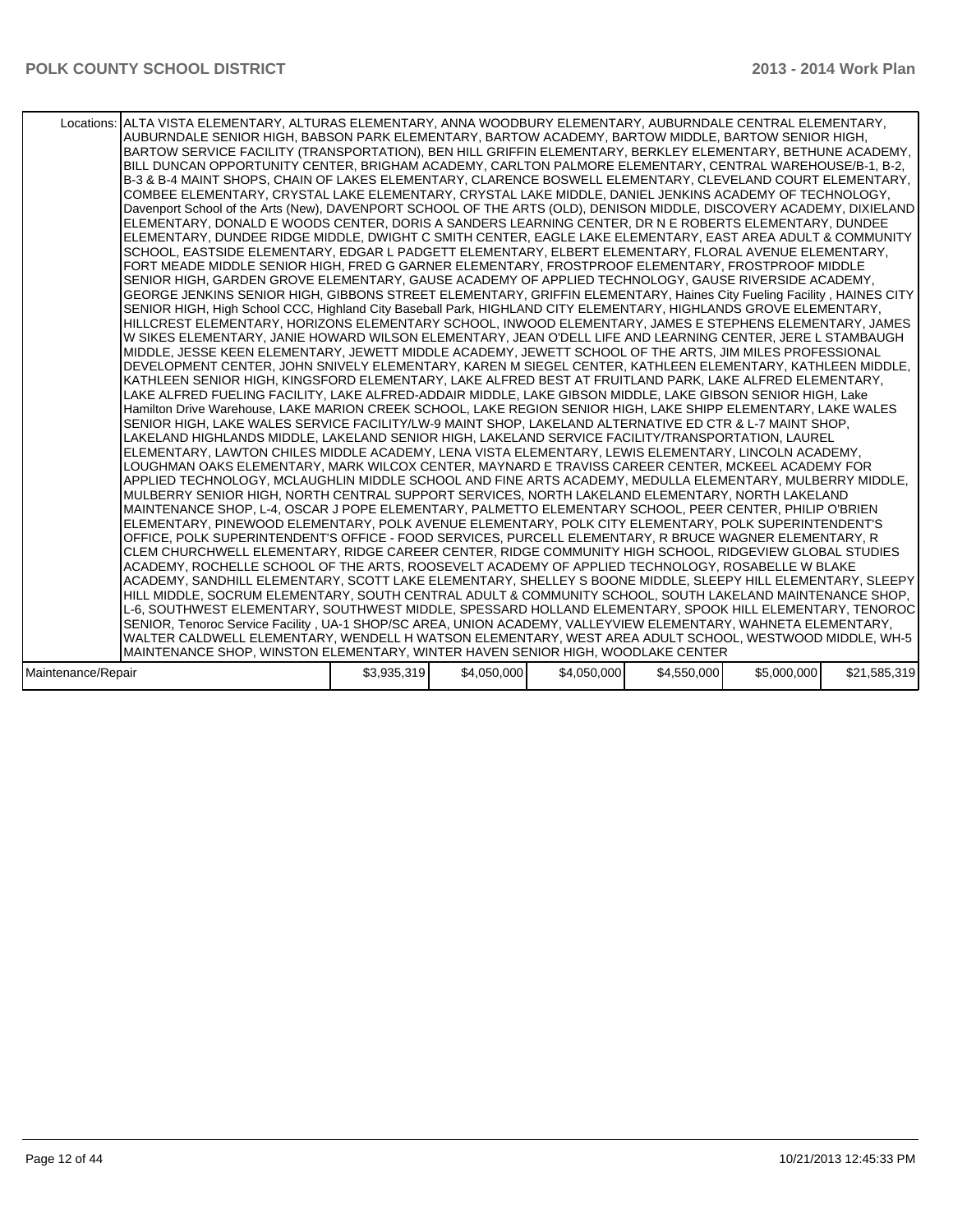| Locations: ALTA VISTA ELEMENTARY, ALTURAS ELEMENTARY, ANNA WOODBURY ELEMENTARY, AUBURNDALE CENTRAL ELEMENTARY,<br>AUBURNDALE SENIOR HIGH, BABSON PARK ELEMENTARY, BARTOW ACADEMY, BARTOW MIDDLE, BARTOW SENIOR HIGH,           |             |             |             |             |             |              |
|--------------------------------------------------------------------------------------------------------------------------------------------------------------------------------------------------------------------------------|-------------|-------------|-------------|-------------|-------------|--------------|
| BARTOW SERVICE FACILITY (TRANSPORTATION), BEN HILL GRIFFIN ELEMENTARY, BERKLEY ELEMENTARY, BETHUNE ACADEMY,                                                                                                                    |             |             |             |             |             |              |
| BILL DUNCAN OPPORTUNITY CENTER, BRIGHAM ACADEMY, CARLTON PALMORE ELEMENTARY, CENTRAL WAREHOUSE/B-1, B-2,                                                                                                                       |             |             |             |             |             |              |
| B-3 & B-4 MAINT SHOPS, CHAIN OF LAKES ELEMENTARY, CLARENCE BOSWELL ELEMENTARY, CLEVELAND COURT ELEMENTARY,                                                                                                                     |             |             |             |             |             |              |
| COMBEE ELEMENTARY, CRYSTAL LAKE ELEMENTARY, CRYSTAL LAKE MIDDLE, DANIEL JENKINS ACADEMY OF TECHNOLOGY,<br>Davenport School of the Arts (New), DAVENPORT SCHOOL OF THE ARTS (OLD), DENISON MIDDLE, DISCOVERY ACADEMY, DIXIELAND |             |             |             |             |             |              |
| ELEMENTARY, DONALD E WOODS CENTER, DORIS A SANDERS LEARNING CENTER, DR N E ROBERTS ELEMENTARY, DUNDEE                                                                                                                          |             |             |             |             |             |              |
| ELEMENTARY, DUNDEE RIDGE MIDDLE, DWIGHT C SMITH CENTER, EAGLE LAKE ELEMENTARY, EAST AREA ADULT & COMMUNITY                                                                                                                     |             |             |             |             |             |              |
| SCHOOL, EASTSIDE ELEMENTARY, EDGAR L PADGETT ELEMENTARY, ELBERT ELEMENTARY, FLORAL AVENUE ELEMENTARY,                                                                                                                          |             |             |             |             |             |              |
| FORT MEADE MIDDLE SENIOR HIGH, FRED G GARNER ELEMENTARY, FROSTPROOF ELEMENTARY, FROSTPROOF MIDDLE                                                                                                                              |             |             |             |             |             |              |
| SENIOR HIGH, GARDEN GROVE ELEMENTARY, GAUSE ACADEMY OF APPLIED TECHNOLOGY, GAUSE RIVERSIDE ACADEMY,                                                                                                                            |             |             |             |             |             |              |
| GEORGE JENKINS SENIOR HIGH, GIBBONS STREET ELEMENTARY, GRIFFIN ELEMENTARY, Haines City Fueling Facility, HAINES CITY                                                                                                           |             |             |             |             |             |              |
| SENIOR HIGH, High School CCC, Highland City Baseball Park, HIGHLAND CITY ELEMENTARY, HIGHLANDS GROVE ELEMENTARY,                                                                                                               |             |             |             |             |             |              |
| HILLCREST ELEMENTARY, HORIZONS ELEMENTARY SCHOOL, INWOOD ELEMENTARY, JAMES E STEPHENS ELEMENTARY, JAMES<br>W SIKES ELEMENTARY, JANIE HOWARD WILSON ELEMENTARY, JEAN O'DELL LIFE AND LEARNING CENTER, JERE L STAMBAUGH          |             |             |             |             |             |              |
| MIDDLE, JESSE KEEN ELEMENTARY, JEWETT MIDDLE ACADEMY, JEWETT SCHOOL OF THE ARTS, JIM MILES PROFESSIONAL                                                                                                                        |             |             |             |             |             |              |
| DEVELOPMENT CENTER, JOHN SNIVELY ELEMENTARY, KAREN M SIEGEL CENTER, KATHLEEN ELEMENTARY, KATHLEEN MIDDLE,                                                                                                                      |             |             |             |             |             |              |
| KATHLEEN SENIOR HIGH, KINGSFORD ELEMENTARY, LAKE ALFRED BEST AT FRUITLAND PARK, LAKE ALFRED ELEMENTARY,                                                                                                                        |             |             |             |             |             |              |
| LAKE ALFRED FUELING FACILITY, LAKE ALFRED-ADDAIR MIDDLE, LAKE GIBSON MIDDLE, LAKE GIBSON SENIOR HIGH, Lake                                                                                                                     |             |             |             |             |             |              |
| Hamilton Drive Warehouse, LAKE MARION CREEK SCHOOL, LAKE REGION SENIOR HIGH, LAKE SHIPP ELEMENTARY, LAKE WALES                                                                                                                 |             |             |             |             |             |              |
| SENIOR HIGH, LAKE WALES SERVICE FACILITY/LW-9 MAINT SHOP, LAKELAND ALTERNATIVE ED CTR & L-7 MAINT SHOP,<br>LAKELAND HIGHLANDS MIDDLE, LAKELAND SENIOR HIGH, LAKELAND SERVICE FACILITY/TRANSPORTATION, LAUREL                   |             |             |             |             |             |              |
| ELEMENTARY, LAWTON CHILES MIDDLE ACADEMY, LENA VISTA ELEMENTARY, LEWIS ELEMENTARY, LINCOLN ACADEMY,                                                                                                                            |             |             |             |             |             |              |
| LOUGHMAN OAKS ELEMENTARY, MARK WILCOX CENTER, MAYNARD E TRAVISS CAREER CENTER, MCKEEL ACADEMY FOR                                                                                                                              |             |             |             |             |             |              |
| APPLIED TECHNOLOGY, MCLAUGHLIN MIDDLE SCHOOL AND FINE ARTS ACADEMY, MEDULLA ELEMENTARY, MULBERRY MIDDLE,                                                                                                                       |             |             |             |             |             |              |
| MULBERRY SENIOR HIGH, NORTH CENTRAL SUPPORT SERVICES, NORTH LAKELAND ELEMENTARY, NORTH LAKELAND                                                                                                                                |             |             |             |             |             |              |
| MAINTENANCE SHOP, L-4, OSCAR J POPE ELEMENTARY, PALMETTO ELEMENTARY SCHOOL, PEER CENTER, PHILIP O'BRIEN                                                                                                                        |             |             |             |             |             |              |
| ELEMENTARY, PINEWOOD ELEMENTARY, POLK AVENUE ELEMENTARY, POLK CITY ELEMENTARY, POLK SUPERINTENDENT'S                                                                                                                           |             |             |             |             |             |              |
| OFFICE, POLK SUPERINTENDENT'S OFFICE - FOOD SERVICES, PURCELL ELEMENTARY, R BRUCE WAGNER ELEMENTARY, R<br>CLEM CHURCHWELL ELEMENTARY, RIDGE CAREER CENTER, RIDGE COMMUNITY HIGH SCHOOL, RIDGEVIEW GLOBAL STUDIES               |             |             |             |             |             |              |
| ACADEMY, ROCHELLE SCHOOL OF THE ARTS, ROOSEVELT ACADEMY OF APPLIED TECHNOLOGY, ROSABELLE W BLAKE                                                                                                                               |             |             |             |             |             |              |
| ACADEMY, SANDHILL ELEMENTARY, SCOTT LAKE ELEMENTARY, SHELLEY S BOONE MIDDLE, SLEEPY HILL ELEMENTARY, SLEEPY                                                                                                                    |             |             |             |             |             |              |
| HILL MIDDLE, SOCRUM ELEMENTARY, SOUTH CENTRAL ADULT & COMMUNITY SCHOOL, SOUTH LAKELAND MAINTENANCE SHOP,                                                                                                                       |             |             |             |             |             |              |
| L-6, SOUTHWEST ELEMENTARY, SOUTHWEST MIDDLE, SPESSARD HOLLAND ELEMENTARY, SPOOK HILL ELEMENTARY, TENOROC                                                                                                                       |             |             |             |             |             |              |
| SENIOR, Tenoroc Service Facility, UA-1 SHOP/SC AREA, UNION ACADEMY, VALLEYVIEW ELEMENTARY, WAHNETA ELEMENTARY,                                                                                                                 |             |             |             |             |             |              |
| WALTER CALDWELL ELEMENTARY, WENDELL H WATSON ELEMENTARY, WEST AREA ADULT SCHOOL, WESTWOOD MIDDLE, WH-5                                                                                                                         |             |             |             |             |             |              |
| MAINTENANCE SHOP, WINSTON ELEMENTARY, WINTER HAVEN SENIOR HIGH, WOODLAKE CENTER                                                                                                                                                |             |             |             |             |             |              |
| <b>Sub Total:</b>                                                                                                                                                                                                              | \$6,885,319 | \$7,000,000 | \$7,000,000 | \$7,500,000 | \$9,340,741 | \$37,726,060 |

| <b>IPECO Maintenance Expenditures</b> | $\sim$<br>J∪ ⊺ | $\sim$<br>ъU | œ۵<br>υu    | \$0         | ሶሳ<br>υ∪    | ¢∩l<br>ו טפ  |
|---------------------------------------|----------------|--------------|-------------|-------------|-------------|--------------|
| 1.50 Mill Sub Total: İ                | \$6,885,319    | \$7,000,000  | \$7,000,000 | \$7,500,000 | \$9,340,741 | \$37,726,060 |

No items have been specified.

| \$6.885.319<br>\$7,500,000<br>\$9,340,741<br>7.000.000<br>\$7,000,000<br>otal:<br>э1<br>. | \$37.726.060 |
|-------------------------------------------------------------------------------------------|--------------|
|-------------------------------------------------------------------------------------------|--------------|

# **Local 1.50 Mill Expenditure For Maintenance, Repair and Renovation**

Anticipated expenditures expected from local funding sources over the years covered by the current work plan.

| Item                                      | $2013 - 2014$<br><b>Actual Budget</b> | $2014 - 2015$<br>Projected | $2015 - 2016$<br>Projected | 2016 - 2017<br>Projected | $2017 - 2018$<br>Projected | Total        |
|-------------------------------------------|---------------------------------------|----------------------------|----------------------------|--------------------------|----------------------------|--------------|
| Remaining Maint and Repair from 1.5 Mills | \$6,885,319                           | \$7,000,000                | \$7,000,000                | \$7,500,000              | \$9.340.741                | \$37,726,060 |
| Maintenance/Repair Salaries               | \$8,400,000                           | \$8,000,000                | \$8,000,000                | \$8,200,000              | \$8,400,000                | \$41,000,000 |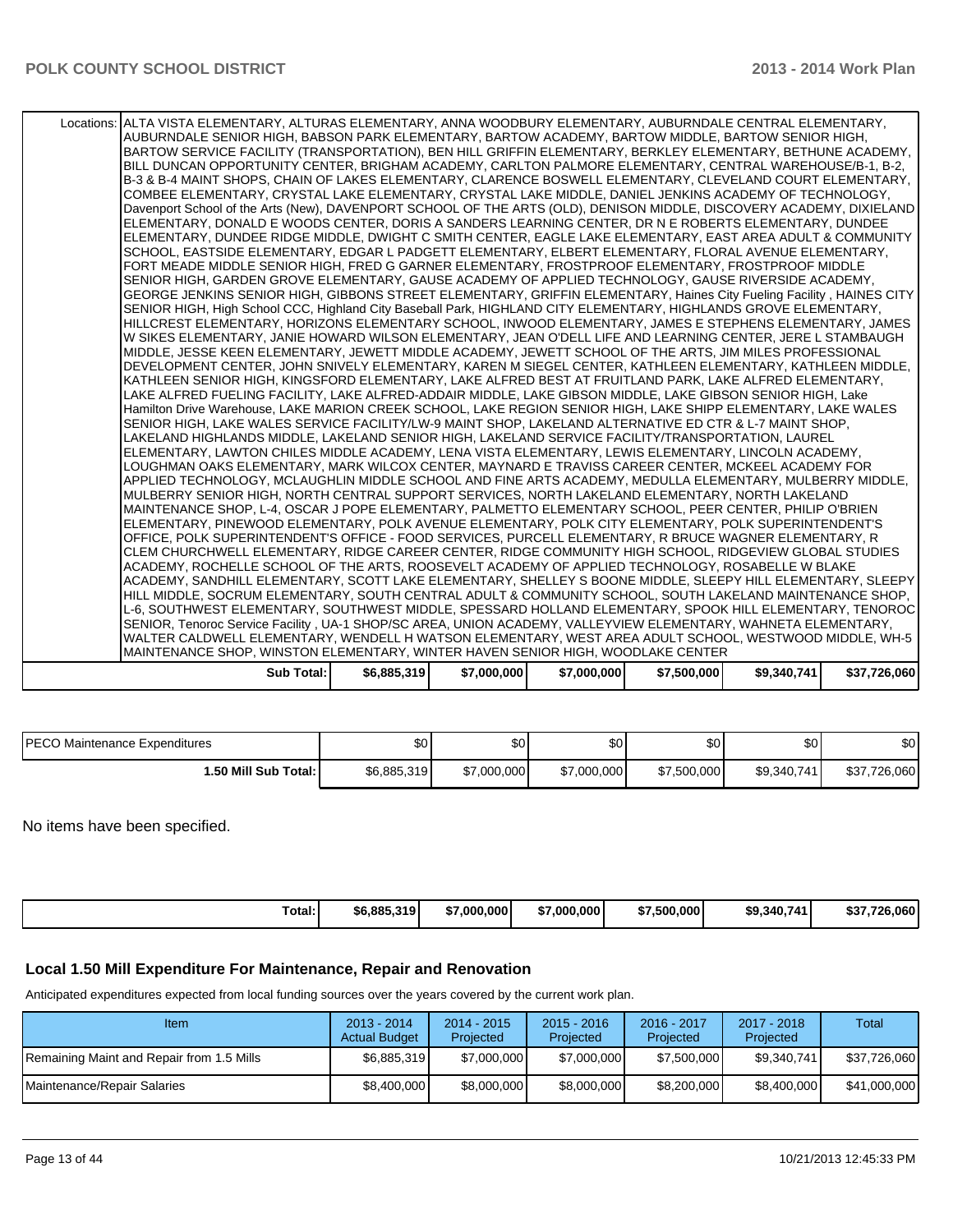| School Bus Purchases                                         | \$5,250,000  | \$3,000,000  | \$4,095,104  | \$5,000,000  | \$5,500,000  | \$22,845,104  |
|--------------------------------------------------------------|--------------|--------------|--------------|--------------|--------------|---------------|
| <b>IOther Vehicle Purchases</b>                              | \$0          | \$0          | \$0          | \$0          | \$0          | \$0           |
| Capital Outlay Equipment                                     | \$4,903,619  | \$4,073,727  | \$4,400,000  | \$4,835,741  | \$5,000,000  | \$23,213,087  |
| Rent/Lease Payments                                          | \$235,184    | \$235,184    | \$235,184    | \$235,184    | \$235,184    | \$1,175,920   |
| ICOP Debt Service                                            | \$19,986,157 | \$19,986,157 | \$19,986,157 | \$19,986,157 | \$19,986,157 | \$99,930,785  |
| Rent/Lease Relocatables                                      | \$0          | \$0          | \$0          | \$0          | \$0          | \$0           |
| <b>IEnvironmental Problems</b>                               | \$0          | \$0          | \$0          | \$0          | \$0          | \$0           |
| Is.1011.14 Debt Service                                      | \$0          | \$0          | \$0          | \$0          | \$0          | \$0           |
| Special Facilities Construction Account                      | \$0          | \$0          | \$0          | \$0          | \$0          | \$0           |
| Premiums for Property Casualty Insurance - 1011.71<br>(4a,b) | \$500,000    | \$500,000    | \$500,000    | \$500,000    | \$500,000    | \$2,500,000   |
| Qualified School Construction Bonds (QSCB)                   | \$0          | \$0          | \$0          | \$0          | \$0          | \$0           |
| Qualified Zone Academy Bonds (QZAB)                          | \$0          | \$0          | \$0          | \$0          | \$0          | \$0           |
| <b>Local Expenditure Totals:</b>                             | \$46,160,279 | \$42,795,068 | \$44,216,445 | \$46,257,082 | \$48,962,082 | \$228,390,956 |

# **Revenue**

## **1.50 Mill Revenue Source**

Schedule of Estimated Capital Outlay Revenue from each currently approved source which is estimated to be available for expenditures on the projects included in the tentative district facilities work program. All amounts are NET after considering carryover balances, interest earned, new COP's, 1011.14 and 1011.15 loans, etc. Districts cannot use 1.5-Mill funds for salaries except for those explicitly associated with maintenance/repair projects. (1011.71 (5), F.S.)

| Item                                                                              | Fund | 2013 - 2014<br><b>Actual Value</b> | $2014 - 2015$<br>Projected | $2015 - 2016$<br>Projected | $2016 - 2017$<br>Projected | 2017 - 2018<br>Projected | Total             |
|-----------------------------------------------------------------------------------|------|------------------------------------|----------------------------|----------------------------|----------------------------|--------------------------|-------------------|
| (1) Non-exempt property<br>lassessed valuation                                    |      | \$26,048,650,109                   | \$26,238,892,880           | \$27,225,960,308           | \$28,643,131,951           | \$30,521,541,871         | \$138,678,177,119 |
| $(2)$ The Millege projected for<br>discretionary capital outlay per<br>ls.1011.71 |      | 1.50                               | 1.50                       | 1.50                       | 1.50                       | 1.50 l                   |                   |
| (3) Full value of the 1.50-Mill<br>discretionary capital outlay per<br>ls.1011.71 |      | \$43,761,732                       | \$44,081,340               | \$45,739,613               | \$48,120,462               | \$51,276,190             | \$232,979,337     |
| (4) Value of the portion of the 1.50<br>-Mill ACTUALLY levied                     | 370  | \$37,510,056                       | \$37,784,006               | \$39,205,383               | \$41,246,110               | \$43,951,020             | \$199,696,575     |
| $(5)$ Difference of lines (3) and (4)                                             |      | \$6,251,676                        | \$6,297,334                | \$6,534,230                | \$6,874,352                | \$7,325,170              | \$33,282,762      |

## **PECO Revenue Source**

The figure in the row designated "PECO Maintenance" will be subtracted from funds available for new construction because PECO maintenance dollars cannot be used for new construction.

| <b>Item</b>                   | Fund | $2013 - 2014$<br><b>Actual Budget</b> | $2014 - 2015$<br>Projected | $2015 - 2016$<br>Projected | 2016 - 2017<br>Projected | 2017 - 2018<br>Projected | <b>Total</b> |
|-------------------------------|------|---------------------------------------|----------------------------|----------------------------|--------------------------|--------------------------|--------------|
| IPECO New Construction        | 340  | \$0                                   | \$0 <sub>1</sub>           | \$0                        | \$0                      | \$0                      | \$0          |
| PECO Maintenance Expenditures |      | \$0                                   | \$0                        | \$0                        | \$0                      | \$0                      | \$0          |
|                               |      | \$0 I                                 | \$0                        | \$0                        | \$0                      | \$0                      | \$0          |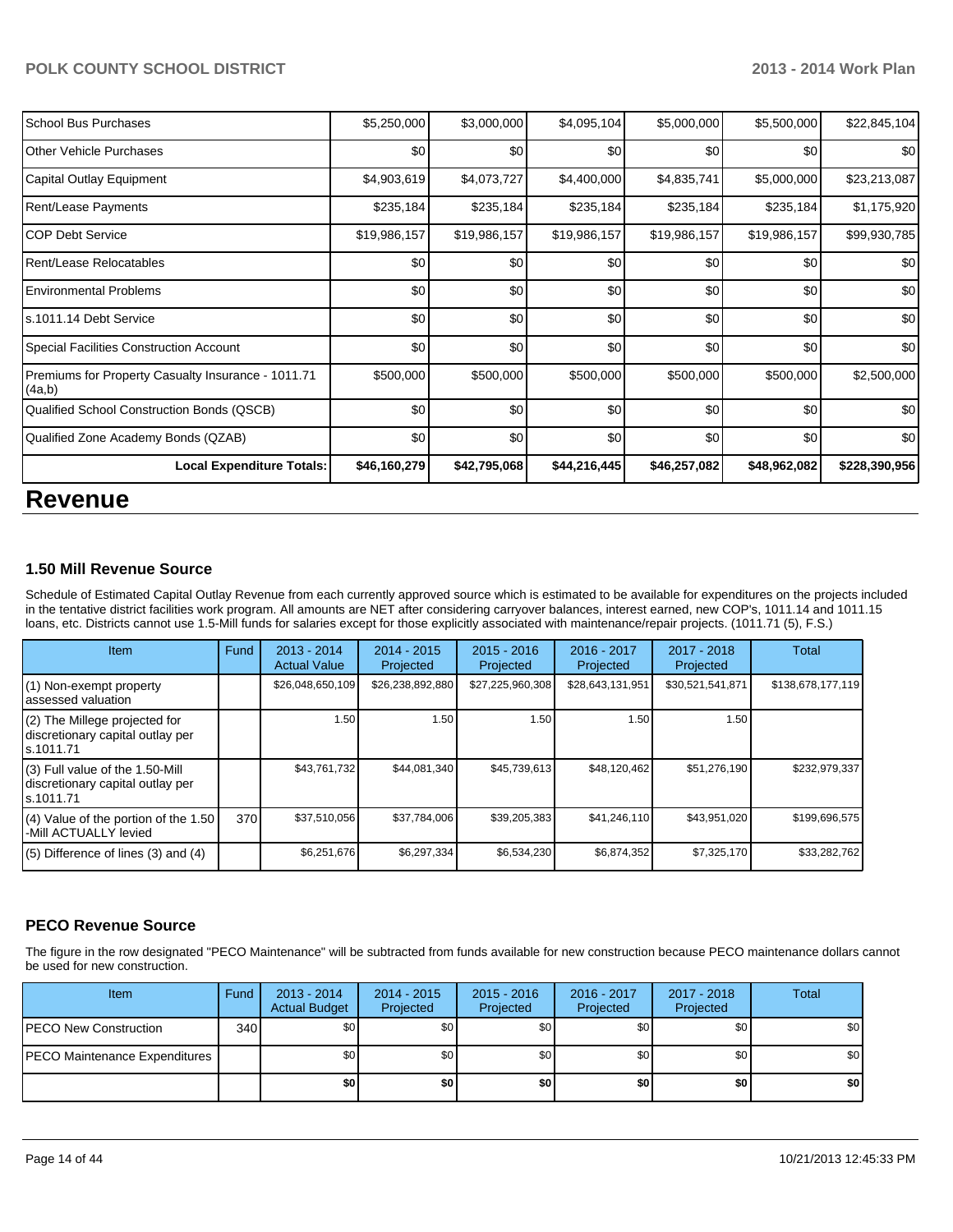### **CO & DS Revenue Source**

Revenue from Capital Outlay and Debt Service funds.

| Item                                            | Fund | 2013 - 2014<br><b>Actual Budget</b> | $2014 - 2015$<br>Projected | $2015 - 2016$<br>Projected | $2016 - 2017$<br>Projected | $2017 - 2018$<br>Projected | Total       |
|-------------------------------------------------|------|-------------------------------------|----------------------------|----------------------------|----------------------------|----------------------------|-------------|
| CO & DS Cash Flow-through<br><b>Distributed</b> | 360  | \$441.362                           | \$441.362                  | \$441.362                  | \$441.362                  | \$441.362                  | \$2,206,810 |
| CO & DS Interest on<br>Undistributed CO         | 360  | \$29.788                            | \$29.788                   | \$29.788                   | \$29.788                   | \$29.788                   | \$148.940   |
|                                                 |      | \$471.150                           | \$471,150                  | \$471.150                  | \$471.150                  | \$471,150                  | \$2,355,750 |

## **Fair Share Revenue Source**

Nothing reported for this section. All legally binding commitments for proportionate fair-share mitigation for impacts on public school facilities must be included in the 5-year district work program.

### **Sales Surtax Referendum**

Specific information about any referendum for a 1-cent or ½-cent surtax referendum during the previous year.

**Did the school district hold a surtax referendum during the past fiscal year 2012 - 2013?**

No

### **Additional Revenue Source**

Any additional revenue sources

| Item                                                                                                   | 2013 - 2014<br><b>Actual Value</b> | 2014 - 2015<br>Projected | $2015 - 2016$<br>Projected | 2016 - 2017<br>Projected | 2017 - 2018<br>Projected | Total         |
|--------------------------------------------------------------------------------------------------------|------------------------------------|--------------------------|----------------------------|--------------------------|--------------------------|---------------|
| Proceeds from a s.1011.14/15 F.S. Loans                                                                | \$0                                | \$0                      | \$0                        | \$0                      | \$0                      | \$0           |
| District Bonds - Voted local bond<br>referendum proceeds per s.9, Art VII<br><b>State Constitution</b> | \$0                                | \$0                      | \$0                        | \$0                      | \$0                      | \$0           |
| Proceeds from Special Act Bonds                                                                        | \$0                                | \$0                      | \$0                        | \$0                      | \$0                      | \$0           |
| Estimated Revenue from CO & DS Bond<br>Sale                                                            | \$490,295                          | \$445,000                | \$445,000                  | \$445,000                | \$445,000                | \$2,270,295   |
| Proceeds from Voted Capital<br>Improvements millage                                                    | \$0                                | \$0                      | \$0                        | \$0                      | \$0                      | \$0           |
| Other Revenue for Other Capital Projects                                                               | \$0                                | \$0                      | \$0                        | \$0                      | \$0                      | \$0           |
| Proceeds from 1/2 cent sales surtax<br>authorized by school board                                      | \$30,000,000                       | \$30,000,000             | \$30,000,000               | \$30,000,000             | \$30,000,000             | \$150,000,000 |
| Proceeds from local governmental<br>infrastructure sales surtax                                        | \$0                                | \$0                      | \$0                        | \$0                      | \$0                      | \$0           |
| Proceeds from Certificates of<br>Participation (COP's) Sale                                            | \$0                                | \$0                      | \$0                        | \$0                      | \$0                      | \$0           |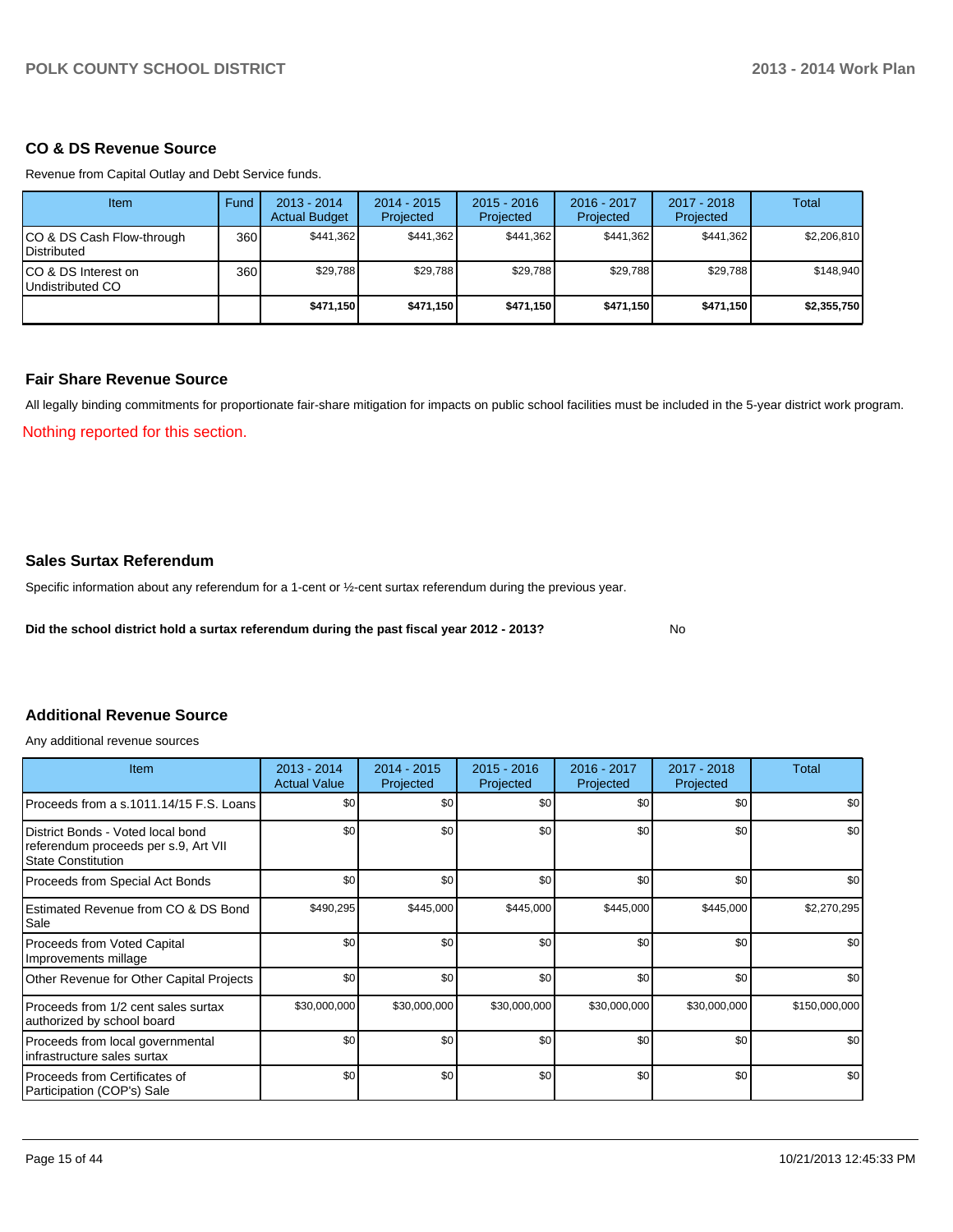| Classrooms First Bond proceeds amount<br>authorized in FY 1997-98                                                         | \$0            | \$0            | \$0            | \$0            | \$0            | \$0             |
|---------------------------------------------------------------------------------------------------------------------------|----------------|----------------|----------------|----------------|----------------|-----------------|
| <b>Classrooms for Kids</b>                                                                                                | \$0            | \$0            | \$0            | \$0            | \$0            | \$0             |
| <b>District Equity Recognition</b>                                                                                        | \$0            | \$0            | \$0            | \$0            | \$0            | \$0             |
| <b>Federal Grants</b>                                                                                                     | \$0            | \$0            | \$0            | \$0            | \$0            | \$0             |
| Proportionate share mitigation (actual<br>cash revenue only, not in kind donations)                                       | \$0            | \$0            | \$0            | \$0            | \$0            | \$0             |
| Impact fees received                                                                                                      | \$3,500,000    | \$3,500,000    | \$3,500,000    | \$3,500,000    | \$3,500,000    | \$17,500,000    |
| Private donations                                                                                                         | \$0            | \$0            | \$0            | \$0            | \$0            | \$0             |
| Grants from local governments or not-for-<br>profit organizations                                                         | \$0            | \$0            | \$0            | \$0            | \$0            | \$0             |
| Interest, Including Profit On Investment                                                                                  | \$0            | \$0            | \$0            | \$0            | \$0            | \$0             |
| Revenue from Bonds pledging proceeds<br>from 1 cent or 1/2 cent Sales Surtax                                              | \$0            | \$0            | \$0            | \$0            | \$0            | \$0             |
| <b>Total Fund Balance Carried Forward</b>                                                                                 | \$70,080,083   | \$9,539,912    | \$23,085,646   | \$14,089,291   | \$14,085,375   | \$130,880,307   |
| General Capital Outlay Obligated Fund<br><b>Balance Carried Forward From Total</b><br><b>Fund Balance Carried Forward</b> | (\$10,261,532) | (\$7,000,000)  | (\$6,000,000)  | (\$5,000,000)  | (\$5,000,000)  | (\$33,261,532)  |
| <b>Special Facilities Construction Account</b>                                                                            | \$0            | \$0            | \$0            | \$0            | \$0            | \$0             |
| One Cent - 1/2 Cent Sales Surtax Debt<br>Service From Total Fund Balance Carried<br>Forward                               | (\$25,374,897) | (\$26,491,900) | (\$26,490,734) | (\$26,494,469) | (\$26,490,463) | (\$131,342,463) |
| Capital Outlay Projects Funds Balance<br>Carried Forward From Total Fund<br><b>Balance Carried Forward</b>                | (\$41,097,002) | (\$5,453,100)  | (\$20,000,000) | (\$12,000,000) | (\$12,000,000) | (\$90,550,102)  |
| <b>Subtotal</b>                                                                                                           | \$27,336,947   | \$4,539,912    | \$4,539,912    | \$4,539,822    | \$4,539,912    | \$45,496,505    |

# **Total Revenue Summary**

| Item Name                                                           | $2013 - 2014$<br><b>Budget</b> | $2014 - 2015$<br>Projected | $2015 - 2016$<br>Projected | $2016 - 2017$<br>Projected | $2017 - 2018$<br>Projected | <b>Five Year Total</b> |
|---------------------------------------------------------------------|--------------------------------|----------------------------|----------------------------|----------------------------|----------------------------|------------------------|
| Local 1.5 Mill Discretionary Capital Outlay  <br><b>I</b> Revenue   | \$37,510,056                   | \$37,784,006               | \$39,205,383               | \$41,246,110               | \$43,951,020               | \$199,696,575          |
| IPECO and 1.5 Mill Maint and Other 1.5<br><b>IMill Expenditures</b> | (S46, 160, 279)                | (S42.795.068)              | (\$44,216,445)             | (\$46,257,082)             | (\$48,962,082)             | $(\$228,390,956)$      |
| IPECO Maintenance Revenue                                           | \$0                            | \$0                        | \$0                        | \$0                        | \$0 <sub>1</sub>           | \$0 <sub>1</sub>       |
| Available 1.50 Mill for New l<br>l Construction                     | ( \$8,650,223)                 | ( \$5,011,062)             | (\$5,011,062)              | (S5,010,972)               | (\$5,011,062)              | (\$28,694,381)         |

| <b>Item Name</b>                      | $2013 - 2014$<br><b>Budget</b> | $2014 - 2015$<br>Projected | $2015 - 2016$<br>Projected | 2016 - 2017<br>Projected | 2017 - 2018<br>Projected | <b>Five Year Total</b> |
|---------------------------------------|--------------------------------|----------------------------|----------------------------|--------------------------|--------------------------|------------------------|
| ICO & DS Revenue                      | \$471.150                      | \$471.150                  | \$471.150                  | \$471.150                | \$471.150                | \$2,355,750            |
| <b>IPECO New Construction Revenue</b> | \$0                            | \$0                        | \$0                        | \$0                      | \$0                      | \$0                    |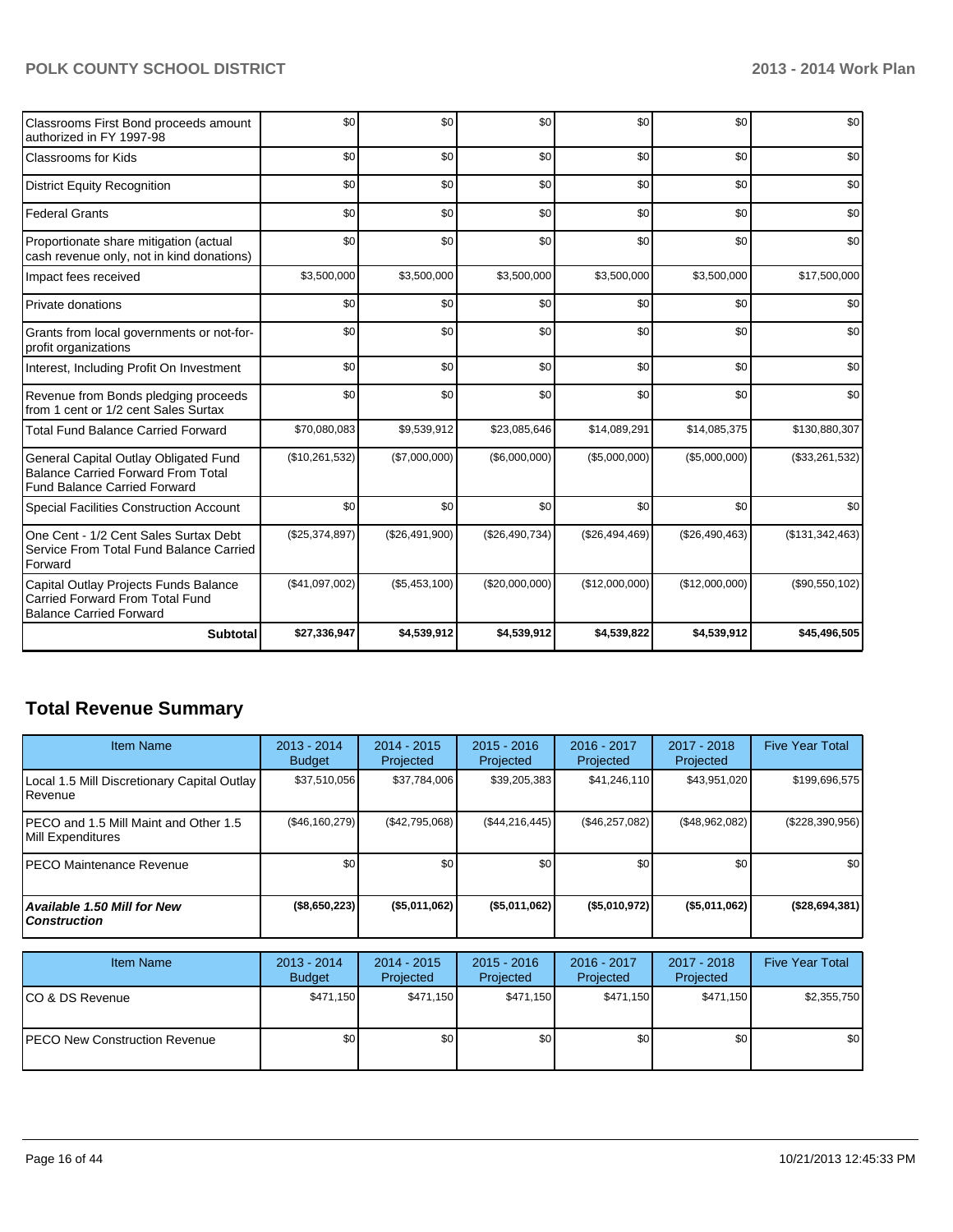| <b>I</b> Other/Additional Revenue | \$27.336.947 | \$4,539,912 | \$4.539.912 | \$4,539,822 | \$4.539.912 | \$45,496,505 |
|-----------------------------------|--------------|-------------|-------------|-------------|-------------|--------------|
| <b>Total Additional Revenuel</b>  | \$27,808,097 | \$5,011,062 | \$5,011,062 | \$5,010,972 | \$5,011,062 | \$47,852,255 |
| <b>Total Available Revenue</b>    | \$19.157.874 | \$0         | 50          | 50          | \$0         | \$19,157,874 |

# **Project Schedules**

# **Capacity Project Schedules**

A schedule of capital outlay projects necessary to ensure the availability of satisfactory classrooms for the projected student enrollment in K-12 programs.

| <b>Project Description</b>                       | Location                  |                          | 2013 - 2014    | 2014 - 2015    | 2015 - 2016  | 2016 - 2017    | 2017 - 2018    | <b>Total</b>    | Funded |
|--------------------------------------------------|---------------------------|--------------------------|----------------|----------------|--------------|----------------|----------------|-----------------|--------|
| New K-8 School<br>North of 1-4 (Four<br>Corners) | Location not<br>specified | Planned<br>Cost:         | \$0            | \$0            | \$40,000,000 | \$0            | \$0            | \$40,000,000 No |        |
|                                                  |                           | <b>Student Stations:</b> | $\mathbf 0$    | 0              | 1,100        | 0              | $\pmb{0}$      | 1,100           |        |
|                                                  |                           | <b>Total Classrooms:</b> | 0              | $\overline{0}$ | 46           | $\mathbf 0$    | $\mathbf 0$    | 46              |        |
|                                                  |                           | Gross Sq Ft:             | $\overline{0}$ | $\mathbf 0$    | 20,414       | $\overline{0}$ | $\mathbf 0$    | 20,414          |        |
| New Elementary<br>School (Haines City<br>Area)   | Location not<br>specified | Planned<br>Cost:         | \$0            | \$0            | \$20,000,000 | \$0            | \$0            | \$20,000,000 No |        |
|                                                  |                           | <b>Student Stations:</b> | $\mathbf 0$    | 0              | 850          | 0              | 0              | 850             |        |
|                                                  |                           | <b>Total Classrooms:</b> | 0              | 0              | 40           | $\mathbf 0$    | 0              | 40              |        |
|                                                  |                           | Gross Sq Ft:             | $\overline{0}$ | $\overline{0}$ | 109,726      | $\overline{0}$ | $\mathbf 0$    | 109,726         |        |
| New High School<br>(Poinciana)                   | Location not<br>specified | Planned<br>Cost:         | \$0            | \$0            | \$0          | \$0            | \$50,000,000   | \$50,000,000 No |        |
|                                                  |                           | <b>Student Stations:</b> | $\mathbf 0$    | $\mathsf 0$    | $\pmb{0}$    | $\overline{0}$ | 1,800          | 1,800           |        |
|                                                  |                           | <b>Total Classrooms:</b> | 0              | $\overline{0}$ | $\mathbf 0$  | 0              | 61             | 61              |        |
|                                                  |                           | Gross Sq Ft:             | $\mathbf 0$    | $\mathbf 0$    | $\mathbf 0$  | $\mathbf 0$    | 300,326        | 300,326         |        |
| New Elementary (SW<br>Lakeland/Mulberry)         | Location not<br>specified | Planned<br>Cost:         | \$0            | \$0            | \$0          | \$20,000,000   | \$0            | \$20,000,000 No |        |
|                                                  |                           | <b>Student Stations:</b> | $\mathbf 0$    | $\mathsf 0$    | $\mathbf 0$  | 850            | $\mathsf 0$    | 850             |        |
|                                                  |                           | <b>Total Classrooms:</b> | 0              | 0              | $\mathbf 0$  | 46             | 0              | 46              |        |
|                                                  |                           | Gross Sq Ft:             | $\mathbf 0$    | $\mathbf 0$    | $\mathbf 0$  | 109,726        | $\overline{0}$ | 109,726         |        |
| New Elementary<br>(Poinciana)                    | Location not<br>specified | Planned<br>Cost:         | \$0            | \$0            | \$0          | \$0            | \$20,000,000   | \$20,000,000 No |        |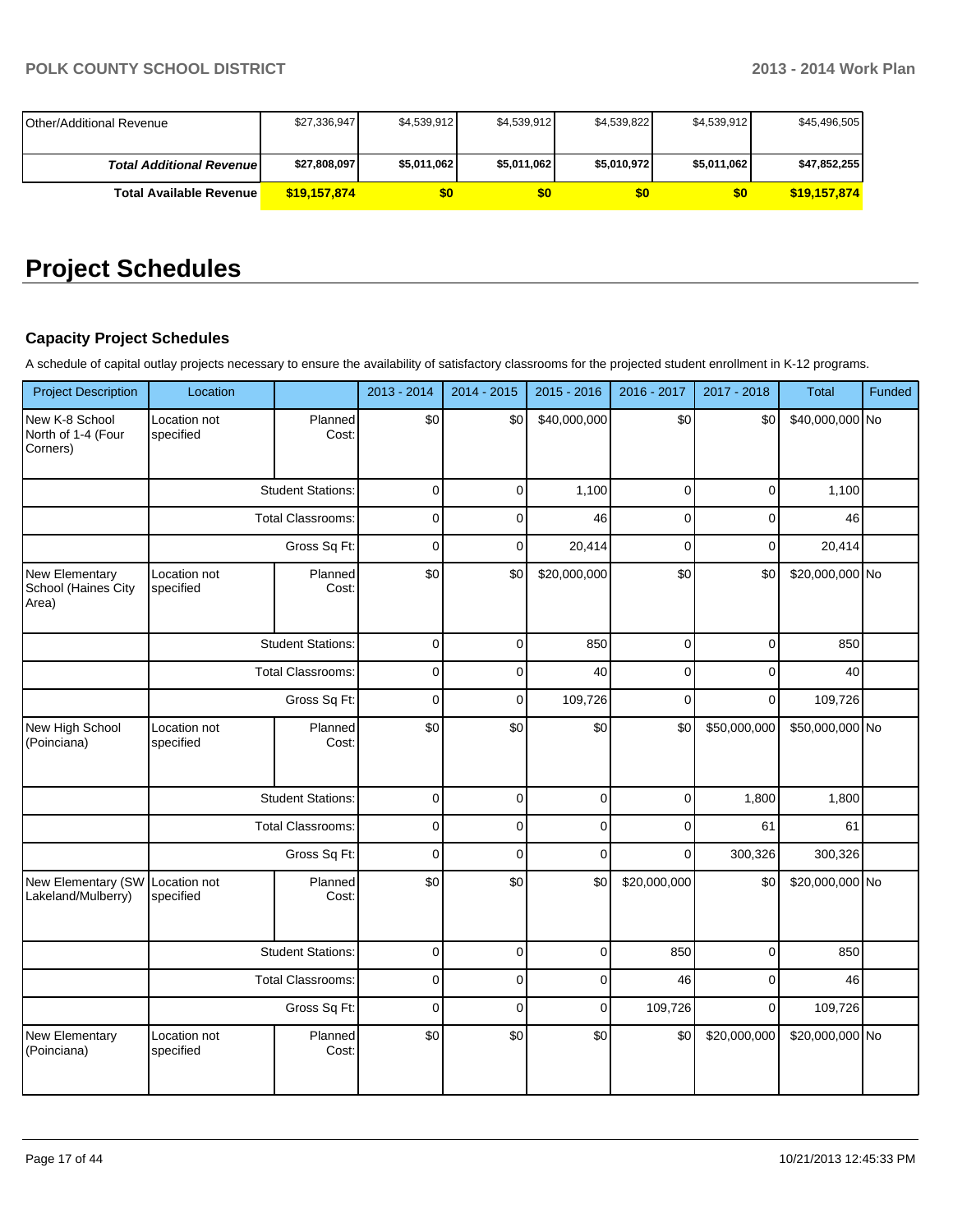|                                     |                                                 | <b>Student Stations:</b> | $\overline{0}$ | $\overline{0}$ | $\pmb{0}$            | 0            | 850          | 850             |  |
|-------------------------------------|-------------------------------------------------|--------------------------|----------------|----------------|----------------------|--------------|--------------|-----------------|--|
|                                     |                                                 | <b>Total Classrooms:</b> | 0              | 0              | $\mathbf 0$          | 0            | 46           | 46              |  |
|                                     |                                                 | Gross Sq Ft:             | $\mathbf 0$    | $\mathbf 0$    | $\mathbf 0$          | $\mathbf 0$  | $\mathbf 0$  | 0               |  |
| Master Plan                         | <b>BARTOW SENIOR</b><br><b>HIGH</b>             | Planned<br>Cost:         |                | \$0            | \$25,000,000         | \$0          | \$0          | \$25,000,000 No |  |
|                                     |                                                 | <b>Student Stations:</b> | $\mathbf 0$    | $\mathbf 0$    | 353                  | $\mathbf 0$  | 0            | 353             |  |
|                                     |                                                 | Total Classrooms:        | 0              | 0              | 10                   | 0            | 0            | 10              |  |
|                                     |                                                 | Gross Sq Ft:             | $\mathbf 0$    | 0              | 121,183              | 0            | $\mathbf 0$  | 121,183         |  |
| Master Plan                         | <b>MULBERRY</b><br>SENIOR HIGH                  | Planned<br>Cost:         | \$0            | \$0            | \$0                  | \$40,000,000 | \$0          | \$40,000,000 No |  |
|                                     |                                                 | <b>Student Stations:</b> |                | $\mathbf 0$    | $\mathbf 0$          | 355          | 0            | 355             |  |
|                                     |                                                 | <b>Total Classrooms:</b> |                | 0              | $\mathbf 0$          | 15           | 0            | 15              |  |
|                                     |                                                 | Gross Sq Ft:             |                | $\mathbf 0$    | $\mathbf 0$          | 84,337       | $\pmb{0}$    | 84,337          |  |
| Master Plan                         | FRED G GARNER<br><b>ELEMENTARY</b>              | Planned<br>Cost:         | \$0            | \$0            | \$15,000,000         | \$0          | \$0          | \$15,000,000 No |  |
|                                     |                                                 | <b>Student Stations:</b> | $\mathbf 0$    | $\mathbf 0$    | 210                  | $\mathbf 0$  | 0            | 210             |  |
|                                     |                                                 | Total Classrooms:        | 0              | 0              | 11                   | 0            | 0            | 11              |  |
|                                     |                                                 | Gross Sq Ft:             | $\mathbf 0$    | 0              | 66,660               | $\mathbf 0$  | $\mathbf 0$  | 66,660          |  |
| Replace/Remodel<br><b>Buildings</b> | JAMES E<br><b>STEPHENS</b><br><b>ELEMENTARY</b> | Planned<br>Cost:         | \$0            | \$0            | \$0                  | \$0          | \$4,000,000  | \$4,000,000 No  |  |
|                                     |                                                 | <b>Student Stations:</b> |                | $\mathbf 0$    | $\mathbf 0$          | $\mathbf 0$  | 92           | 92              |  |
|                                     |                                                 | <b>Total Classrooms:</b> |                | 0              | $\mathbf 0$          | 0            | 5            | 5               |  |
|                                     |                                                 | Gross Sq Ft:             |                | 0              | $\mathbf 0$          | 0            | 34,801       | 34,801          |  |
|                                     |                                                 | <b>Planned Cost:</b>     | \$0            |                | \$0 \$100,000,000    | \$60,000,000 | \$74,000,000 | \$234,000,000   |  |
|                                     |                                                 | <b>Student Stations:</b> |                |                | 2,513                | 1,205        | 2,742        | 6,460           |  |
|                                     |                                                 | <b>Total Classrooms:</b> | $\pmb{0}$      | 0              | 107                  | 61           | $112$        | 280             |  |
|                                     |                                                 | Gross Sq Ft:             |                |                | $\pmb{0}$<br>317,983 | 194,063      | 335,127      | 847,173         |  |

# **Other Project Schedules**

Major renovations, remodeling, and additions of capital outlay projects that do not add capacity to schools.

| <b>Project Description</b> | Location               | $2013 - 2014$<br>Actual Budget | $2014 - 2015$<br>Projected | $2015 - 2016$<br>Projected | 2016 - 2017<br>Projected | $2017 - 2018$<br>Projected | Total        | Funded |
|----------------------------|------------------------|--------------------------------|----------------------------|----------------------------|--------------------------|----------------------------|--------------|--------|
| <b>ICountvwide aerials</b> | Location not specified | \$20,000                       | ا30                        | \$0                        | \$OI                     | \$0                        | \$20,000 Yes |        |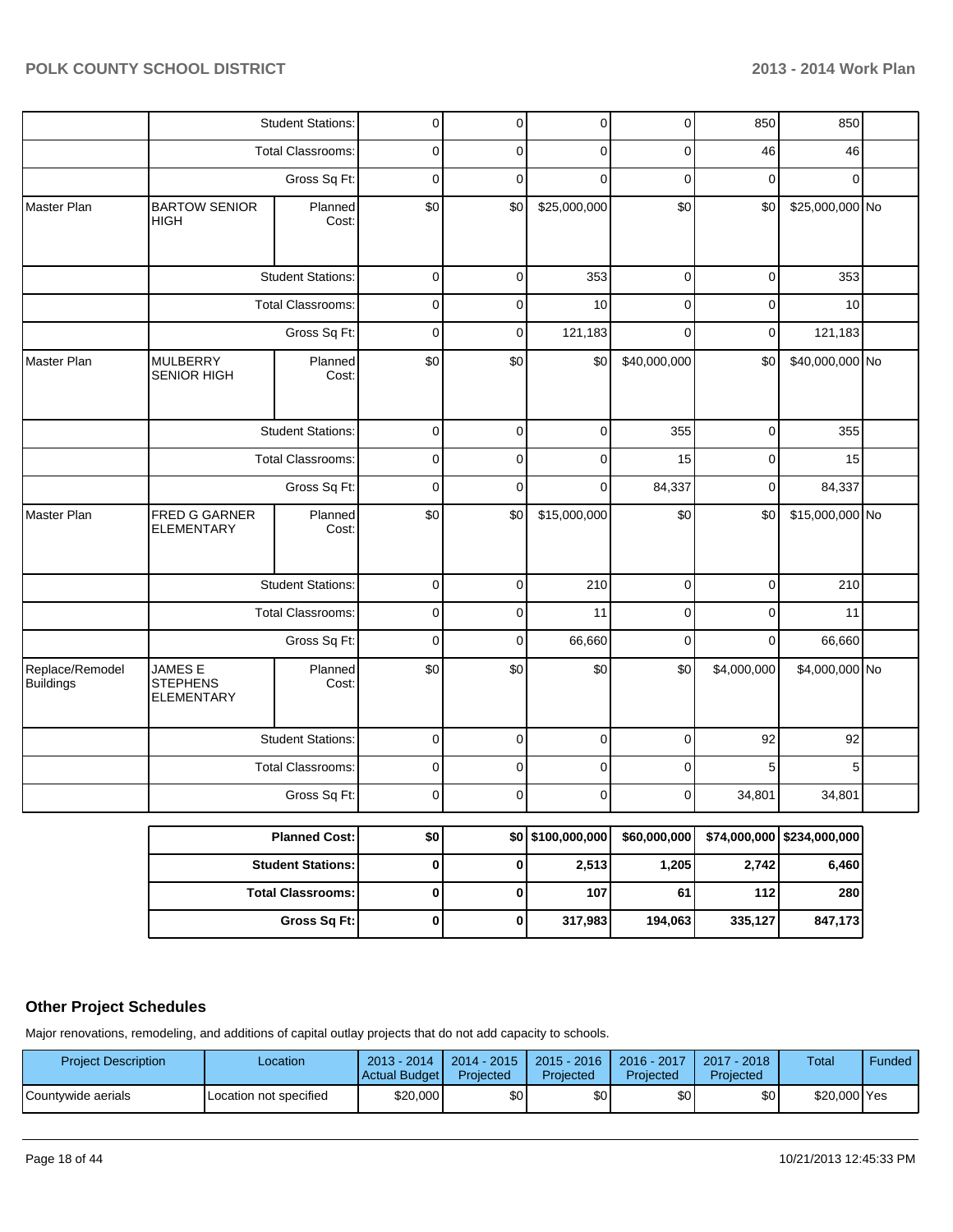| purchase property for new<br>school                                                 | <b>ALTURAS ELEMENTARY</b>                | \$1,000,000  | \$0         | \$0         | \$0         | \$0 | \$1,000,000 Yes |  |
|-------------------------------------------------------------------------------------|------------------------------------------|--------------|-------------|-------------|-------------|-----|-----------------|--|
| County wide additional<br>computer labs                                             | Location not specified                   | \$100,000    | \$0         | \$0         | \$0         | \$0 | \$100,000 Yes   |  |
| District Wide Fire Alarm and<br>Intercom Replacements and<br><b>Repair Projects</b> | Location not specified                   | \$1,000,000  | \$0         | \$0         | \$0         | \$0 | \$1,000,000 Yes |  |
| <b>District Wide Window</b><br>replacements                                         | Location not specified                   | \$1,000,000  | \$0         | \$0         | \$0         | \$0 | \$1,000,000 Yes |  |
| District Wide roofing projects                                                      | Location not specified                   | \$1,000,000  | \$0         | \$0         | \$0         | \$0 | \$1,000,000 Yes |  |
| District Wide plumbing,<br>drainage and sewer repalirs<br>and replacements          | Location not specified                   | \$400,000    | \$0         | \$0         | \$0         | \$0 | \$400,000 Yes   |  |
| District Wide cooler and freezer<br>replacement                                     | Location not specified                   | \$300,000    | \$0         | \$0         | \$0         | \$0 | \$300,000 Yes   |  |
| District Wide Facilities condition Location not specified<br>inventory repairs      |                                          | \$1,000,000  | \$0         | \$0         | \$0         | \$0 | \$1,000,000 Yes |  |
| District Wide portable sidewalks<br>and covered walks                               | Location not specified                   | \$250,000    | \$0         | \$0         | \$0         | \$0 | \$250,000 Yes   |  |
| Replace Chiller HVAC System                                                         | <b>LAKE GIBSON SENIOR</b><br><b>HIGH</b> | \$7,000,000  | \$0         | \$0         | \$0         | \$0 | \$7,000,000 Yes |  |
| District Wide ADA corrections,<br>life safety, IAQ Site / drainage                  | Location not specified                   | \$250,000    | \$0         | \$0         | \$0         | \$0 | \$250,000 Yes   |  |
| <b>District Wide Paving Projects</b>                                                | Location not specified                   | \$100,000    | \$0         | \$0         | \$0         | \$0 | \$100,000 Yes   |  |
| <b>District Wide Site</b><br>Improvements                                           | Location not specified                   | \$50,000     | \$0         | \$0         | \$0         | \$0 | \$50,000 Yes    |  |
| District Wide Fire Sprinkler<br>Projects                                            | Location not specified                   | \$500,000    | \$0         | \$0         | \$0         | \$0 | \$500,000 Yes   |  |
| District Wide Play ground<br>replacement                                            | Location not specified                   | \$300,000    | \$0         | \$0         | \$0         | \$0 | \$300,000 Yes   |  |
| District Wide Bathroom ADA<br>compliance/ remodeling and<br>renovation              | Location not specified                   | \$50,000     | \$0         | \$0         | \$0         | \$0 | \$50,000 Yes    |  |
| <b>District Wide Fencing</b><br>Replacement and Repair                              | Location not specified                   | \$200,000    | \$0         | \$0         | \$0         | \$0 | \$200,000 Yes   |  |
| District Wide door and<br>hardware replacement                                      | Location not specified                   | \$25,000     | \$0         | \$0         | \$0         | \$0 | \$25,000 Yes    |  |
| District Wide Renovations and<br>Remodels due to program<br>needs                   | Location not specified                   | \$2,782,874  | \$0         | \$0         | \$0         | \$0 | \$2,782,874 Yes |  |
| Replace Chiller/HVAC System                                                         | LAKE WALES SENIOR<br><b>HIGH</b>         | \$0          | \$3,500,000 | \$0         | \$0         | \$0 | \$3,500,000 No  |  |
| Replace Chiller/HVAC System                                                         | SOCRUM ELEMENTARY                        | \$0          | \$3,500,000 | \$0         | \$0         | \$0 | \$3,500,000 No  |  |
| Replace Chiller/HVAC System                                                         | WENDELL H WATSON<br>ELEMENTARY           | \$0          | \$0         | \$3,500,000 | \$0         | \$0 | \$3,500,000 No  |  |
| Replace Roof                                                                        | FROSTPROOF MIDDLE<br><b>SENIOR HIGH</b>  | \$0          | \$0         | \$0         | \$2,500,000 | \$0 | \$2,500,000 No  |  |
| District Wide HVAC Repairs                                                          | Location not specified                   | \$1,830,000  | \$0         | \$0         | \$0         | \$0 | \$1,830,000 Yes |  |
|                                                                                     |                                          | \$19,157,874 | \$7,000,000 | \$3,500,000 | \$2,500,000 | \$0 | \$32,157,874    |  |

# **Additional Project Schedules**

Any projects that are not identified in the last approved educational plant survey.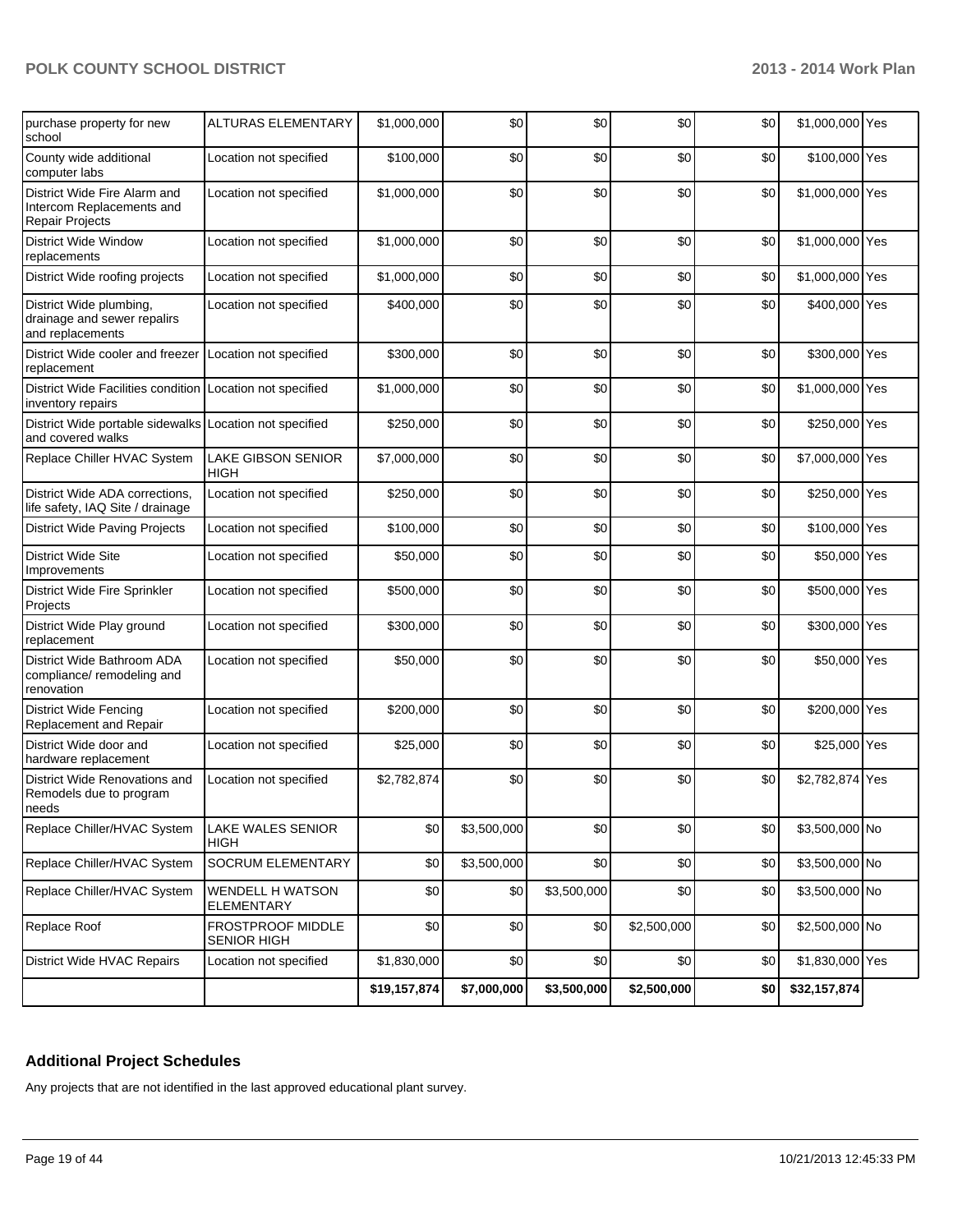Nothing reported for this section.

## **Non Funded Growth Management Project Schedules**

Schedule indicating which projects, due to planned development, that CANNOT be funded from current revenues projected over the next five years.

Nothing reported for this section.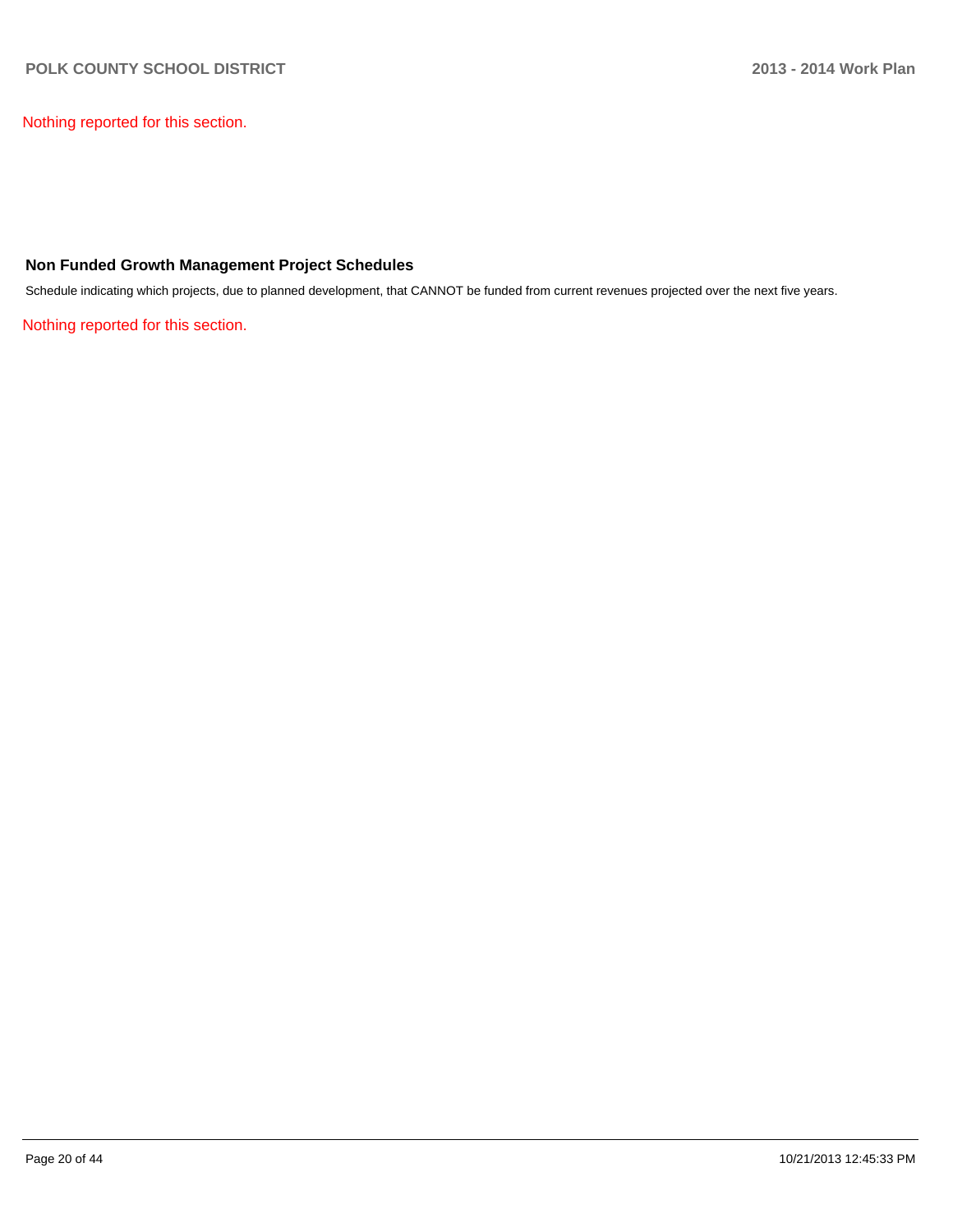# **Capacity Tracking**

| Location                                      | $2013 -$<br>2014 Satis.<br>Stu. Sta. | Actual<br>$2013 -$<br><b>2014 FISH</b><br>Capacity | Actual<br>$2012 -$<br>2013<br><b>COFTE</b> | # Class<br><b>Rooms</b> | Actual<br>Average<br>$2013 -$<br>2014 Class<br><b>Size</b> | Actual<br>$2013 -$<br>2014<br><b>Utilization</b> | <b>New</b><br>Stu.<br>Capacity | <b>New</b><br>Rooms to<br>be<br>Added/Re<br>moved | Projected<br>$2017 -$<br>2018<br><b>COFTE</b> | Projected<br>$2017 -$<br>2018<br><b>Utilization</b> | Projected<br>$2017 -$<br>2018 Class<br><b>Size</b> |
|-----------------------------------------------|--------------------------------------|----------------------------------------------------|--------------------------------------------|-------------------------|------------------------------------------------------------|--------------------------------------------------|--------------------------------|---------------------------------------------------|-----------------------------------------------|-----------------------------------------------------|----------------------------------------------------|
| <b>LAKELAND SENIOR</b><br>HIGH                | 2,953                                | 2,805                                              | 1,981                                      | 124                     | 16                                                         | 71.00 %                                          | $\Omega$                       | $\Omega$                                          | 1,979                                         | 71.00%                                              | 16                                                 |
| <b>LAWTON CHILES</b><br><b>MIDDLE ACADEMY</b> | 765                                  | 688                                                | 645                                        | 32                      | 20                                                         | 94.00 %                                          | 0                              | $\Omega$                                          | 640                                           | 93.00 %                                             | 20                                                 |
| <b>SOUTHWEST MIDDLE</b>                       | 1,381                                | 1,242                                              | 906                                        | 60                      | 15                                                         | 73.00 %                                          | 304                            | 13                                                | 880                                           | 57.00 %                                             | 12                                                 |
| <b>CARLTON PALMORE</b><br><b>ELEMENTARY</b>   | 744                                  | 744                                                | 561                                        | 40                      | 14                                                         | 75.00 %                                          | $-47$                          | $-3$                                              | 540                                           | 77.00 %                                             | 15                                                 |
| <b>WEST AREA ADULT</b><br><b>SCHOOL</b>       | 435                                  | 652                                                | $\Omega$                                   | 18                      | $\overline{0}$                                             | 0.00%                                            | 0                              | $\Omega$                                          | $\mathbf 0$                                   | 0.00%                                               | $\mathbf 0$                                        |
| <b>CLEVELAND COURT</b><br><b>ELEMENTARY</b>   | 447                                  | 447                                                | 397                                        | 23                      | 17                                                         | 89.00 %                                          | $\Omega$                       | $\Omega$                                          | 380                                           | 85.00 %                                             | 17                                                 |
| <b>HORIZONS</b><br><b>ELEMENTARY SCHOOL</b>   | 864                                  | 864                                                | 806                                        | 47                      | 17                                                         | 93.00 %                                          | $\Omega$                       | $\Omega$                                          | 830                                           | 96.00%                                              | 18                                                 |
| SPESSARD HOLLAND<br><b>ELEMENTARY</b>         | 952                                  | 952                                                | 798                                        | 51                      | 16                                                         | 84.00 %                                          | $\Omega$                       | $\Omega$                                          | 780                                           | 82.00%                                              | 15                                                 |
| Davenport School of the<br>Arts (New)         | 1,598                                | 1,438                                              | 873                                        | 76                      | 11                                                         | 61.00%                                           | 0                              | $\Omega$                                          | 1,000                                         | 70.00 %                                             | 13                                                 |
| <b>Highland City Baseball</b><br>Park         | $\mathbf 0$                          | $\Omega$                                           | $\Omega$                                   | $\mathbf 0$             | $\overline{0}$                                             | 0.00%                                            | 0                              | $\Omega$                                          | $\Omega$                                      | 0.00%                                               | $\mathbf 0$                                        |
| <b>HIGHLANDS GROVE</b><br><b>ELEMENTARY</b>   | 868                                  | 868                                                | 694                                        | 47                      | 15                                                         | 80.00 %                                          | 0                              | $\Omega$                                          | 690                                           | 79.00 %                                             | 15                                                 |
| <b>SLEEPY HILL</b><br><b>ELEMENTARY</b>       | 886                                  | 886                                                | 627                                        | 48                      | 13                                                         | 71.00 %                                          | $\Omega$                       | $\Omega$                                          | 670                                           | 76.00%                                              | 14                                                 |
| <b>LAUREL ELEMENTARY</b>                      | 881                                  | 881                                                | 497                                        | 46                      | 11                                                         | 56.00 %                                          | 0                              | $\Omega$                                          | 480                                           | 54.00 %                                             | 10                                                 |
| <b>LAKE MARION CREEK</b><br><b>SCHOOL</b>     | 1,192                                | 1,192                                              | 810                                        | 56                      | 14                                                         | 68.00 %                                          | 0                              | $\Omega$                                          | 787                                           | 66.00%                                              | 14                                                 |
| <b>TENOROC SENIOR</b>                         | 1,942                                | 1,844                                              | 1,196                                      | 80                      | 15                                                         | 65.00 %                                          | 0                              | $\Omega$                                          | 1,130                                         | 61.00%                                              | 14                                                 |
| PALMETTO<br><b>ELEMENTARY SCHOOL</b>          | 872                                  | 872                                                | 745                                        | 47                      | 16                                                         | 85.00 %                                          | 0                              | $\Omega$                                          | 760                                           | 87.00 %                                             | 16                                                 |
| <b>DWIGHT C SMITH</b><br><b>CENTER</b>        | 285                                  | 285                                                | 74                                         | 24                      | 3                                                          | 26.00 %                                          | 0                              | $\Omega$                                          | $\Omega$                                      | 0.00%                                               | $\mathbf 0$                                        |
| DR N E ROBERTS<br><b>ELEMENTARY</b>           | 850                                  | 850                                                | 613                                        | 46                      | 13                                                         | 72.00 %                                          | $\Omega$                       | $\Omega$                                          | 580                                           | 68.00%                                              | 13                                                 |
| R BRUCE WAGNER<br><b>ELEMENTARY</b>           | 962                                  | 962                                                | 809                                        | 52                      | 16                                                         | 84.00 %                                          | $\overline{0}$                 | 0                                                 | 785                                           | 82.00%                                              | 15                                                 |
| KAREN M SIEGEL<br><b>CENTER</b>               | 334                                  | 334                                                | 156                                        | 27                      | 6                                                          | 47.00 %                                          | 0                              | $\Omega$                                          | 140                                           | 42.00%                                              | 5                                                  |
| CHAIN OF LAKES<br>ELEMENTARY                  | 790                                  | 790                                                | 935                                        | 41                      | 23                                                         | 118.00 %                                         | 289                            | 15                                                | 942                                           | 87.00 %                                             | 17                                                 |
| <b>RIDGE COMMUNITY</b><br><b>HIGH SCHOOL</b>  | 2,519                                | 2,393                                              | 2,196                                      | 108                     | 20                                                         | 92.00 %                                          | 0                              | $\overline{0}$                                    | 2,200                                         | 92.00 %                                             | 20                                                 |
| <b>SLEEPY HILL MIDDLE</b>                     | 1,284                                | 1,155                                              | 861                                        | 55                      | 16                                                         | 75.00 %                                          | $\overline{0}$                 | $\overline{0}$                                    | 836                                           | 72.00 %                                             | 15                                                 |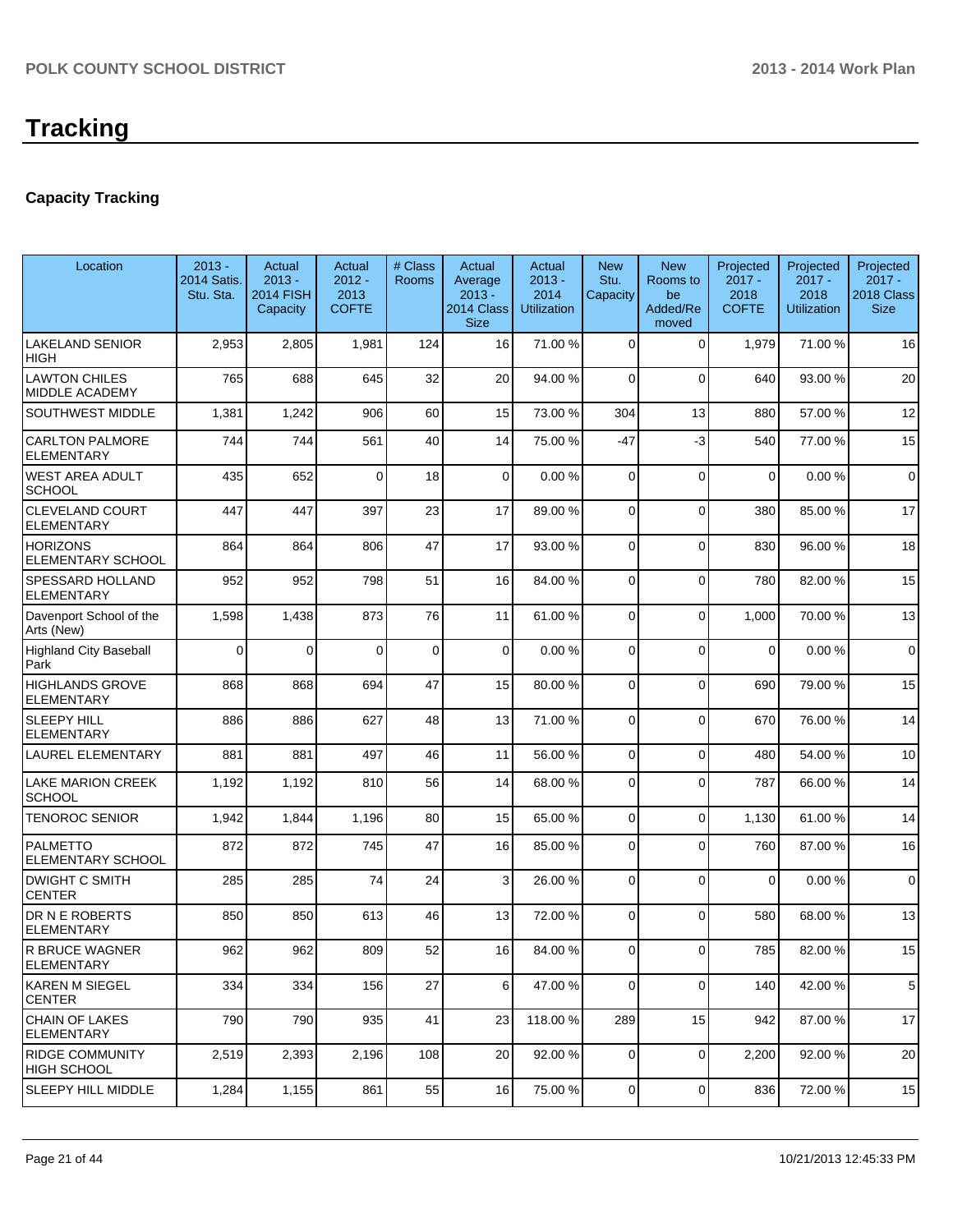| DUNDEE RIDGE MIDDLE                                  | 1,353 | 1,217 | 995   | 59  | 17              | 82.00 % | $\overline{0}$ | $\Omega$       | 875   | 72.00 % | 15              |
|------------------------------------------------------|-------|-------|-------|-----|-----------------|---------|----------------|----------------|-------|---------|-----------------|
| <b>BERKLEY ELEMENTARY</b>                            | 770   | 770   | 696   | 41  | 17              | 90.00 % | $\Omega$       | $\Omega$       | 696   | 90.00 % | 17              |
| PINEWOOD<br><b>ELEMENTARY</b>                        | 771   | 771   | 647   | 41  | 16              | 84.00 % | $\Omega$       | $\Omega$       | 630   | 82.00 % | 15              |
| <b>SANDHILL</b><br><b>ELEMENTARY</b>                 | 860   | 860   | 731   | 46  | 16              | 85.00 % | $\Omega$       | $\mathbf 0$    | 683   | 79.00 % | 15              |
| <b>RIDGEVIEW GLOBAL</b><br><b>STUDIES ACADEMY</b>    | 909   | 909   | 850   | 48  | 18              | 94.00 % | $\Omega$       | $\Omega$       | 840   | 92.00%  | 18              |
| <b>BEN HILL GRIFFIN</b><br><b>ELEMENTARY</b>         | 581   | 581   | 385   | 30  | 13              | 66.00 % | $\Omega$       | $\Omega$       | 355   | 61.00%  | 12              |
| <b>GEORGE JENKINS</b><br><b>SENIOR HIGH</b>          | 2,905 | 2,759 | 2,182 | 122 | 18              | 79.00 % | $-50$          | $-2$           | 2,185 | 81.00%  | 18              |
| <b>LOUGHMAN OAKS</b><br><b>ELEMENTARY</b>            | 1,175 | 1,175 | 1,012 | 64  | 16              | 86.00 % | $\Omega$       | $\Omega$       | 1,000 | 85.00 % | 16              |
| <b>BILL DUNCAN</b><br><b>OPPORTUNITY CENTER</b>      | 310   | 310   | 171   | 21  | 8 <sup>1</sup>  | 55.00 % | $\Omega$       | $\Omega$       | 140   | 45.00 % | $\overline{7}$  |
| <b>LAKE REGION SENIOR</b><br><b>HIGH</b>             | 2,643 | 2,510 | 1,805 | 110 | 16              | 72.00 % | $\Omega$       | $\Omega$       | 1,825 | 73.00 % | 17              |
| <b>DISCOVERY ACADEMY</b>                             | 1,208 | 1,087 | 1,030 | 53  | 19              | 95.00 % | $\Omega$       | $\mathbf 0$    | 1,021 | 94.00%  | 19              |
| <b>JAMES W SIKES</b><br><b>ELEMENTARY</b>            | 607   | 607   | 883   | 33  | 27              | 146.00% | 250            | 13             | 849   | 99.00 % | 18              |
| R CLEM CHURCHWELL<br><b>ELEMENTARY</b>               | 804   | 804   | 567   | 43  | 13              | 71.00 % | $\Omega$       | $\Omega$       | 560   | 70.00%  | 13              |
| ROSABELLE W BLAKE<br><b>ACADEMY</b>                  | 838   | 754   | 711   | 47  | 15              | 94.00 % | $\Omega$       | $\Omega$       | 710   | 94.00%  | 15              |
| <b>WENDELL H WATSON</b><br><b>ELEMENTARY</b>         | 970   | 970   | 774   | 52  | 15              | 80.00 % | $\Omega$       | $\mathbf 0$    | 750   | 77.00 % | 14              |
| VALLEYVIEW<br><b>ELEMENTARY</b>                      | 948   | 948   | 751   | 51  | 15              | 79.00 % | $-22$          | $-1$           | 760   | 82.00%  | 15              |
| <b>SOCRUM ELEMENTARY</b>                             | 893   | 893   | 556   | 48  | 12              | 62.00 % | $\Omega$       | $\mathbf 0$    | 555   | 62.00 % | 12              |
| <b>LAKE GIBSON SENIOR</b><br><b>HIGH</b>             | 2,419 | 2,298 | 1,684 | 102 | 17              | 73.00 % | $-200$         | -8             | 1,700 | 81.00%  | 18              |
| <b>LAKELAND HIGHLANDS</b><br><b>MIDDLE</b>           | 1,575 | 1,417 | 1,202 | 72  | 17              | 85.00 % | $-44$          | $-3$           | 1,180 | 86.00%  | 17              |
| <b>DUNDEE ELEMENTARY</b>                             | 711   | 711   | 429   | 39  | 11              | 60.00 % | $\overline{0}$ | $\mathbf 0$    | 400   | 56.00 % | 10              |
| <b>HAINES CITY SENIOR</b><br>HIGH                    | 2,576 | 2,447 | 2,158 | 111 | 19              | 88.00 % | $\Omega$       | $\Omega$       | 2,200 | 90.00 % | 20              |
| <b>FROSTPROOF MIDDLE</b><br><b>SENIOR HIGH</b>       | 1,861 | 1,674 | 1,017 | 80  | 13              | 61.00 % | $-169$         | $-7$           | 1,005 | 67.00%  | 14              |
| <b>CLARENCE BOSWELL</b><br><b>ELEMENTARY</b>         | 617   | 617   | 412   | 34  | 12              | 67.00 % | 0              | $\mathbf 0$    | 400   | 65.00 % | 12              |
| <b>RIDGE CAREER</b><br><b>CENTER</b>                 | 1,052 | 1,262 | 234   | 57  | $\vert 4 \vert$ | 19.00 % | $-20$          | $-1$           | 278   | 22.00 % | $5\phantom{.0}$ |
| <b>EAGLE LAKE</b><br>ELEMENTARY                      | 788   | 788   | 510   | 42  | 12              | 65.00 % | $-28$          | $-2$           | 520   | 68.00 % | 13              |
| <b>GARDEN GROVE</b><br><b>ELEMENTARY</b>             | 758   | 758   | 605   | 39  | 16              | 80.00 % | $\overline{0}$ | $\mathbf 0$    | 565   | 75.00 % | 14              |
| <b>LAKE WALES SENIOR</b><br><b>HIGH</b>              | 1,823 | 1,731 | 1,275 | 74  | 17              | 74.00 % | $\Omega$       | $\mathbf 0$    | 1,301 | 75.00 % | 18              |
| <b>JAMES E STEPHENS</b><br><b>ELEMENTARY</b>         | 602   | 602   | 347   | 33  | 11              | 58.00 % | $\overline{0}$ | $\mathbf 0$    | 350   | 58.00 % | 11              |
| <b>LAKE GIBSON MIDDLE</b>                            | 1,364 | 1,227 | 1,173 | 62  | 19              | 96.00 % | $\Omega$       | $\overline{0}$ | 1,158 | 94.00%  | 19              |
| <b>GAUSE ACADEMY OF</b><br><b>APPLIED TECHNOLOGY</b> | 738   | 664   | 249   | 35  | $\overline{7}$  | 38.00 % | 50             | $\overline{c}$ | 303   | 42.00%  | $\bf 8$         |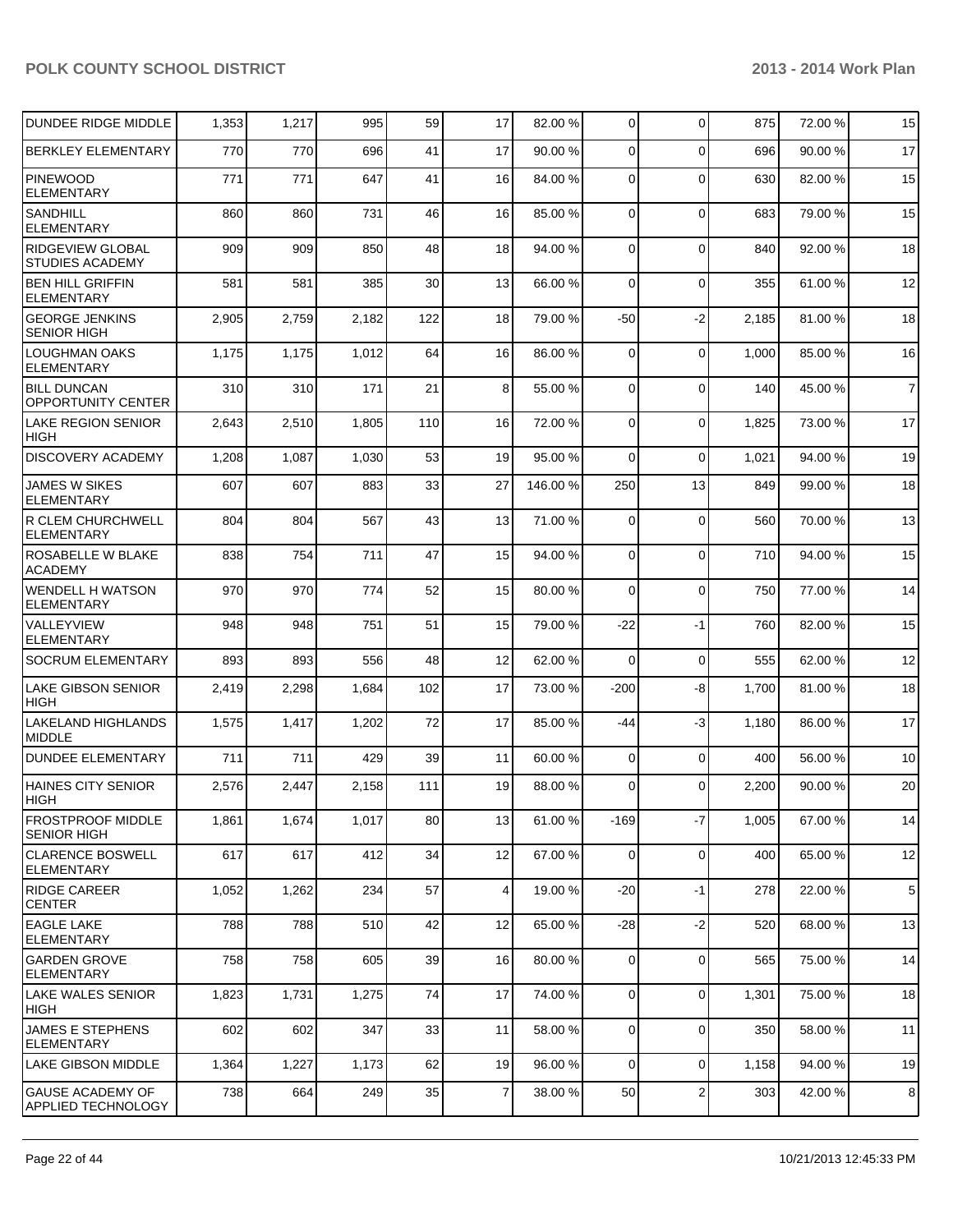| <b>CRYSTAL LAKE MIDDLE</b>                                                | 1,556 | 1,400 | 972   | 65              | 15              | 69.00 %  | -66            | $-3$           | 970   | 73.00 %  | 16 |
|---------------------------------------------------------------------------|-------|-------|-------|-----------------|-----------------|----------|----------------|----------------|-------|----------|----|
| OSCAR J POPE<br><b>ELEMENTARY</b>                                         | 679   | 679   | 423   | 41              | 10              | 62.00 %  | $-22$          | $-1$           | 400   | 61.00%   | 10 |
| <b>MAYNARD E TRAVISS</b><br><b>CAREER CENTER</b>                          | 1,148 | 1,377 | 325   | 58              | 6               | 24.00 %  | -80            | $-4$           | 299   | 23.00 %  | 6  |
| <b>MCKEEL ACADEMY FOR</b><br>APPLIED TECHNOLOGY                           | 1,079 | 971   | 1,141 | 54              | 21              | 118.00 % | 0              | $\Omega$       | 1,115 | 115.00 % | 21 |
| <b>SCOTT LAKE</b><br><b>ELEMENTARY</b>                                    | 867   | 867   | 735   | 45              | 16              | 85.00 %  | 0              | $\Omega$       | 726   | 84.00%   | 16 |
| <b>HILLCREST</b><br><b>ELEMENTARY</b>                                     | 751   | 751   | 649   | 39              | 17              | 86.00 %  | 0              | $\Omega$       | 625   | 83.00 %  | 16 |
| <b>SPOOK HILL</b><br><b>ELEMENTARY</b>                                    | 758   | 758   | 585   | 40              | 15              | 77.00 %  | 0              | $\Omega$       | 575   | 76.00 %  | 14 |
| ROOSEVELT ACADEMY<br>OF APPLIED<br><b>TECHNOLOGY</b>                      | 195   | 195   | 255   | 16              | 16              | 131.00 % | $\Omega$       | $\Omega$       | 253   | 130.00%  | 16 |
| <b>JANIE HOWARD</b><br><b>WILSON ELEMENTARY</b>                           | 727   | 727   | 526   | 39              | 13              | 72.00 %  | 0              | $\Omega$       | 475   | 65.00 %  | 12 |
| <b>BABSON PARK</b><br><b>ELEMENTARY</b>                                   | 473   | 473   | 460   | 26              | 18              | 97.00 %  | $\Omega$       | $\Omega$       | 454   | 96.00%   | 17 |
| <b>EDGAR L PADGETT</b><br><b>ELEMENTARY</b>                               | 829   | 829   | 490   | 42              | 12              | 59.00 %  | 36             | $\overline{2}$ | 500   | 58.00 %  | 11 |
| <b>GRIFFIN ELEMENTARY</b>                                                 | 695   | 695   | 510   | 37              | 14              | 73.00 %  | $-18$          | $-1$           | 480   | 71.00%   | 13 |
| <b>JESSE KEEN</b><br><b>ELEMENTARY</b>                                    | 751   | 751   | 605   | 41              | 15              | 81.00 %  | -36            | $-2$           | 550   | 77.00 %  | 14 |
| <b>WINSTON ELEMENTARY</b>                                                 | 646   | 646   | 523   | 36              | 15              | 81.00 %  | $-22$          | $-1$           | 471   | 75.00 %  | 13 |
| <b>FROSTPROOF</b><br><b>ELEMENTARY</b>                                    | 583   | 583   | 395   | 33              | 12              | 68.00 %  | 18             | $\overline{1}$ | 420   | 70.00%   | 12 |
| <b>MCLAUGHLIN MIDDLE</b><br><b>SCHOOL AND FINE</b><br><b>ARTS ACADEMY</b> | 1,299 | 1,169 | 768   | 58              | 13              | 66.00 %  | $-22$          | $-1$           | 780   | 68.00 %  | 14 |
| <b>POLK AVENUE</b><br><b>ELEMENTARY</b>                                   | 656   | 656   | 467   | 34              | 14              | 71.00 %  | $-62$          | $-3$           | 460   | 77.00 %  | 15 |
| PURCELL ELEMENTARY                                                        | 597   | 597   | 469   | 33              | 14              | 79.00 %  | $-28$          | $-2$           | 430   | 76.00%   | 14 |
| KINGSFORD<br><b>ELEMENTARY</b>                                            | 709   | 709   | 586   | 38              | 15              | 83.00 %  | $-36$          | $-2$           | 610   | 91.00 %  | 17 |
| <b>MULBERRY MIDDLE</b>                                                    | 1,157 | 1,041 | 951   | 49              | 19              | 91.00%   | 0              | $\Omega$       | 960   | 92.00 %  | 20 |
| KATHLEEN SENIOR<br>HIGH                                                   | 3,054 | 2,901 | 1,793 | 130             | 14              | 62.00 %  | $\Omega$       | $\overline{0}$ | 1,875 | 65.00 %  | 14 |
| KATHLEEN MIDDLE                                                           | 1,171 | 1,053 | 824   | 51              | 16              | 78.00 %  | $-37$          | $-2$           | 806   | 79.00 %  | 16 |
| KATHLEEN<br><b>ELEMENTARY</b>                                             | 734   | 734   | 503   | 39              | 13              | 68.00 %  | 0              | $\Omega$       | 465   | 63.00 %  | 12 |
| JEAN O'DELL LIFE AND<br><b>LEARNING CENTER</b>                            | 162   | 162   | 64    | 15              | $\vert 4 \vert$ | 40.00 %  | $-20$          | $-2$           | 58    | 41.00%   | 4  |
| <b>UNION ACADEMY</b>                                                      | 670   | 603   | 383   | 29              | 13              | 64.00 %  | $\overline{0}$ | $\Omega$       | 377   | 63.00 %  | 13 |
| <b>GIBBONS STREET</b><br><b>ELEMENTARY</b>                                | 561   | 561   | 283   | 30              | 9 <sup>1</sup>  | 50.00 %  | 0              | $\Omega$       | 280   | 50.00 %  | 9  |
| <b>ALTURAS ELEMENTARY</b>                                                 | 445   | 445   | 336   | 24              | 14              | 75.00 %  | $-33$          | $-2$           | 325   | 79.00 %  | 15 |
| HIGHLAND CITY<br><b>ELEMENTARY</b>                                        | 552   | 552   | 428   | 30 <sup>°</sup> | 14              | 78.00 %  | 0              | 0              | 390   | 71.00 %  | 13 |
| MULBERRY SENIOR<br>HIGH                                                   | 1,476 | 1,328 | 1,034 | 64              | 16              | 78.00 %  | $\overline{0}$ | $\mathbf 0$    | 1,025 | 77.00 %  | 16 |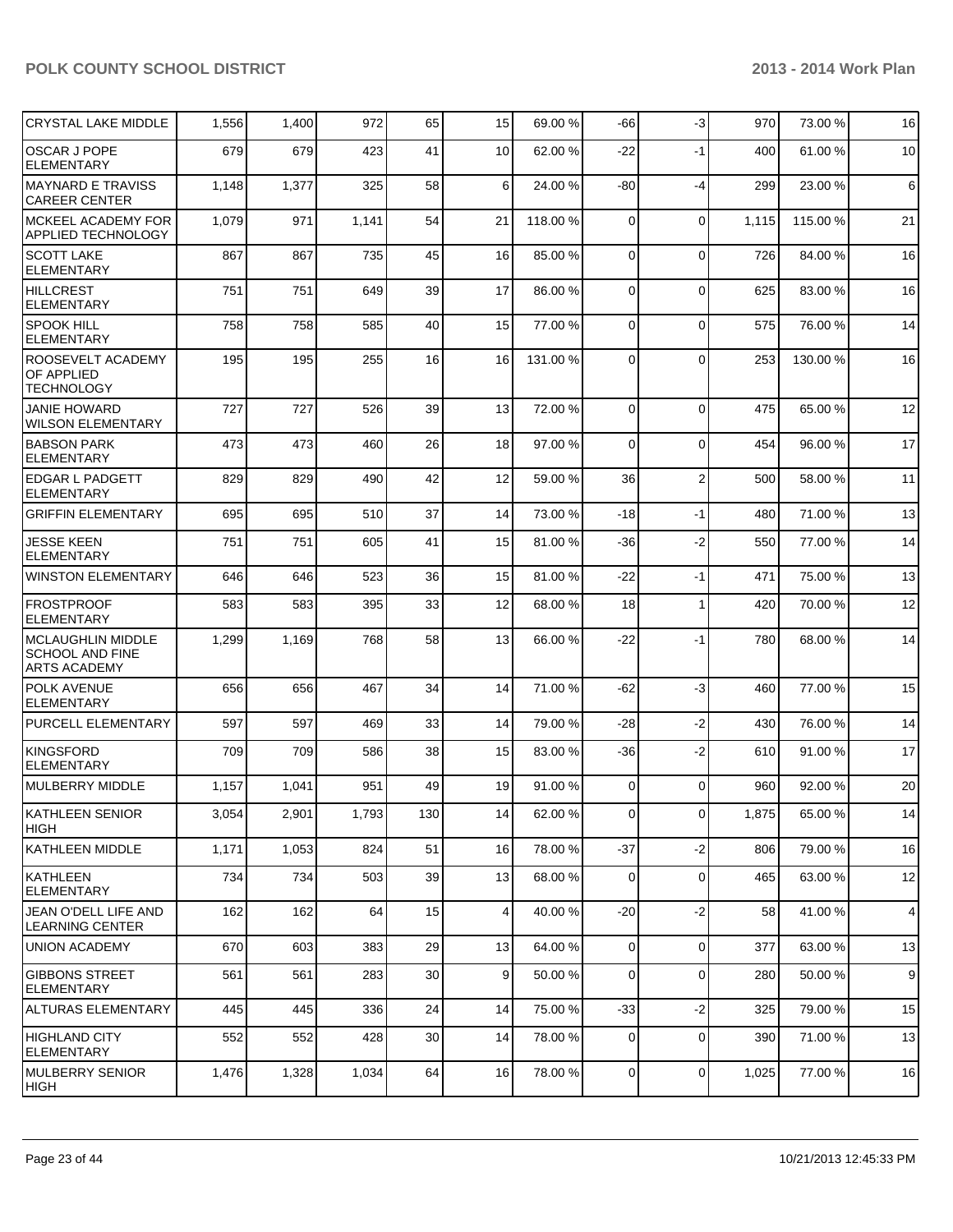| <b>POLK CITY</b><br><b>ELEMENTARY</b>                                 | 689            | 689         | 425      | 36          | 12             | 62.00 % | -40            | $-2$        | 428         | 66.00 % | 13          |
|-----------------------------------------------------------------------|----------------|-------------|----------|-------------|----------------|---------|----------------|-------------|-------------|---------|-------------|
| <b>BARTOW SENIOR HIGH</b>                                             | 2,857          | 2,714       | 1,963    | 116         | 17             | 72.00 % | $-37$          | $-2$        | 1,955       | 73.00 % | 17          |
| <b>SOUTH CENTRAL</b><br><b>ADULT &amp; COMMUNITY</b><br><b>SCHOOL</b> | $\overline{0}$ | 0           | $\Omega$ | $\mathbf 0$ | $\Omega$       | 0.00%   | $\Omega$       | $\Omega$    | $\Omega$    | 0.00%   | $\pmb{0}$   |
| <b>BARTOW MIDDLE</b>                                                  | 1,430          | 1,287       | 1,015    | 67          | 15             | 79.00 % | -132           | $-11$       | 950         | 82.00 % | 17          |
| <b>BARTOW ACADEMY</b>                                                 | 578            | 578         | 463      | 29          | 16             | 80.00 % | $\Omega$       | $\Omega$    | 440         | 76.00 % | 15          |
| <b>FLORAL AVENUE</b><br><b>ELEMENTARY</b>                             | 749            | 749         | 538      | 40          | 13             | 72.00 % | $-22$          | $-2$        | 501         | 69.00 % | 13          |
| <b>AUBURNDALE SENIOR</b><br><b>HIGH</b>                               | 2,480          | 2,356       | 1,516    | 100         | 15             | 64.00 % | $\Omega$       | $\mathbf 0$ | 1,506       | 64.00%  | 15          |
| JERE L STAMBAUGH<br><b>MIDDLE</b>                                     | 1,307          | 1,176       | 866      | 58          | 15             | 74.00 % | $\overline{0}$ | $\mathbf 0$ | 871         | 74.00 % | 15          |
| <b>LENA VISTA</b><br><b>ELEMENTARY</b>                                | 1,057          | 1,057       | 814      | 56          | 15             | 77.00 % | -46            | $-3$        | 762         | 75.00 % | 14          |
| <b>AUBURNDALE CENTRAL</b><br><b>ELEMENTARY</b>                        | 541            | 541         | 415      | 29          | 14             | 77.00 % | 0              | $\mathbf 0$ | 420         | 78.00 % | 14          |
| WALTER CALDWELL<br><b>ELEMENTARY</b>                                  | 869            | 869         | 609      | 48          | 13             | 70.00 % | $-15$          | $-1$        | 593         | 69.00 % | 13          |
| <b>EAST AREA ADULT &amp;</b><br><b>COMMUNITY SCHOOL</b>               | 465            | 697         | $\Omega$ | 20          | $\Omega$       | 0.00%   | $-110$         | -8          | $\Omega$    | 0.00%   | $\mathbf 0$ |
| <b>JEWETT MIDDLE</b><br><b>ACADEMY</b>                                | 812            | 730         | 572      | 36          | 16             | 78.00 % | $\Omega$       | $\mathbf 0$ | 560         | 77.00 % | 16          |
| JEWETT SCHOOL OF<br>THE ARTS                                          | 857            | 771         | 714      | 43          | 17             | 93.00 % | $\Omega$       | $\mathbf 0$ | 700         | 91.00%  | 16          |
| <b>LEWIS ELEMENTARY</b>                                               | 639            | 639         | 418      | 35          | 12             | 65.00 % | $\overline{0}$ | $\mathbf 0$ | 401         | 63.00 % | 11          |
| <b>GAUSE RIVERSIDE</b><br><b>ACADEMY</b>                              | 152            | $\Omega$    | $\Omega$ | 9           | $\overline{0}$ | 0.00%   | $\Omega$       | $\Omega$    | $\mathbf 0$ | 0.00%   | $\mathbf 0$ |
| FORT MEADE MIDDLE<br><b>SENIOR HIGH</b>                               | 1,291          | 1,161       | 683      | 57          | 12             | 59.00 % | $\Omega$       | $\mathbf 0$ | 687         | 59.00 % | 12          |
| ANNA WOODBURY<br><b>ELEMENTARY</b>                                    | 288            | 288         | 210      | 14          | 15             | 73.00 % | 0              | $\mathbf 0$ | 205         | 71.00%  | 15          |
| LAKE SHIPP<br><b>ELEMENTARY</b>                                       | 661            | 661         | 541      | 36          | 15             | 82.00 % | $\Omega$       | $\Omega$    | 524         | 79.00 % | 15          |
| JOHN SNIVELY<br>ELEMENTARY                                            | 693            | 693         | 452      | 37          | 12             | 65.00 % | $\Omega$       | $\Omega$    | 460         | 66.00 % | 12          |
| LAKE ALFRED-ADDAIR<br><b>IMIDDLE</b>                                  | 1,062          | 955         | 703      | 44          | 16             | 74.00 % | $\Omega$       | 0           | 710         | 74.00%  | 16          |
| LAKE ALFRED<br>ELEMENTARY                                             | 666            | 666         | 538      | 35          | 15             | 81.00 % | $\overline{0}$ | 0           | 480         | 72.00 % | 14          |
| LAKE ALFRED BEST AT<br>FRUITLAND PARK                                 | 96             | $\mathbf 0$ | $\Omega$ | 10          | $\overline{0}$ | 0.00%   | $\overline{0}$ | $\mathbf 0$ | 0           | 0.00%   | $\mathbf 0$ |
| <b>I</b> WAHNETA<br><b>ELEMENTARY</b>                                 | 659            | 659         | 485      | 35          | 14             | 74.00 % | $\overline{0}$ | $\mathbf 0$ | 513         | 78.00 % | 15          |
| IDENISON MIDDLE                                                       | 1,188          | 1,069       | 886      | 55          | 16             | 83.00 % | $\overline{0}$ | $\Omega$    | 840         | 79.00 % | 15          |
| <b>BRIGHAM ACADEMY</b>                                                | 687            | 687         | 528      | 37          | 14             | 77.00 % | $\overline{0}$ | 0           | 500         | 73.00 % | 14          |
| <b>WESTWOOD MIDDLE</b>                                                | 1,429          | 1,286       | 861      | 67          | 13             | 67.00 % | $\overline{0}$ | $\mathbf 0$ | 850         | 66.00%  | 13          |
| <b>ELBERT ELEMENTARY</b>                                              | 761            | 761         | 540      | 40          | 14             | 71.00 % | $\overline{0}$ | $\mathbf 0$ | 517         | 68.00 % | 13          |
| <b>FRED G GARNER</b><br><b>ELEMENTARY</b>                             | 901            | 901         | 709      | 48          | 15             | 79.00 % | $\overline{0}$ | 0           | 685         | 76.00 % | 14          |
| <b>INWOOD ELEMENTARY</b>                                              | 543            | 543         | 374      | 29          | 13             | 69.00 % | $\overline{0}$ | $\mathbf 0$ | 350         | 64.00%  | 12          |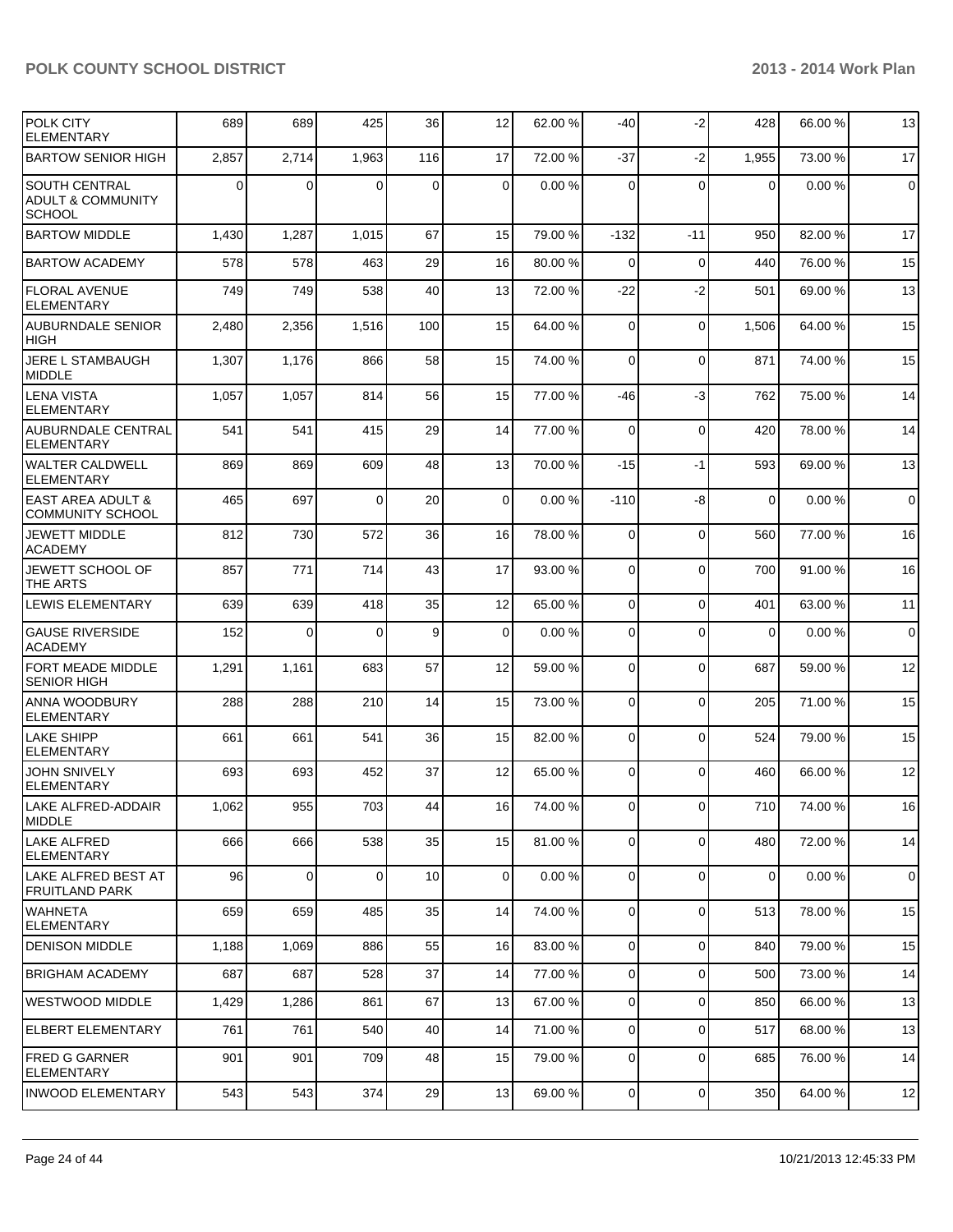| IALTA VISTA<br><b>ELEMENTARY</b>                                | 993     | 993      | 777      | 55    | 14             | 78.00 %  | $-18$          | $-1$        | 771      | 79.00 % | 14          |
|-----------------------------------------------------------------|---------|----------|----------|-------|----------------|----------|----------------|-------------|----------|---------|-------------|
| <b>LEASTSIDE</b><br>IELEMENTARY                                 | 902     | 902      | 1,034    | 48    | 22             | 115.00 % | 430            | 23          | 1,010    | 76.00 % | 14          |
| <b>BETHUNE ACADEMY</b>                                          | 517     | 517      | 462      | 28    | 16             | 89.00 %  | $\Omega$       | $\Omega$    | 450      | 87.00 % | 16          |
| <b>DAVENPORT SCHOOL</b><br>OF THE ARTS (OLD)                    | 792     | $\Omega$ | $\Omega$ | 42    | $\overline{0}$ | 0.00%    | $\Omega$       | $\Omega$    | $\Omega$ | 0.00%   | $\mathbf 0$ |
| <b>IDONALD E WOODS</b><br>ICENTER                               | 180     | 180      | 133      | 14    | $\vert$        | 74.00 %  | $\Omega$       | $\Omega$    | 110      | 61.00%  | 8           |
| WINTER HAVEN SENIOR<br><b>HIGH</b>                              | 2,470   | 2,346    | 1.610    | 105   | 15             | 69.00 %  | $\Omega$       | $\Omega$    | 1,677    | 71.00 % | 16          |
| INORTH LAKELAND<br><b>ELEMENTARY</b>                            | 936     | 936      | 672      | 50    | 13             | 72.00 %  | $-100$         | $-7$        | 635      | 76.00 % | 15          |
| <b>SOUTHWEST</b><br>IELEMENTARY                                 | 682     | 682      | 443      | 35    | 13             | 65.00 %  | $\Omega$       | $\Omega$    | 435      | 64.00%  | 12          |
| LINCOLN ACADEMY                                                 | 669     | 669      | 563      | 36    | 16             | 84.00 %  | $\overline{0}$ | $\mathbf 0$ | 520      | 78.00 % | 14          |
| ROCHELLE SCHOOL OF<br>THE ARTS                                  | 1,277   | 1,149    | 795      | 57    | 14             | 69.00 %  | $\Omega$       | $\Omega$    | 800      | 70.00%  | 14          |
| <b>DANIEL JENKINS</b><br><b>ACADEMY OF</b><br><b>TECHNOLOGY</b> | 753     | 677      | 503      | 33    | 15             | 74.00 %  | $\Omega$       | $\Omega$    | 500      | 74.00%  | 15          |
| <b>I</b> SHELLEY S BOONE<br>MIDDLE                              | 1,352   | 1,216    | 788      | 57    | 14             | 65.00 %  | $\Omega$       | $\Omega$    | 790      | 65.00 % | 14          |
| <b>COMBEE ELEMENTARY</b>                                        | 878     | 878      | 707      | 48    | 15             | 81.00%   | $-18$          | $-1$        | 650      | 76.00%  | 14          |
| <b>DORIS A SANDERS</b><br><b>LEARNING CENTER</b>                | 132     | 132      | 99       | 13    | 8 <sup>1</sup> | 75.00 %  | 0              | $\Omega$    | 80       | 61.00%  | 6           |
| <b>CRYSTAL LAKE</b><br><b>ELEMENTARY</b>                        | 699     | 699      | 493      | 38    | 13             | 71.00 %  | $\Omega$       | $\Omega$    | 500      | 72.00 % | 13          |
| <b>DIXIELAND</b><br>ELEMENTARY                                  | 475     | 475      | 467      | 25    | 19             | 98.00 %  | $-58$          | $-3$        | 420      | 101.00% | 19          |
| PHILIP O'BRIEN<br><b>ELEMENTARY</b>                             | 759     | 759      | 639      | 41    | 16             | 84.00 %  | $-15$          | $-1$        | 596      | 80.00%  | 15          |
| MEDULLA ELEMENTARY                                              | 858     | 858      | 560      | 48    | 12             | 65.00 %  | $\Omega$       | $\mathbf 0$ | 580      | 68.00 % | 12          |
|                                                                 | 125,944 | 120,729  | 89,282   | 6,112 | 15             | 73.95 %  | $-296$         | $-26$       | 87,909   | 72.99%  | 14          |

The COFTE Projected Total (87,909) for 2017 - 2018 must match the Official Forecasted COFTE Total (87,908 ) for 2017 - 2018 before this section can be completed. In the event that the COFTE Projected Total does not match the Official forecasted COFTE, then the Balanced Projected COFTE Table should be used to balance COFTE.

| Projected COFTE for 2017 - 2018 |        |  |  |  |  |  |  |
|---------------------------------|--------|--|--|--|--|--|--|
| Elementary (PK-3)               | 28,680 |  |  |  |  |  |  |
| Middle $(4-8)$                  | 33,999 |  |  |  |  |  |  |
| High (9-12)                     | 25,230 |  |  |  |  |  |  |
|                                 | 87,908 |  |  |  |  |  |  |

| <b>Grade Level Type</b> | <b>Balanced Projected</b><br>COFTE for 2017 - 2018 |
|-------------------------|----------------------------------------------------|
| Elementary (PK-3)       |                                                    |
| Middle $(4-8)$          |                                                    |
| High (9-12)             |                                                    |
|                         | 87,909                                             |

# **Relocatable Replacement**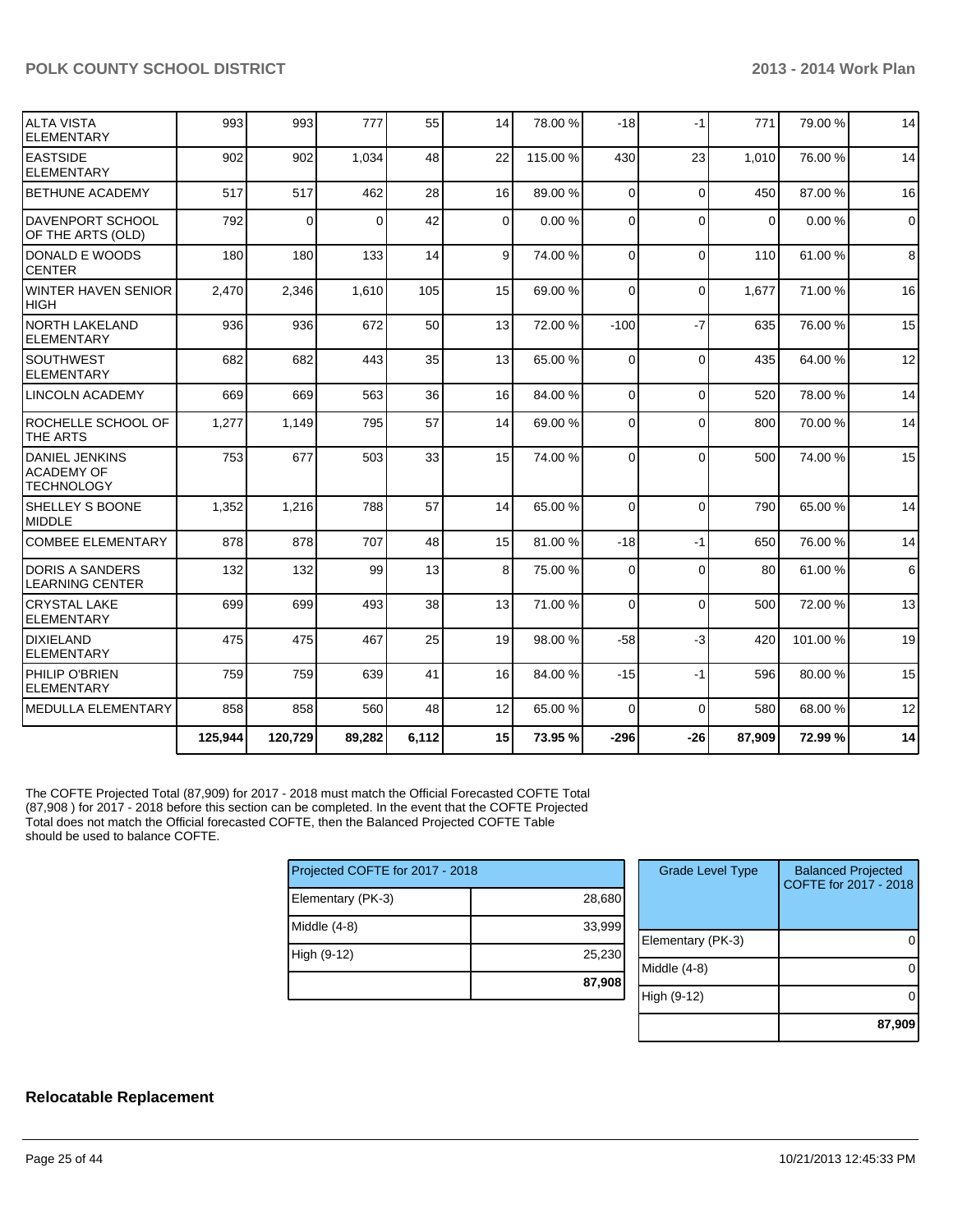Number of relocatable classrooms clearly identified and scheduled for replacement in the school board adopted financially feasible 5-year district work program.

| Location                        |    | 2013 - 2014   2014 - 2015   2015 - 2016   2016 - 2017   2017 - 2018   Year 5 Total |    |    |      |
|---------------------------------|----|------------------------------------------------------------------------------------|----|----|------|
| SOUTHWEST MIDDLE                | 17 |                                                                                    | 15 | 10 | 71 I |
| IMULBERRY MIDDLE                |    |                                                                                    |    |    | 51   |
| Total Relocatable Replacements: | 21 | 18                                                                                 | 15 | 10 | 76 I |

# **Charter Schools Tracking**

Information regarding the use of charter schools.

| Location-Type                 | # Relocatable<br>units or<br>permanent<br>classrooms | Owner               | <b>Year Started or</b><br><b>Scheduled</b> | <b>Student</b><br><b>Stations</b> | <b>Students</b><br>Enrolled | Years in<br>Contract | <b>Total Charter</b><br><b>Students</b><br>projected for<br>2017 - 2018 |
|-------------------------------|------------------------------------------------------|---------------------|--------------------------------------------|-----------------------------------|-----------------------------|----------------------|-------------------------------------------------------------------------|
| Achievement Academy           |                                                      | 14 PRIVATE          | 1997                                       | 157                               | 157                         | 9                    | 157                                                                     |
| <b>Berkley Accelerated</b>    |                                                      | 23 PRIVATE          | 2004                                       | 506                               | 482                         | 15                   | 500                                                                     |
| <b>Berkley Charter</b>        | 37                                                   | <b>SCHOOL BOARD</b> | 2003                                       | 696                               | 696                         | 15                   | 696                                                                     |
| Compass Middle                | 9                                                    | <b>SCHOOL BOARD</b> | 2002                                       | 180                               | 158                         | $\overline{7}$       | 225                                                                     |
| <b>Babson Park Elem</b>       |                                                      | 29 SCHOOL BOARD     | 2004                                       | 474                               | 444                         | 5                    | 474                                                                     |
| Discovery Academy             |                                                      | 52 SCHOOL BOARD     | 2001                                       | 1,021                             | 992                         | 9                    | 1,031                                                                   |
| Hartridge Academy             |                                                      | 20 LEASE RENT       | 2001                                       | 401                               | 249                         | 15                   | 401                                                                     |
| <b>Hillcrest Elem</b>         |                                                      | 36 SCHOOL BOARD     | 2004                                       | 640                               | 544                         | 5                    | 751                                                                     |
| Janie Howard Wilson           |                                                      | 44 SCHOOL BOARD     | 2004                                       | 550                               | 510                         | 10                   | 550                                                                     |
| Lake Wales Senior             |                                                      | 79 SCHOOL BOARD     | 2004                                       | 1,275                             | 1,238                       | 5                    | 1,425                                                                   |
| McKeel Academy                |                                                      | 53 SCHOOL BOARD     | 1998                                       | 1,150                             | 1,150                       | $\overline{7}$       | 1,250                                                                   |
| <b>McKeel Elem</b>            |                                                      | 21 PRIVATE          | 2003                                       | 436                               | 436                         | 15                   | 568                                                                     |
| Our Children's Academy        |                                                      | 7 PRIVATE           | 2006                                       | 255                               | 200                         | 10                   | 400                                                                     |
| PSC Collegiate                |                                                      | 6 PRIVATE           | 2004                                       | 275                               | 275                         | $\overline{7}$       | 275                                                                     |
| Polk Avenue Elementary        |                                                      | 35 SCHOOL BOARD     | 2004                                       | 550                               | 444                         | 5                    | 600                                                                     |
| Ridgeview Global              |                                                      | 42 SCHOOL BOARD     | 2001                                       | 850                               | 850                         | 15                   | 850                                                                     |
| South McKeel                  |                                                      | 61 LEASE RENT       | 2006                                       | 1,164                             | 1,164                       | 15                   | 1,164                                                                   |
| Lakeland Montessori           |                                                      | 5 PRIVATE           | 2004                                       | 100                               | 82                          | $\overline{7}$       | 200                                                                     |
| <b>Bok Academy</b>            | 27                                                   | <b>COMBINATION</b>  | 2008                                       | 644                               | 579                         | 15                   | 600                                                                     |
| PCC Chain of Lakes            |                                                      | 10 LEASE RENT       | 2006                                       | 250                               | 280                         | 10                   | 300                                                                     |
| Montessori Middle             | 1 <sup>1</sup>                                       | <b>LEASE RENT</b>   | 2010                                       | 44                                | 42                          | 4                    | 100                                                                     |
| New Beginnings High School    | 1                                                    | <b>LEASE RENT</b>   | 2011                                       | 300                               | 375                         | 5                    | 700                                                                     |
| Our Children's Middle Academy | 1                                                    | <b>LEASE RENT</b>   | 2012                                       | 125                               | 65                          | 5                    | 180                                                                     |
| Polk Pre-Collegiate Academy   | 1                                                    | LEASE RENT          | 2011                                       | 120                               | 81                          | 3                    | 100                                                                     |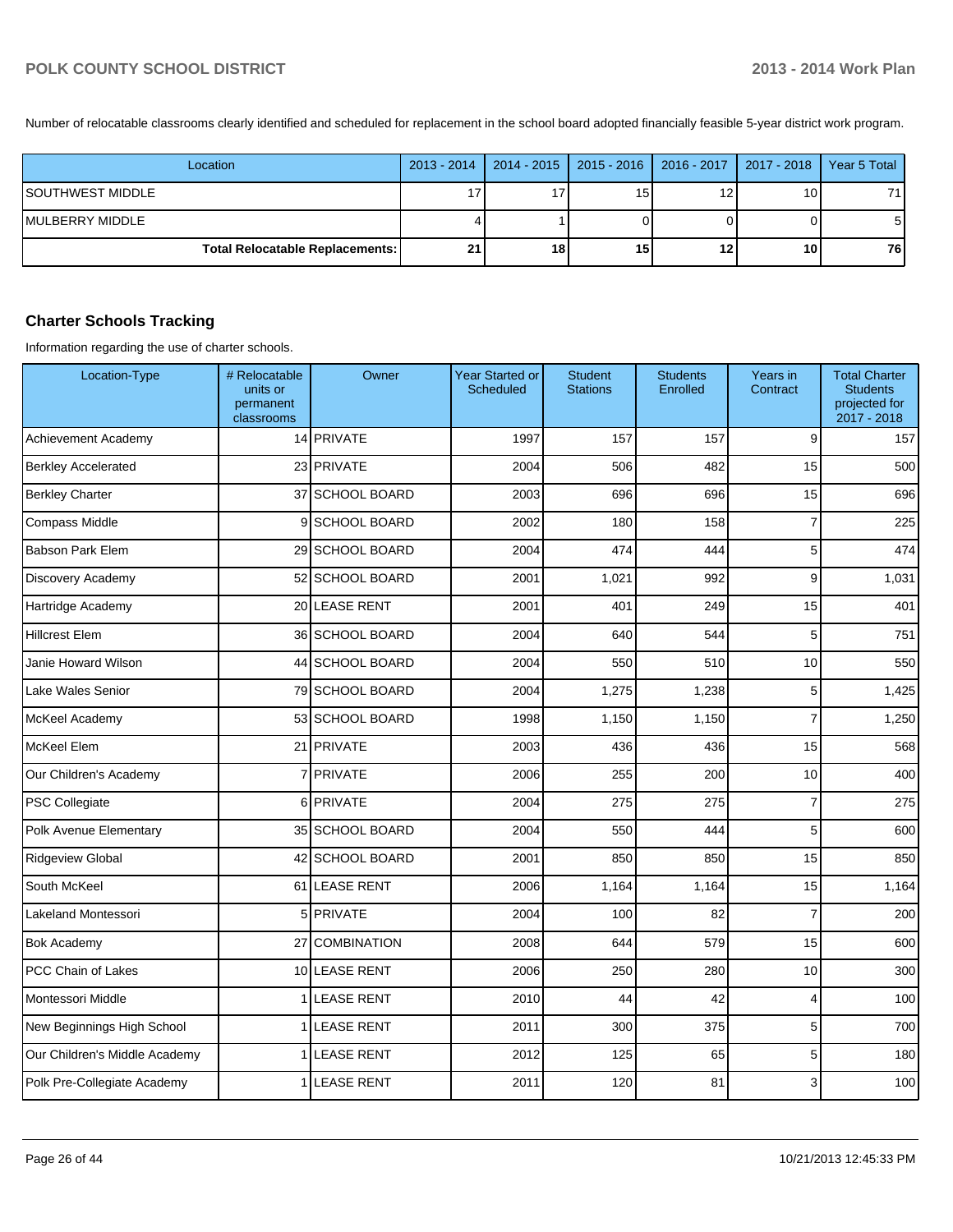|                                | 630 |                     |      | 12.513 | 11,723 | 14,207 |
|--------------------------------|-----|---------------------|------|--------|--------|--------|
| Polk State Lakeland Gateway HS |     | 6 <b>PRIVATE</b>    | 2013 | 100    | 25     | 300    |
| Magnolia Montessori Academy    |     | <b>5ILEASE RENT</b> | 2013 | 100    |        | 110    |
| Haines City Step Up Academy    |     | 5 SCHOOL BOARD      | 2012 | 150    | 134    | 300    |

# **Special Purpose Classrooms Tracking**

The number of classrooms that will be used for certain special purposes in the current year, by facility and type of classroom, that the district will, 1), not use for educational purposes, and 2), the co-teaching classrooms that are not open plan classrooms and will be used for educational purposes.

| School                                    | <b>School Type</b> | # of Elementary<br>K-3 Classrooms | # of Middle 4-8<br><b>Classrooms</b> | # of High 9-12<br><b>Classrooms</b> | # of ESE<br><b>Classrooms</b> | # of Combo<br><b>Classrooms</b> | <b>Total</b><br>Classrooms |
|-------------------------------------------|--------------------|-----------------------------------|--------------------------------------|-------------------------------------|-------------------------------|---------------------------------|----------------------------|
| <b>LAKELAND SENIOR HIGH</b>               | Educational        | $\Omega$                          | $\overline{2}$                       | $\Omega$                            | $\Omega$                      | $\Omega$                        | $\overline{2}$             |
| <b>SOUTHWEST MIDDLE</b>                   | Educational        | $\Omega$                          | $\overline{c}$                       | $\Omega$                            | $\Omega$                      | $\Omega$                        | 2                          |
| <b>COMBEE ELEMENTARY</b>                  | Educational        | 3                                 | 1                                    | $\Omega$                            |                               | $\Omega$                        | 5                          |
| DORIS A SANDERS LEARNING<br><b>CENTER</b> | Educational        | $\Omega$                          | $\Omega$                             | $\Omega$                            |                               | $\mathbf 0$                     | $\mathbf{1}$               |
| CRYSTAL LAKE ELEMENTARY                   | Educational        |                                   | 1                                    | 0                                   | $\Omega$                      | $\mathbf 0$                     | $\overline{2}$             |
| PHILIP O'BRIEN ELEMENTARY                 | Educational        | $\overline{2}$                    | 0                                    | $\Omega$                            | $\Omega$                      | 0                               | $\overline{2}$             |
| MEDULLA ELEMENTARY                        | Educational        | 0                                 | 0                                    | $\Omega$                            |                               | $\mathbf 0$                     | 1                          |
| <b>SOUTHWEST ELEMENTARY</b>               | Educational        |                                   | 0                                    | $\Omega$                            | $\Omega$                      | 0                               | 1                          |
| ROCHELLE SCHOOL OF THE<br><b>ARTS</b>     | Educational        | 2                                 | $\Omega$                             | $\Omega$                            | $\Omega$                      | 0                               | $\overline{2}$             |
| SHELLEY S BOONE MIDDLE                    | Educational        | 0                                 | 3                                    | $\Omega$                            | $\Omega$                      | $\mathbf 0$                     | 3                          |
| <b>ALTA VISTA ELEMENTARY</b>              | Educational        | $\Omega$                          | $\overline{2}$                       | $\mathbf{0}$                        | $\Omega$                      | $\Omega$                        | $\overline{2}$             |
| <b>EASTSIDE ELEMENTARY</b>                | Educational        |                                   | $\mathbf{0}$                         | $\Omega$                            | $\Omega$                      | $\Omega$                        | $\mathbf{1}$               |
| <b>DENISON MIDDLE</b>                     | Educational        | $\Omega$                          |                                      | $\Omega$                            | $\Omega$                      | 1                               | $\overline{\mathbf{c}}$    |
| <b>BRIGHAM ACADEMY</b>                    | Educational        |                                   |                                      | $\Omega$                            | $\Omega$                      | $\mathbf 0$                     | $\overline{c}$             |
| <b>WESTWOOD MIDDLE</b>                    | Educational        | $\Omega$                          |                                      | $\Omega$                            | $\Omega$                      | 1                               | $\overline{2}$             |
| <b>ELBERT ELEMENTARY</b>                  | Educational        |                                   | $\mathbf 0$                          | $\Omega$                            |                               | 0                               | $\overline{\mathbf{c}}$    |
| <b>FRED G GARNER ELEMENTARY</b>           | Educational        | 3                                 | $\Omega$                             | $\Omega$                            | $\Omega$                      | $\mathbf 0$                     | 3                          |
| <b>INWOOD ELEMENTARY</b>                  | Educational        | 2                                 | 0                                    | $\Omega$                            | $\Omega$                      | 0                               | $\overline{2}$             |
| LAKE SHIPP ELEMENTARY                     | Educational        | $\overline{2}$                    | $\Omega$                             | $\Omega$                            | $\overline{2}$                | $\Omega$                        | 4                          |
| JOHN SNIVELY ELEMENTARY                   | Educational        |                                   | $\Omega$                             | $\mathbf{0}$                        | $\Omega$                      | 0                               | $\mathbf{1}$               |
| LAKE ALFRED-ADDAIR MIDDLE                 | Educational        | $\Omega$                          | 3                                    | $\Omega$                            | $\Omega$                      | $\Omega$                        | 3                          |
| <b>WAHNETA ELEMENTARY</b>                 | Educational        | 3                                 | $\mathbf{0}$                         | $\Omega$                            | $\Omega$                      | $\mathbf 0$                     | 3                          |
| JEWETT SCHOOL OF THE ARTS                 | Educational        |                                   | $\Omega$                             | $\Omega$                            | $\Omega$                      | $\Omega$                        | $\mathbf{1}$               |
| LEWIS ELEMENTARY                          | Educational        | 7                                 | $\mathbf 0$                          | $\Omega$                            | $\Omega$                      | 0                               | $\overline{7}$             |
| FORT MEADE MIDDLE SENIOR<br> HIGH         | Educational        | $\Omega$                          |                                      | $\overline{2}$                      | $\Omega$                      | $\Omega$                        | $\overline{3}$             |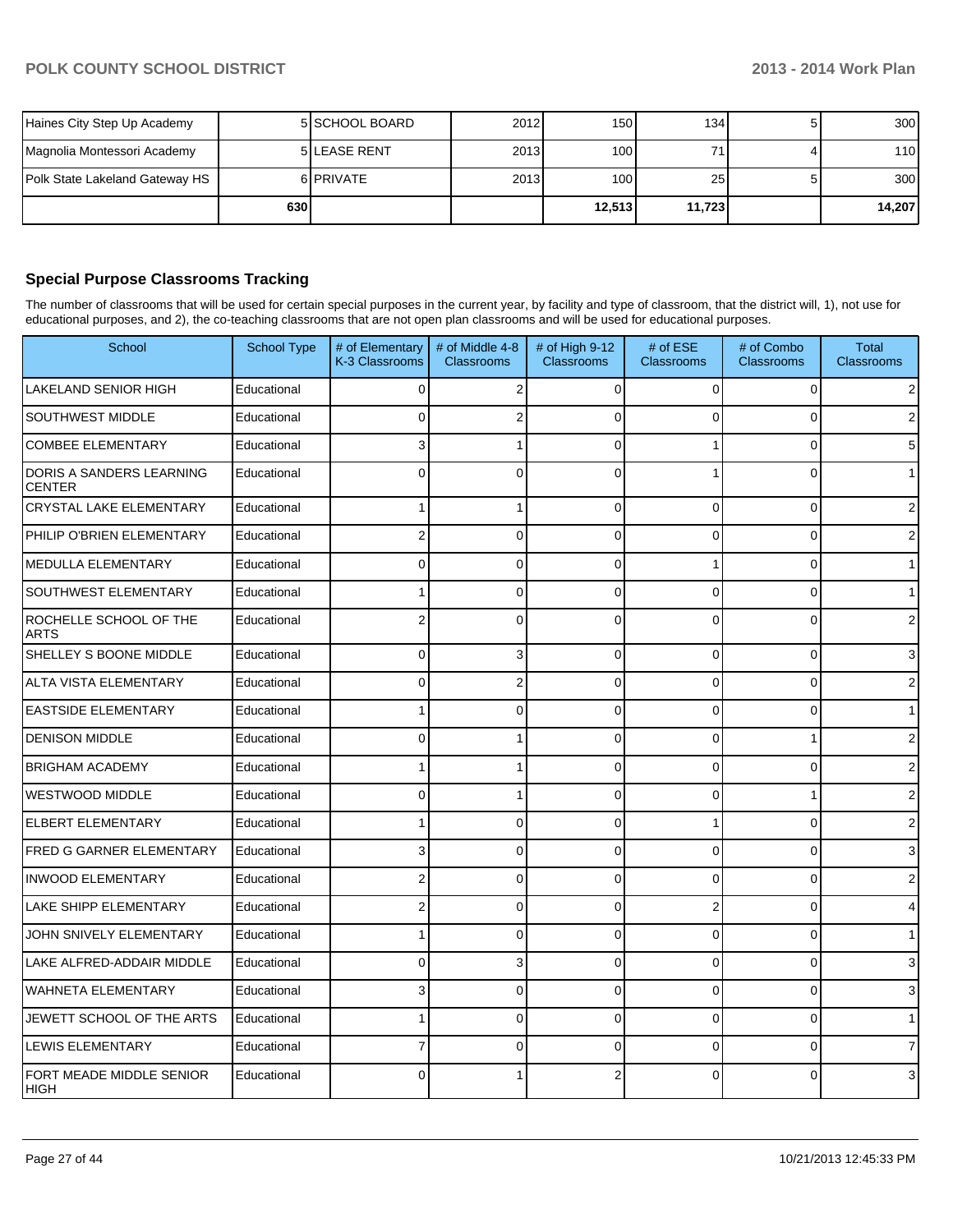| <b>AUBURNDALE SENIOR HIGH</b>                        | Educational | 0 | 0              |                | 0              | 0              | $\mathbf 1$    |
|------------------------------------------------------|-------------|---|----------------|----------------|----------------|----------------|----------------|
| JERE L STAMBAUGH MIDDLE                              | Educational | 0 |                | $\Omega$       | 0              | 0              | $\mathbf 1$    |
| <b>LENA VISTA ELEMENTARY</b>                         | Educational |   | 0              | $\Omega$       | 0              | 0              | 4              |
| <b>AUBURNDALE CENTRAL</b><br><b>ELEMENTARY</b>       | Educational |   | $\Omega$       | $\Omega$       | $\Omega$       | 0              | $\mathbf 1$    |
| <b>BARTOW SENIOR HIGH</b>                            | Educational | 0 | $\Omega$       | 2              | 0              | 0              | $\overline{c}$ |
| <b>BARTOW MIDDLE</b>                                 | Educational | 0 | 5              | $\Omega$       | 0              | 0              | 5              |
| <b>FLORAL AVENUE ELEMENTARY</b>                      | Educational |   |                | $\Omega$       | 1              | 0              | 3              |
| <b>GIBBONS STREET ELEMENTARY</b>                     | Educational | 3 | $\Omega$       | $\Omega$       | 0              | 0              | 3              |
| <b>ALTURAS ELEMENTARY</b>                            | Educational | 1 | $\Omega$       | $\Omega$       | 0              | 0              | $\mathbf{1}$   |
| HIGHLAND CITY ELEMENTARY                             | Educational | 2 |                | $\Omega$       | 1              | 0              | 4              |
| KINGSFORD ELEMENTARY                                 | Educational |   | $\Omega$       | $\Omega$       |                | 0              | $\overline{c}$ |
| KATHLEEN SENIOR HIGH                                 | Educational | 0 | $\Omega$       | 4              | 0              | 0              | 4              |
| <b>KATHLEEN ELEMENTARY</b>                           | Educational | 2 |                | $\Omega$       | 0              | 0              | 6              |
| <b>GRIFFIN ELEMENTARY</b>                            | Educational |   | $\Omega$       | $\Omega$       | 0              | 0              | $\mathbf{1}$   |
| <b>WINSTON ELEMENTARY</b>                            | Educational |   | $\Omega$       | $\Omega$       | 0              | 0              | $\mathbf{1}$   |
| <b>FROSTPROOF ELEMENTARY</b>                         | Educational |   | $\Omega$       | $\Omega$       | 0              | 0              | 4              |
| <b>HILLCREST ELEMENTARY</b>                          | Educational | 0 |                | $\Omega$       | 0              | 0              | $\mathbf{1}$   |
| ROOSEVELT ACADEMY OF<br><b>APPLIED TECHNOLOGY</b>    | Educational | 0 | 0              | $\Omega$       | 8              | 0              | 8              |
| JANIE HOWARD WILSON<br><b>ELEMENTARY</b>             | Educational | 2 | 0              | $\Omega$       | $\Omega$       | 0              | $\overline{2}$ |
| EDGAR L PADGETT<br><b>ELEMENTARY</b>                 | Educational | 2 |                | $\Omega$       | 0              | 0              | 6              |
| <b>GAUSE ACADEMY OF APPLIED</b><br><b>TECHNOLOGY</b> | Educational | 2 | $\Omega$       | $\mathfrak{p}$ | $\Omega$       | 0              | 4              |
| <b>CRYSTAL LAKE MIDDLE</b>                           | Educational | 0 |                | $\Omega$       | 0              | 0              | $\mathbf{1}$   |
| <b>OSCAR J POPE ELEMENTARY</b>                       | Educational | 0 |                | $\Omega$       | 0              | 0              | $\mathbf{1}$   |
| <b>SCOTT LAKE ELEMENTARY</b>                         | Educational | 1 | 0              | $\Omega$       | 0              | $\overline{0}$ | $\mathbf 1$    |
| <b>EAGLE LAKE ELEMENTARY</b>                         | Educational | 3 | 2              | $\Omega$       | 0              | $\overline{0}$ | 5              |
| <b>JAMES E STEPHENS</b><br><b>ELEMENTARY</b>         | Educational | 2 | $\overline{2}$ | 0              | 0              | 0              | 4              |
| <b>LAKE GIBSON SENIOR HIGH</b>                       | Educational | 0 | 0              | 4              | 0              | 0              | 4              |
| <b>DUNDEE ELEMENTARY</b>                             | Educational |   | 2              | $\Omega$       | 0              | 0              | $\mathbf{3}$   |
| HAINES CITY SENIOR HIGH                              | Educational | 0 | 0              | $\overline{2}$ | 0              | 0              | $\overline{2}$ |
| <b>FROSTPROOF MIDDLE SENIOR</b><br>HIGH              | Educational | 0 | $\Omega$       |                | 0              | 0              | $\mathbf{1}$   |
| R CLEM CHURCHWELL<br><b>ELEMENTARY</b>               | Educational |   |                | $\Omega$       | 0              | 0              | $\overline{2}$ |
| <b>VALLEYVIEW ELEMENTARY</b>                         | Educational | 2 | 0              | $\mathbf 0$    | 0              | 0              | $\overline{2}$ |
| <b>SOCRUM ELEMENTARY</b>                             | Educational | 2 | 2              | 0              | 3              | 0              | $\overline{7}$ |
| BEN HILL GRIFFIN ELEMENTARY                          | Educational | 2 | 0              | $\mathbf 0$    | $\overline{0}$ | 0              | $\sqrt{2}$     |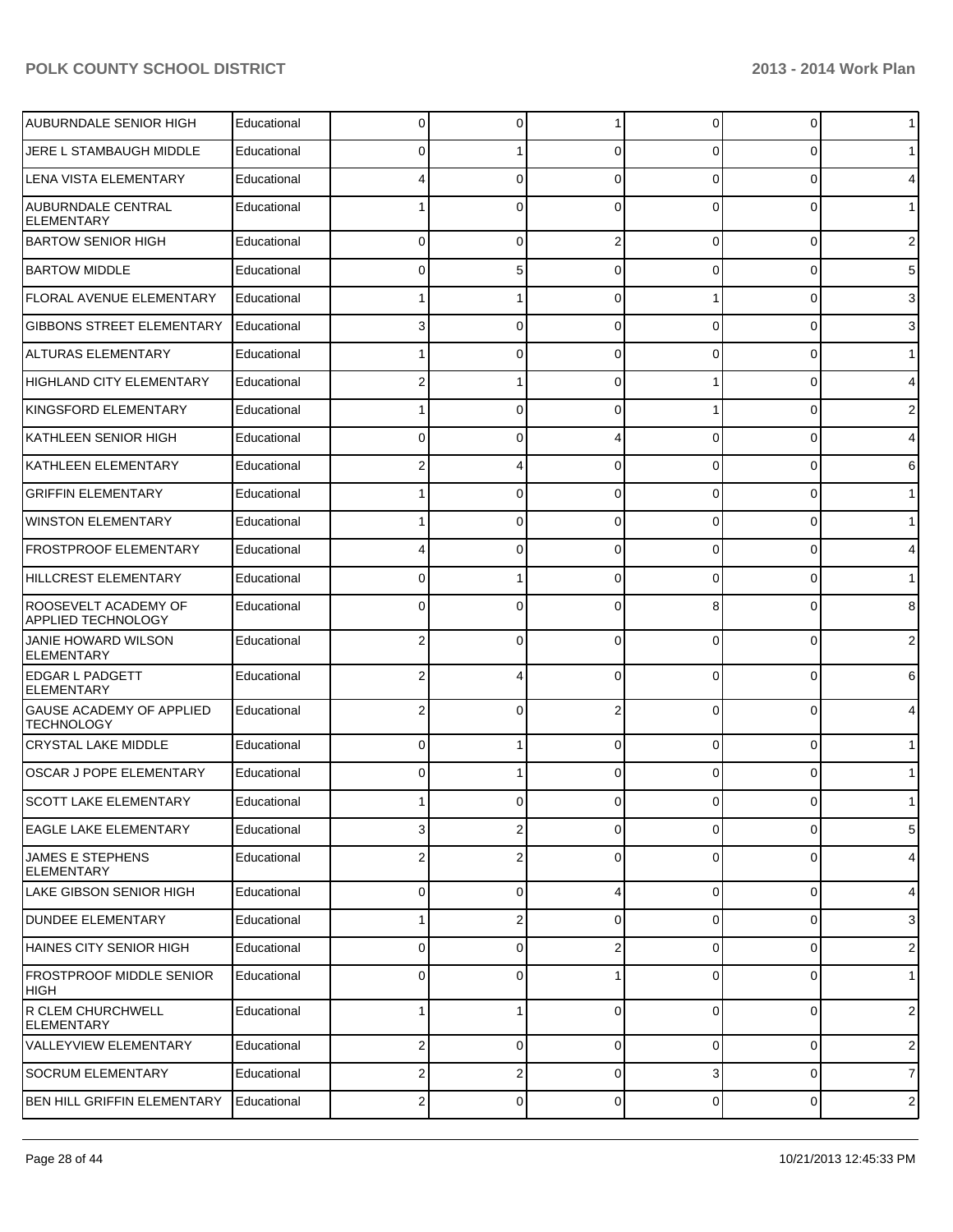| <b>GEORGE JENKINS SENIOR HIGH</b>                  | Educational                          |              | 0  |          | 0            | 0        | 1              |
|----------------------------------------------------|--------------------------------------|--------------|----|----------|--------------|----------|----------------|
| ILOUGHMAN OAKS ELEMENTARY                          | Educational                          |              | 0  | ∩        | 0            | 0        | 1 <sup>1</sup> |
| <b>IBILL DUNCAN OPPORTUNITY</b><br><b>ICENTER</b>  | Educational                          |              |    | r        | <sup>0</sup> | ŋ        | $\overline{2}$ |
| <b>SLEEPY HILL MIDDLE</b>                          | Educational                          |              | 2  | C        | $\Omega$     | $\Omega$ | 2              |
| <b>IRIDGEVIEW GLOBAL STUDIES</b><br><b>ACADEMY</b> | Educational                          |              | 0  | 0        | $\Omega$     | 0        | 1 <sup>1</sup> |
| IDWIGHT C SMITH CENTER                             | Educational                          |              | U  |          |              | ŋ        | 1              |
| <b>IDR N E ROBERTS ELEMENTARY</b>                  | Educational                          |              |    | ∩        | 0            | 0        | $\overline{2}$ |
| IR BRUCE WAGNER ELEMENTARY Educational             |                                      |              |    | ∩        |              | $\Omega$ | $\overline{3}$ |
| <b>IHIGHLANDS GROVE</b><br><b>ELEMENTARY</b>       | Educational                          |              | 0  | ſ        | 0            | 0        | 1 <sup>1</sup> |
| <b>LAUREL ELEMENTARY</b>                           | Educational                          |              |    |          | <sup>n</sup> | $\Omega$ | 11             |
| LAKE MARION CREEK SCHOOL                           | Educational                          |              |    | 0        | $\Omega$     | $\Omega$ | $\overline{3}$ |
| <b>IPALMETTO ELEMENTARY</b><br><b>SCHOOL</b>       | Educational                          |              | 0  | ∩        | <sup>0</sup> | 0        | 1 <sup>1</sup> |
| HORIZONS ELEMENTARY<br><b>SCHOOL</b>               | Educational                          |              | 0  | ∩        | $\Omega$     | 0        | 1              |
| Davenport School of the Arts (New)                 | Educational                          | <sup>0</sup> | 2  | $\Omega$ | $\Omega$     | $\Omega$ | $\overline{2}$ |
|                                                    | <b>Total Educational Classrooms:</b> | 90           | 57 | 19       | 22           | 2        | 190            |

| School                            | <b>School Type</b>                   | # of Elementary<br>K-3 Classrooms | # of Middle 4-8<br><b>Classrooms</b> | # of High 9-12<br><b>Classrooms</b> | $#$ of ESE<br><b>Classrooms</b> | # of Combo<br><b>Classrooms</b> | Total<br><b>Classrooms</b> |
|-----------------------------------|--------------------------------------|-----------------------------------|--------------------------------------|-------------------------------------|---------------------------------|---------------------------------|----------------------------|
| <b>SOUTHWEST MIDDLE</b>           | Co-Teaching                          |                                   |                                      |                                     |                                 | 0                               |                            |
| AUBURNDALE CENTRAL<br>IELEMENTARY | Co-Teaching                          |                                   | 0                                    |                                     |                                 | $\Omega$                        |                            |
| <b>POLK CITY ELEMENTARY</b>       | Co-Teaching                          |                                   | n.                                   |                                     |                                 | $\Omega$                        |                            |
| <b>IBARTOW SENIOR HIGH</b>        | Co-Teaching                          |                                   | $\Omega$                             | ĥ                                   |                                 | $\Omega$                        | 6                          |
| İKINGSFORD ELEMENTARY             | Co-Teaching                          |                                   |                                      |                                     |                                 | $\Omega$                        | 3                          |
| ILAKE GIBSON SENIOR HIGH          | Co-Teaching                          |                                   |                                      |                                     |                                 | 0                               |                            |
| GEORGE JENKINS SENIOR HIGH        | Co-Teaching                          |                                   |                                      | 6                                   |                                 | 0                               | 6                          |
| IPINEWOOD ELEMENTARY              | Co-Teaching                          |                                   | o۱                                   |                                     |                                 |                                 |                            |
| <b>ICHAIN OF LAKES ELEMENTARY</b> | Co-Teaching                          |                                   | n                                    |                                     |                                 | $\Omega$                        |                            |
|                                   | <b>Total Co-Teaching Classrooms:</b> |                                   |                                      | 13                                  |                                 |                                 | 21                         |

# **Infrastructure Tracking**

**Necessary offsite infrastructure requirements resulting from expansions or new schools. This section should include infrastructure information related to capacity project schedules and other project schedules (Section 4).**

None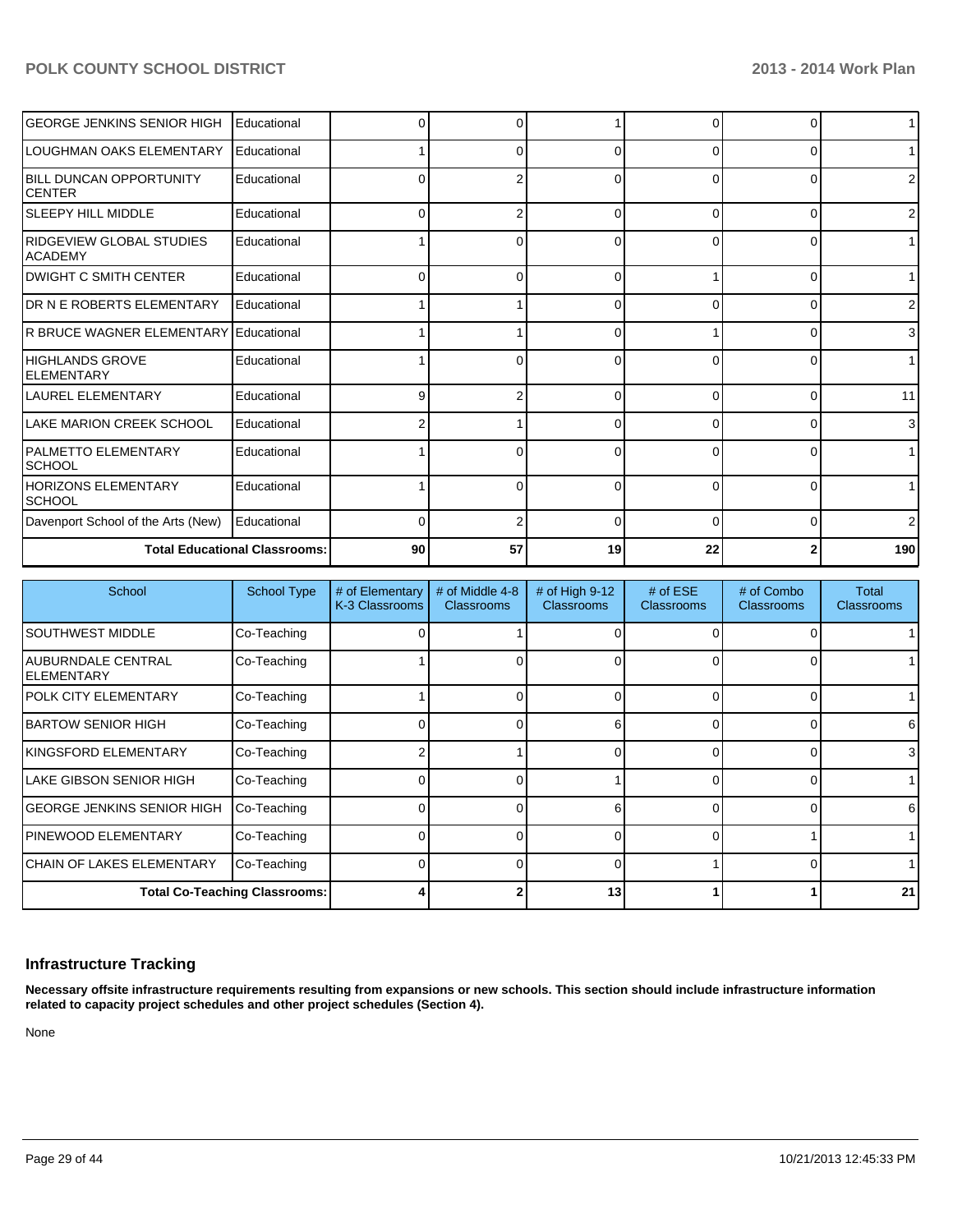**Proposed location of planned facilities, whether those locations are consistent with the comprehensive plans of all affected local governments, and recommendations for infrastructure and other improvements to land adjacent to existing facilities. Provisions of 1013.33(12), (13) and (14) and 1013.36 must be addressed for new facilities planned within the 1st three years of the plan (Section 5).**

#### None

**Consistent with Comp Plan?** Yes

### **Net New Classrooms**

The number of classrooms, by grade level and type of construction, that were added during the last fiscal year.

| List the net new classrooms added in the 2012 - 2013 fiscal year.                                                                                       |                              |                                   |                                 |                        | vear.                                                                  |                            | List the net new classrooms to be added in the 2013 - 2014 fiscal |                        |
|---------------------------------------------------------------------------------------------------------------------------------------------------------|------------------------------|-----------------------------------|---------------------------------|------------------------|------------------------------------------------------------------------|----------------------------|-------------------------------------------------------------------|------------------------|
| "Classrooms" is defined as capacity carrying classrooms that are added to increase<br>capacity to enable the district to meet the Class Size Amendment. |                              |                                   |                                 |                        | Totals for fiscal year 2013 - 2014 should match totals in Section 15A. |                            |                                                                   |                        |
| Location                                                                                                                                                | $2012 - 2013$ #<br>Permanent | $2012 - 2013$ #<br><b>Modular</b> | $2012 - 2013 \#$<br>Relocatable | $2012 - 2013$<br>Total | $2013 - 2014$ #<br>Permanent                                           | $2013 - 2014$ #<br>Modular | $2013 - 2014$ #<br>Relocatable                                    | $2013 - 2014$<br>Total |
| Elementary (PK-3)                                                                                                                                       |                              |                                   |                                 |                        |                                                                        |                            |                                                                   |                        |
| Middle (4-8)                                                                                                                                            |                              |                                   |                                 |                        |                                                                        |                            |                                                                   |                        |
| High (9-12)                                                                                                                                             |                              |                                   |                                 |                        |                                                                        |                            |                                                                   | 0                      |
|                                                                                                                                                         |                              |                                   |                                 |                        |                                                                        |                            |                                                                   |                        |

### **Relocatable Student Stations**

Number of students that will be educated in relocatable units, by school, in the current year, and the projected number of students for each of the years in the workplan.

| <b>Site</b>                        | 2013 - 2014 | $2014 - 2015$ | $2015 - 2016$ | 2016 - 2017 | 2017 - 2018 | 5 Year Average |
|------------------------------------|-------------|---------------|---------------|-------------|-------------|----------------|
| ILAKELAND SENIOR HIGH              | 75          | 50            | 50            | 50          | 50          | 55             |
| ILAWTON CHILES MIDDLE ACADEMY      | 0           | 0             | 0             | $\Omega$    | 0           | $\overline{0}$ |
| ISOUTHWEST MIDDLE                  | 223         | 674           | 674           | 674         | 674         | 584            |
| <b>CARLTON PALMORE ELEMENTARY</b>  | 35          | 0             | 0             | $\Omega$    | 0           | 7 <sup>1</sup> |
| <b>IWEST AREA ADULT SCHOOL</b>     | 100         | 100           | 100           | 100         | 100         | 100            |
| CLEVELAND COURT ELEMENTARY         | 58          | 62            | 62            | 62          | 62          | 61             |
| INWOOD ELEMENTARY                  | 141         | 141           | 141           | 141         | 141         | 141            |
| LAKE SHIPP ELEMENTARY              | 43          | 43            | 43            | 43          | 43          | 43             |
| JOHN SNIVELY ELEMENTARY            | 241         | 241           | 241           | 241         | 241         | 241            |
| LAKE ALFRED-ADDAIR MIDDLE          | 37          | 37            | 37            | 37          | 37          | 37             |
| LAKE ALFRED ELEMENTARY             | 22          | 22            | 22            | 22          | 22          | 22             |
| LAKE ALFRED BEST AT FRUITLAND PARK | 0           | 0             | $\Omega$      | $\Omega$    | $\Omega$    | $\Omega$       |
| WAHNETA ELEMENTARY                 | 224         | 224           | 224           | 224         | 224         | 224            |
| IJEWETT MIDDLE ACADEMY             | 66          | 66            | 66            | 66          | 66          | 66             |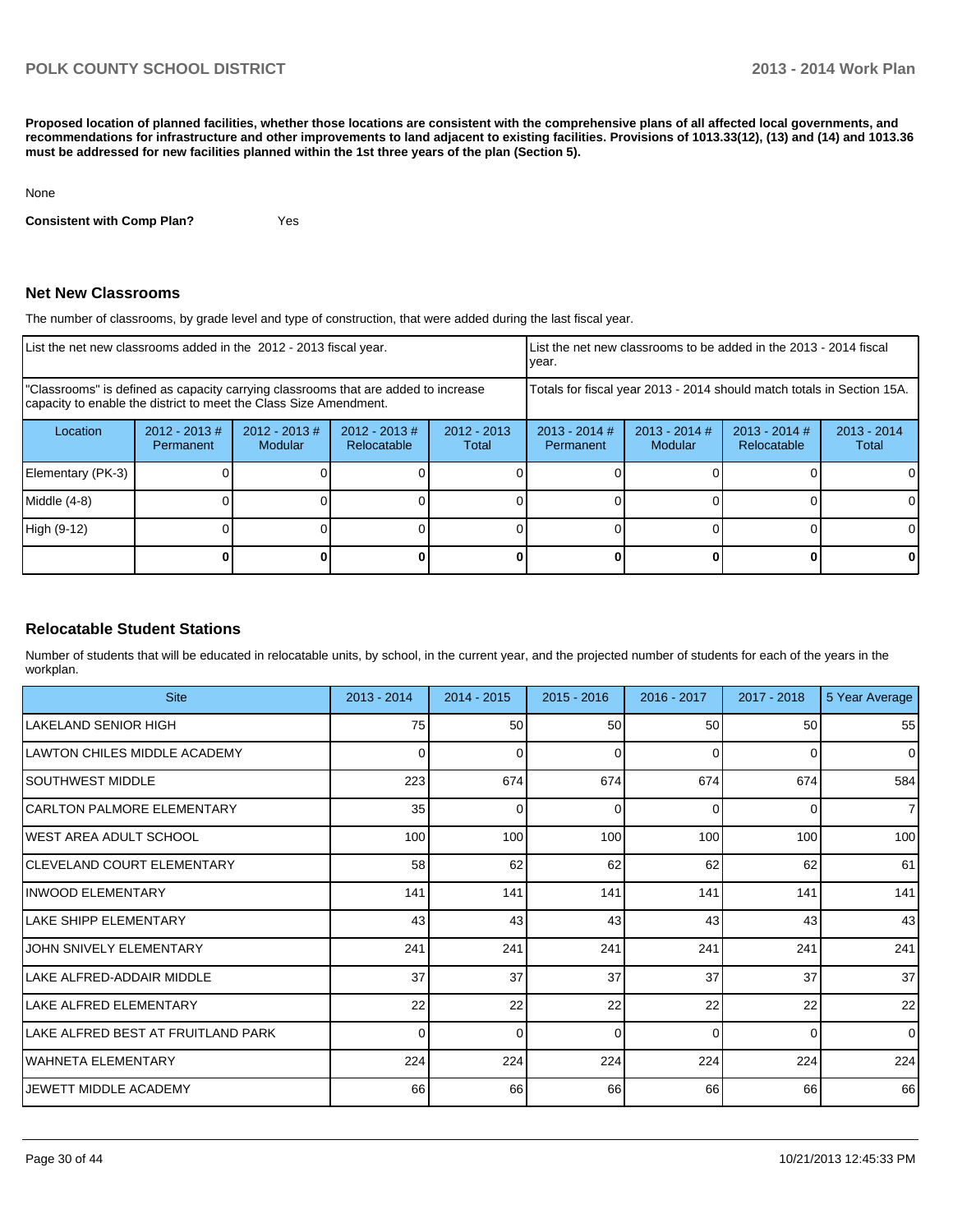| JEWETT SCHOOL OF THE ARTS                     | 150            | 150         | 150         | 150      | 150            | 150            |
|-----------------------------------------------|----------------|-------------|-------------|----------|----------------|----------------|
| LEWIS ELEMENTARY                              | 134            | 134         | 134         | 134      | 134            | 134            |
| <b>GAUSE RIVERSIDE ACADEMY</b>                | 0              | $\mathbf 0$ | 0           | $\Omega$ | $\Omega$       | $\overline{0}$ |
| FORT MEADE MIDDLE SENIOR HIGH                 | 191            | 191         | 191         | 191      | 191            | 191            |
| ANNA WOODBURY ELEMENTARY                      | 18             | 18          | 18          | 18       | 18             | 18             |
| <b>AUBURNDALE SENIOR HIGH</b>                 | 0              | 0           | 0           | $\Omega$ | 0              | $\overline{0}$ |
| JERE L STAMBAUGH MIDDLE                       | 20             | $\mathbf 0$ | 0           | $\Omega$ | $\Omega$       | $\overline{4}$ |
| LENA VISTA ELEMENTARY                         | 329            | 311         | 283         | 283      | 283            | 298            |
| <b>AUBURNDALE CENTRAL ELEMENTARY</b>          | 146            | 146         | 146         | 146      | 146            | 146            |
| <b>WALTER CALDWELL ELEMENTARY</b>             | 299            | 299         | 284         | 284      | 284            | 290            |
| <b>EAST AREA ADULT &amp; COMMUNITY SCHOOL</b> | 215            | 215         | 215         | 165      | 165            | 195            |
| POLK CITY ELEMENTARY                          | 146            | 146         | 106         | 106      | 106            | 122            |
| <b>BARTOW SENIOR HIGH</b>                     | 387            | 387         | 350         | 350      | 350            | 365            |
| SOUTH CENTRAL ADULT & COMMUNITY SCHOOL        | 0              | $\mathbf 0$ | 0           | $\Omega$ | $\Omega$       | $\overline{0}$ |
| <b>BARTOW MIDDLE</b>                          | 242            | 110         | 110         | 88       | 22             | 114            |
| <b>EDGAR L PADGETT ELEMENTARY</b>             | 0              | $\mathbf 0$ | $\Omega$    | $\Omega$ | $\Omega$       | $\overline{0}$ |
| GAUSE ACADEMY OF APPLIED TECHNOLOGY           | 206            | 206         | 206         | 206      | 256            | 216            |
| <b>CRYSTAL LAKE MIDDLE</b>                    | 279            | 279         | 213         | 213      | 213            | 239            |
| <b>OSCAR J POPE ELEMENTARY</b>                | 62             | 62          | 40          | 40       | 40             | 49             |
| <b>MAYNARD E TRAVISS CAREER CENTER</b>        | 227            | 160         | 100         | 80       | 80             | 129            |
| MCKEEL ACADEMY FOR APPLIED TECHNOLOGY         | 37             | 37          | 37          | 37       | 37             | 37             |
| <b>SCOTT LAKE ELEMENTARY</b>                  | 18             | 18          | 18          | 18       | 18             | 18             |
| <b>RIDGE CAREER CENTER</b>                    | 487            | 487         | 467         | 467      | 467            | 475            |
| <b>EAGLE LAKE ELEMENTARY</b>                  | 122            | 94          | 94          | 94       | 94             | 100            |
| <b>GARDEN GROVE ELEMENTARY</b>                | 138            | 138         | 138         | 138      | 138            | 138            |
| LAKE WALES SENIOR HIGH                        | 115            | 115         | 115         | 115      | 115            | 115            |
| JAMES E STEPHENS ELEMENTARY                   | 18             | 18          | 18          | 18       | 18             | 18             |
| <b>LAKE GIBSON MIDDLE</b>                     | 210            | 210         | 210         | 210      | 210            | 210            |
| <b>LAKE GIBSON SENIOR HIGH</b>                | 425            | 425         | 225         | 225      | 225            | 305            |
| LAKELAND HIGHLANDS MIDDLE                     | 365            | 321         | 321         | 321      | 321            | 330            |
| <b>DUNDEE ELEMENTARY</b>                      | 80             | 58          | 58          | 58       | 58             | 62             |
| <b>HAINES CITY SENIOR HIGH</b>                | 0              | 0           | $\mathbf 0$ | 0        | $\overline{0}$ | $\overline{0}$ |
| <b>FROSTPROOF MIDDLE SENIOR HIGH</b>          | 269            | 100         | 100         | 100      | 100            | 134            |
| <b>CLARENCE BOSWELL ELEMENTARY</b>            | 15             | 15          | 15          | 15       | 15             | 15             |
| JAMES W SIKES ELEMENTARY                      | $\overline{0}$ | 272         | 250         | 250      | 250            | 204            |
| R CLEM CHURCHWELL ELEMENTARY                  | 94             | 94          | 94          | 94       | 94             | 94             |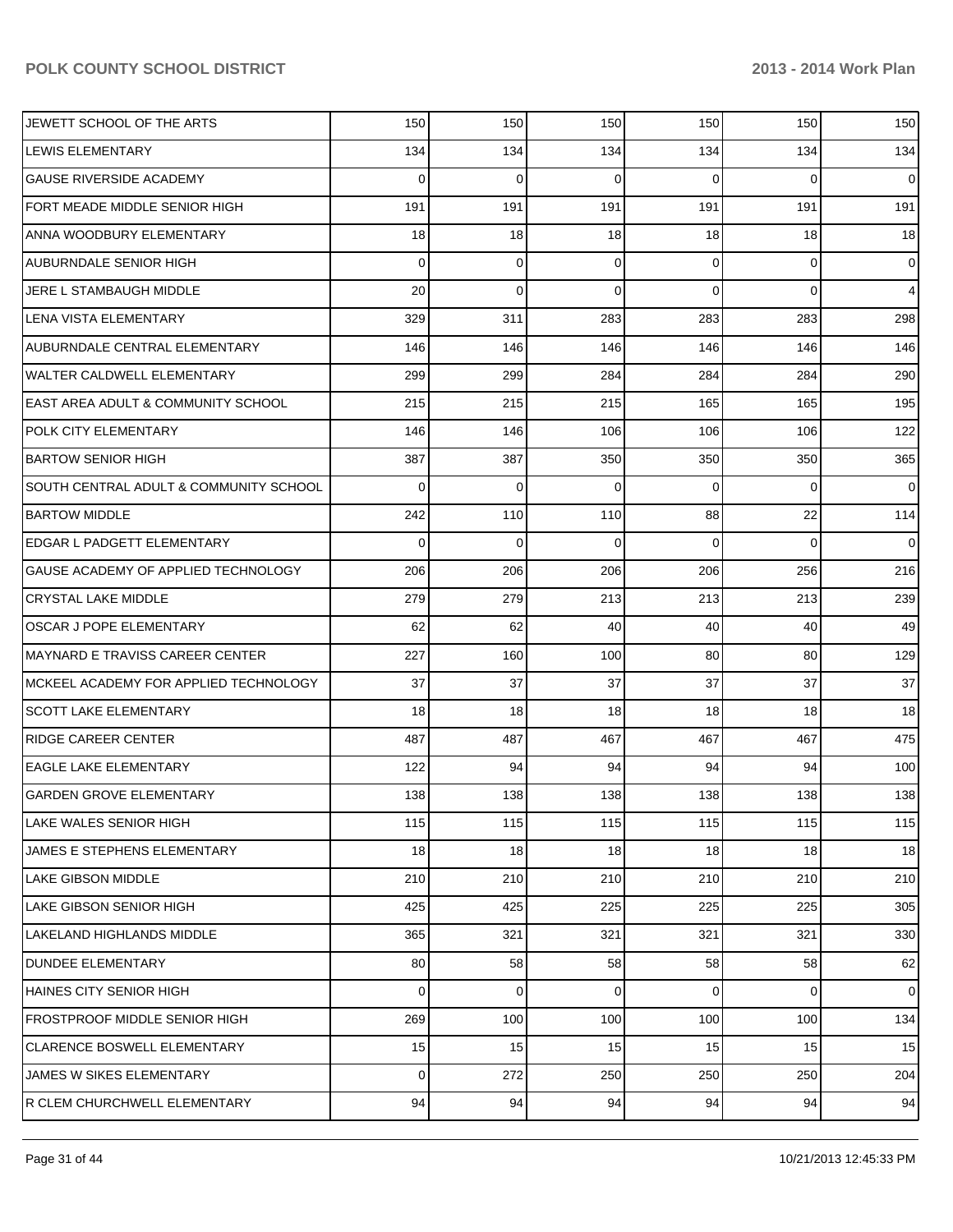| ROSABELLE W BLAKE ACADEMY            | 72       | 72          | 72          | 72              | 72             | 72              |
|--------------------------------------|----------|-------------|-------------|-----------------|----------------|-----------------|
| RIDGEVIEW GLOBAL STUDIES ACADEMY     | 0        | 0           | 0           | 0               | 0              | $\overline{0}$  |
| DWIGHT C SMITH CENTER                | 0        | 0           | 0           | $\overline{0}$  | 0              | $\overline{0}$  |
| DR N E ROBERTS ELEMENTARY            | 0        | 0           | 0           | $\Omega$        | $\Omega$       | $\overline{0}$  |
| R BRUCE WAGNER ELEMENTARY            | 100      | 100         | 100         | 100             | 100            | 100             |
| KAREN M SIEGEL CENTER                | 100      | 100         | 100         | 100             | 100            | 100             |
| CHAIN OF LAKES ELEMENTARY            | 72       | 361         | 361         | 361             | 361            | 303             |
| RIDGE COMMUNITY HIGH SCHOOL          | 0        | 0           | 0           | $\overline{0}$  | 0              | $\overline{0}$  |
| <b>HIGHLANDS GROVE ELEMENTARY</b>    | 0        | 0           | 0           | $\Omega$        | 0              | $\overline{0}$  |
| SLEEPY HILL ELEMENTARY               | 36       | 36          | 36          | 36              | 36             | 36              |
| <b>PALMETTO ELEMENTARY SCHOOL</b>    | 0        | 0           | 0           | $\overline{0}$  | 0              | $\overline{0}$  |
| <b>TENOROC SENIOR</b>                | 0        | 0           | 0           | $\overline{0}$  | 0              | $\overline{0}$  |
| <b>LAUREL ELEMENTARY</b>             | 0        | 0           | 0           | $\overline{0}$  | 0              | $\overline{0}$  |
| <b>LAKE MARION CREEK SCHOOL</b>      | 0        | $\mathbf 0$ | 0           | $\Omega$        | $\Omega$       | $\overline{0}$  |
| <b>COMBEE ELEMENTARY</b>             | 136      | 118         | 118         | 118             | 118            | 122             |
| DORIS A SANDERS LEARNING CENTER      | 10       | 10          | 10          | 10              | 10             | 10 <sup>1</sup> |
| <b>CRYSTAL LAKE ELEMENTARY</b>       | 135      | 135         | 135         | 135             | 135            | 135             |
| <b>DIXIELAND ELEMENTARY</b>          | 112      | 112         | 54          | 54              | 54             | 77              |
| PHILIP O'BRIEN ELEMENTARY            | 15       | 15          | 15          | 15              | $\Omega$       | 12              |
| <b>MEDULLA ELEMENTARY</b>            | 100      | 100         | 100         | 100             | 100            | 100             |
| NORTH LAKELAND ELEMENTARY            | 346      | 346         | 246         | 246             | 246            | 286             |
| <b>SOUTHWEST ELEMENTARY</b>          | 18       | 18          | 18          | 18              | 18             | 18              |
| <b>LINCOLN ACADEMY</b>               | 62       | 62          | 62          | 62              | 62             | 62              |
| ROCHELLE SCHOOL OF THE ARTS          | 0        | 0           | $\Omega$    | $\Omega$        | $\Omega$       | $\overline{0}$  |
| DANIEL JENKINS ACADEMY OF TECHNOLOGY | 132      | 132         | 132         | 132             | 132            | 132             |
| SHELLEY S BOONE MIDDLE               | $\Omega$ | 0           | $\mathbf 0$ | $\overline{0}$  | 0              | $\overline{0}$  |
| <b>ALTA VISTA ELEMENTARY</b>         | 279      | 179         | 179         | 161             | 161            | 192             |
| <b>EASTSIDE ELEMENTARY</b>           | 54       | 484         | 484         | 484             | 484            | 398             |
| <b>BETHUNE ACADEMY</b>               | 0        | $\mathbf 0$ | 0           | $\overline{0}$  | 0              | $\overline{0}$  |
| DAVENPORT SCHOOL OF THE ARTS (OLD)   | 165      | 165         | 66          | 66              | 66             | 106             |
| DONALD E WOODS CENTER                | 30       | 30          | 30          | 30 <sup>°</sup> | 30             | 30              |
| <b>WINTER HAVEN SENIOR HIGH</b>      | 0        | 0           | 0           | 0               | 0              | $\overline{0}$  |
| <b>DENISON MIDDLE</b>                | 0        | 0           | 0           | $\overline{0}$  | $\overline{0}$ | $\overline{0}$  |
| <b>BRIGHAM ACADEMY</b>               | 0        | 0           | 0           | $\Omega$        | 0              | $\overline{0}$  |
| <b>WESTWOOD MIDDLE</b>               | 317      | 292         | 292         | 292             | 292            | 297             |
| <b>ELBERT ELEMENTARY</b>             | 124      | 124         | 124         | 124             | 124            | 124             |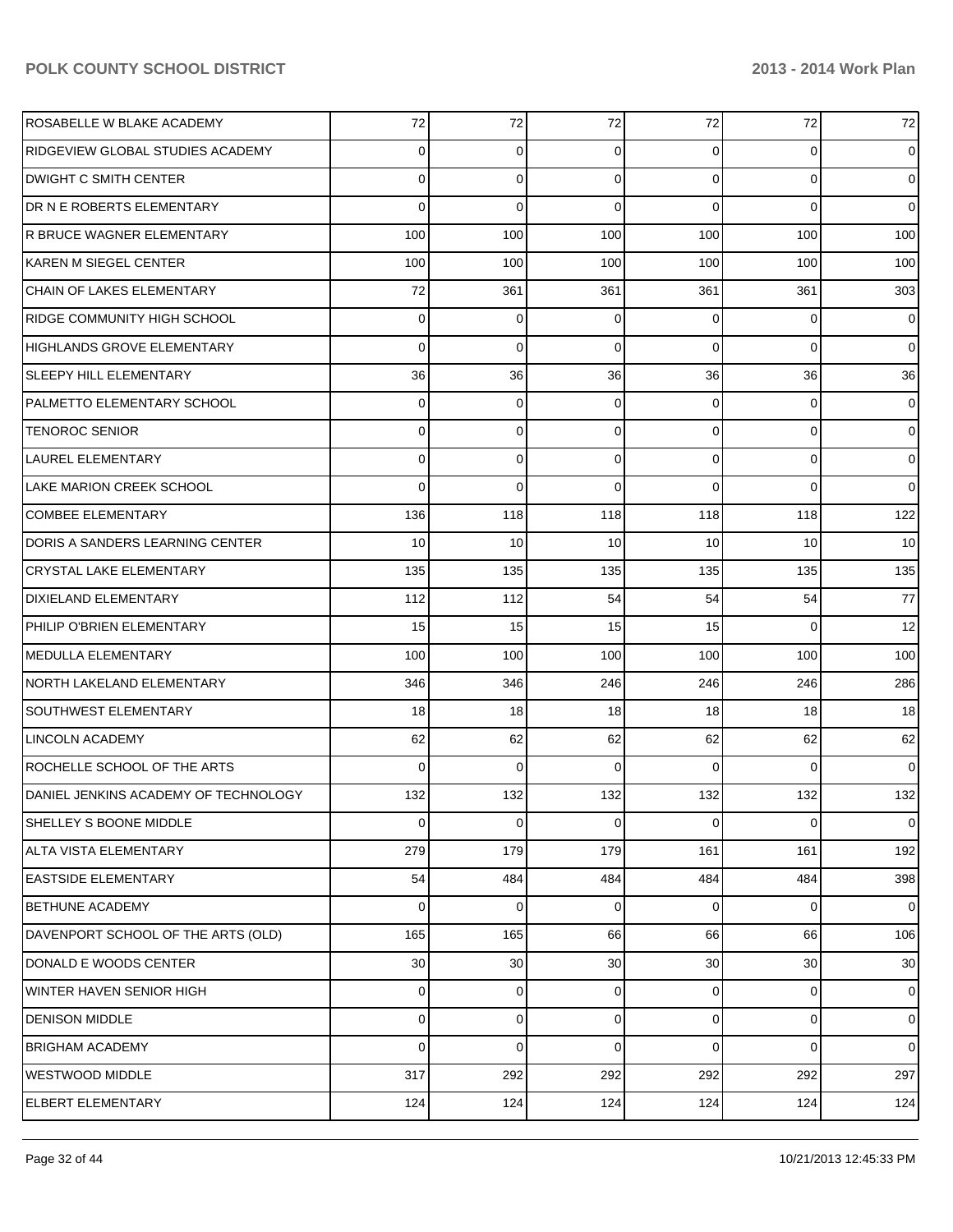| <b>FRED G GARNER ELEMENTARY</b>                          | 112            | 112            | 112            | 112            | 112            | 112            |
|----------------------------------------------------------|----------------|----------------|----------------|----------------|----------------|----------------|
| <b>BARTOW ACADEMY</b>                                    | 22             | 22             | 22             | 22             | 22             | 22             |
| <b>FLORAL AVENUE ELEMENTARY</b>                          | 153            | 131            | 131            | 131            | 131            | 135            |
| JEAN O'DELL LIFE AND LEARNING CENTER                     | 30             | 10             | 10             | 10             | 10             | 14             |
| <b>UNION ACADEMY</b>                                     | 110            | 110            | 110            | 110            | 110            | 110            |
| <b>GIBBONS STREET ELEMENTARY</b>                         | 90             | 90             | 90             | 90             | 90             | 90             |
| <b>ALTURAS ELEMENTARY</b>                                | 199            | 199            | 199            | 181            | 166            | 189            |
| <b>HIGHLAND CITY ELEMENTARY</b>                          | 0              | 0              | $\Omega$       | $\Omega$       | 0              | $\overline{0}$ |
| MULBERRY SENIOR HIGH                                     | 140            | 140            | 140            | 140            | 140            | 140            |
| <b>PURCELL ELEMENTARY</b>                                | 126            | 98             | 98             | 98             | 98             | 104            |
| KINGSFORD ELEMENTARY                                     | 267            | 267            | 231            | 231            | 231            | 245            |
| MULBERRY MIDDLE                                          | 0              | 0              | $\Omega$       | 0              | 0              | $\overline{0}$ |
| KATHLEEN SENIOR HIGH                                     | 0              | 0              | $\Omega$       | $\Omega$       | 0              | $\overline{0}$ |
| KATHLEEN MIDDLE                                          | 44             | 81             | 81             | 81             | 81             | 74             |
| <b>KATHLEEN ELEMENTARY</b>                               | 0              | 0              | $\Omega$       | $\Omega$       | 0              | 0              |
| <b>GRIFFIN ELEMENTARY</b>                                | 249            | 249            | 231            | 231            | 231            | 238            |
| JESSE KEEN ELEMENTARY                                    | 126            | 126            | 90             | 90             | 90             | 104            |
| <b>WINSTON ELEMENTARY</b>                                | 44             | 44             | 44             | 44             | 44             | 44             |
| <b>FROSTPROOF ELEMENTARY</b>                             | 36             | 36             | 36             | 36             | 36             | 36             |
| MCLAUGHLIN MIDDLE SCHOOL AND FINE ARTS<br><b>ACADEMY</b> | 0              | 0              | $\Omega$       | $\Omega$       | 0              | $\overline{0}$ |
| POLK AVENUE ELEMENTARY                                   | 138            | 138            | 98             | 98             | 76             | 110            |
| HILLCREST ELEMENTARY                                     | 84             | 84             | 84             | 84             | 84             | 84             |
| <b>SPOOK HILL ELEMENTARY</b>                             | 98             | 98             | 98             | 98             | 98             | 98             |
| ROOSEVELT ACADEMY OF APPLIED<br><b>TECHNOLOGY</b>        | 15             | 15             | 15             | 15             | 15             | 15             |
| JANIE HOWARD WILSON ELEMENTARY                           | 0              | 0              | 0              | 0              | $\overline{0}$ | $\mathbf 0$    |
| <b>BABSON PARK ELEMENTARY</b>                            | 79             | 79             | 79             | 79             | 79             | 79             |
| WENDELL H WATSON ELEMENTARY                              | 126            | 116            | 116            | 116            | 116            | 118            |
| VALLEYVIEW ELEMENTARY                                    | 88             | 88             | 66             | 66             | 66             | 75             |
| SOCRUM ELEMENTARY                                        | 72             | 72             | 72             | 72             | 72             | 72             |
| BEN HILL GRIFFIN ELEMENTARY                              | $\mathbf 0$    | $\mathbf 0$    | $\Omega$       | $\overline{0}$ | $\overline{0}$ | $\overline{0}$ |
| <b>GEORGE JENKINS SENIOR HIGH</b>                        | 350            | 300            | 300            | 300            | 300            | 310            |
| LOUGHMAN OAKS ELEMENTARY                                 | 334            | 334            | 334            | 334            | 334            | 334            |
| BILL DUNCAN OPPORTUNITY CENTER                           | 45             | 25             | 25             | 25             | 25             | 29             |
| LAKE REGION SENIOR HIGH                                  | $\overline{0}$ | $\overline{0}$ | $\overline{0}$ | $\overline{0}$ | $\overline{0}$ | $\mathbf 0$    |
| <b>DISCOVERY ACADEMY</b>                                 | 0              | $\overline{0}$ | $\overline{0}$ | $\overline{0}$ | $\overline{0}$ | $\mathbf 0$    |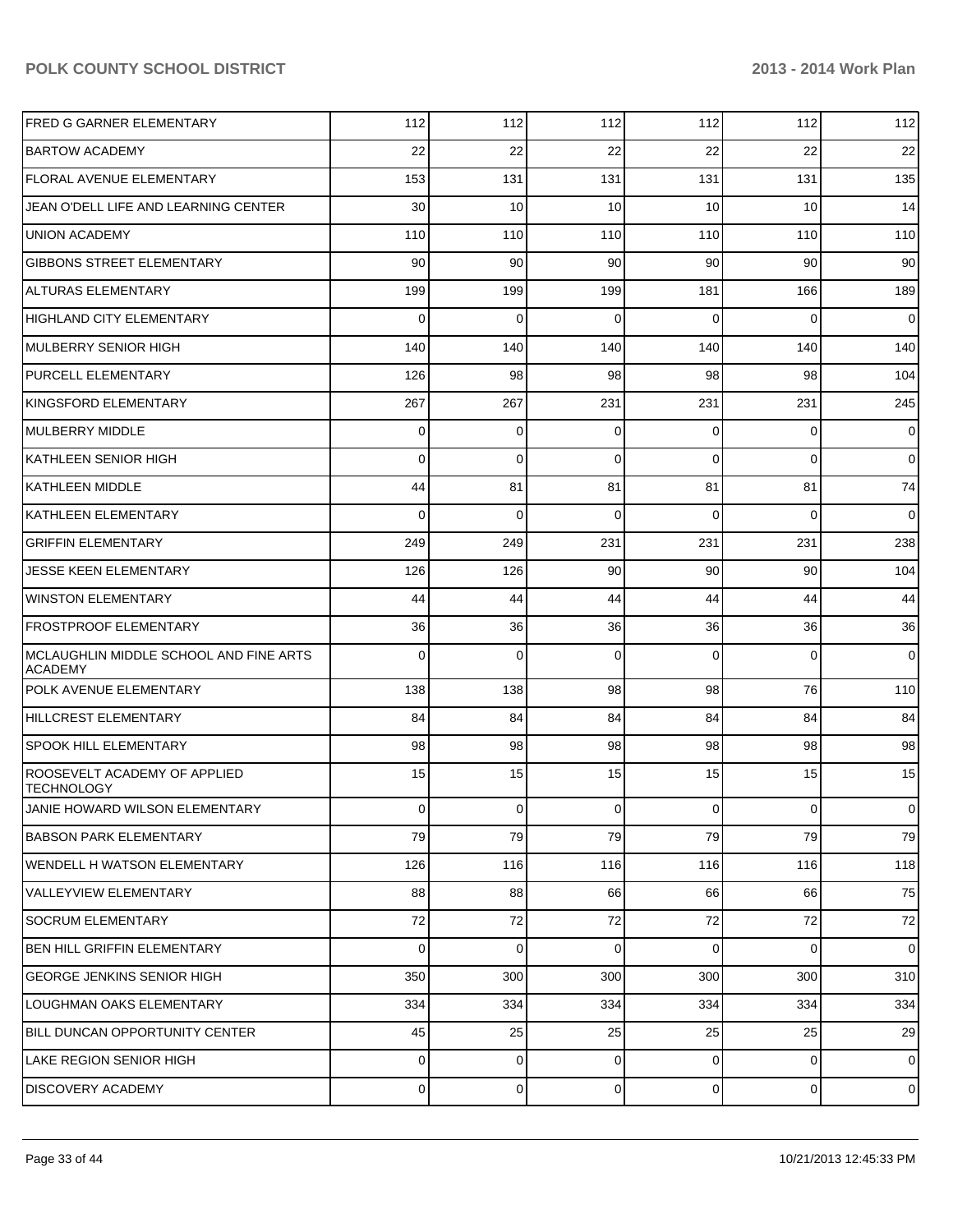| <b>SLEEPY HILL MIDDLE</b>               | 66     | 66     | 66     | 66       | 66     | 66             |  |  |
|-----------------------------------------|--------|--------|--------|----------|--------|----------------|--|--|
| IDUNDEE RIDGE MIDDLE                    | 22     | 22     | 22     | 22       | 22     | 22             |  |  |
| <b>IBERKLEY ELEMENTARY</b>              | 36     | 36     | 36     | 36       | 36     | 36             |  |  |
| IPINEWOOD ELEMENTARY                    | 54     | 54     | 54     | 54       | 54     | 54             |  |  |
| <b>I</b> SANDHILL ELEMENTARY            |        |        | U      | $\Omega$ |        | $\overline{0}$ |  |  |
| IHORIZONS ELEMENTARY SCHOOL             |        |        |        |          |        | $\overline{0}$ |  |  |
| SPESSARD HOLLAND ELEMENTARY             | 88     | 88     | 88     | 88       | 88     | 88             |  |  |
| Davenport School of the Arts (New)      |        |        |        |          |        | $\overline{0}$ |  |  |
| Highland City Baseball Park             |        |        |        |          |        | $\overline{0}$ |  |  |
|                                         |        |        |        |          |        |                |  |  |
| Totals for POLK COUNTY SCHOOL DISTRICT  |        |        |        |          |        |                |  |  |
| Total students in relocatables by year. | 12,567 | 13,197 | 12,278 | 12,150   | 12,082 | 12,455         |  |  |

| Total students in relocatables by year.           | 12,567 | 13,197 | 12.278 | 12.150 | 12.082 | 12,455 |
|---------------------------------------------------|--------|--------|--------|--------|--------|--------|
| Total number of COFTE students projected by year. | 89,394 | 89,196 | 88.828 | 88,344 | 87,908 | 88,734 |
| Percent in relocatables by year.                  | 14 % l | 15 % l | 14%    | 14%    | 14%    | 14%    |

# **Leased Facilities Tracking**

Exising leased facilities and plans for the acquisition of leased facilities, including the number of classrooms and student stations, as reported in the educational plant survey, that are planned in that location at the end of the five year workplan.

| Location                          | # of Leased<br>Classrooms 2013 -<br>2014 | <b>FISH Student</b><br><b>Stations</b> | Owner             | # of Leased<br>Classrooms 2017 -<br>2018 | <b>FISH Student</b><br><b>Stations</b> |
|-----------------------------------|------------------------------------------|----------------------------------------|-------------------|------------------------------------------|----------------------------------------|
| <b>UNION ACADEMY</b>              | U                                        | 0                                      |                   | 0                                        | 01                                     |
| POLK AVENUE ELEMENTARY            | 0                                        | 0                                      |                   | 0                                        | 01                                     |
| LAKELAND SENIOR HIGH              | $\Omega$                                 |                                        | 0 Lake Bonny Park | 3                                        | 66                                     |
| LAWTON CHILES MIDDLE ACADEMY      | $\Omega$                                 | <sup>o</sup>                           |                   | $\Omega$                                 | $\overline{0}$                         |
| <b>SOUTHWEST MIDDLE</b>           | U                                        | $\Omega$                               |                   | O                                        | $\overline{0}$                         |
| <b>CARLTON PALMORE ELEMENTARY</b> | U                                        | $\Omega$                               |                   | $\Omega$                                 | $\overline{0}$                         |
| WEST AREA ADULT SCHOOL            | $\Omega$                                 | ∩                                      |                   | U                                        | $\overline{0}$                         |
| CLEVELAND COURT ELEMENTARY        | U                                        |                                        |                   | 0                                        | $\overline{0}$                         |
| COMBEE ELEMENTARY                 | U                                        |                                        |                   | 0                                        | 0                                      |
| IDORIS A SANDERS LEARNING CENTER  | O                                        |                                        |                   | 0                                        | $\overline{0}$                         |
| ICRYSTAL LAKE ELEMENTARY          | O                                        |                                        |                   | 0                                        | ٥I                                     |
| <b>IDIXIELAND ELEMENTARY</b>      | U                                        | 0                                      |                   | 0                                        | 0                                      |
| PHILIP O'BRIEN ELEMENTARY         | 0                                        | 0                                      |                   | $\Omega$                                 | 0                                      |
| <b>I</b> MEDULLA ELEMENTARY       | 0                                        | 0                                      |                   | $\Omega$                                 | 0                                      |
| INORTH LAKELAND ELEMENTARY        | $\Omega$                                 | 0                                      |                   | 0                                        | 0                                      |
| <b>SOUTHWEST ELEMENTARY</b>       | $\Omega$                                 | $\Omega$                               |                   | 0                                        | 0                                      |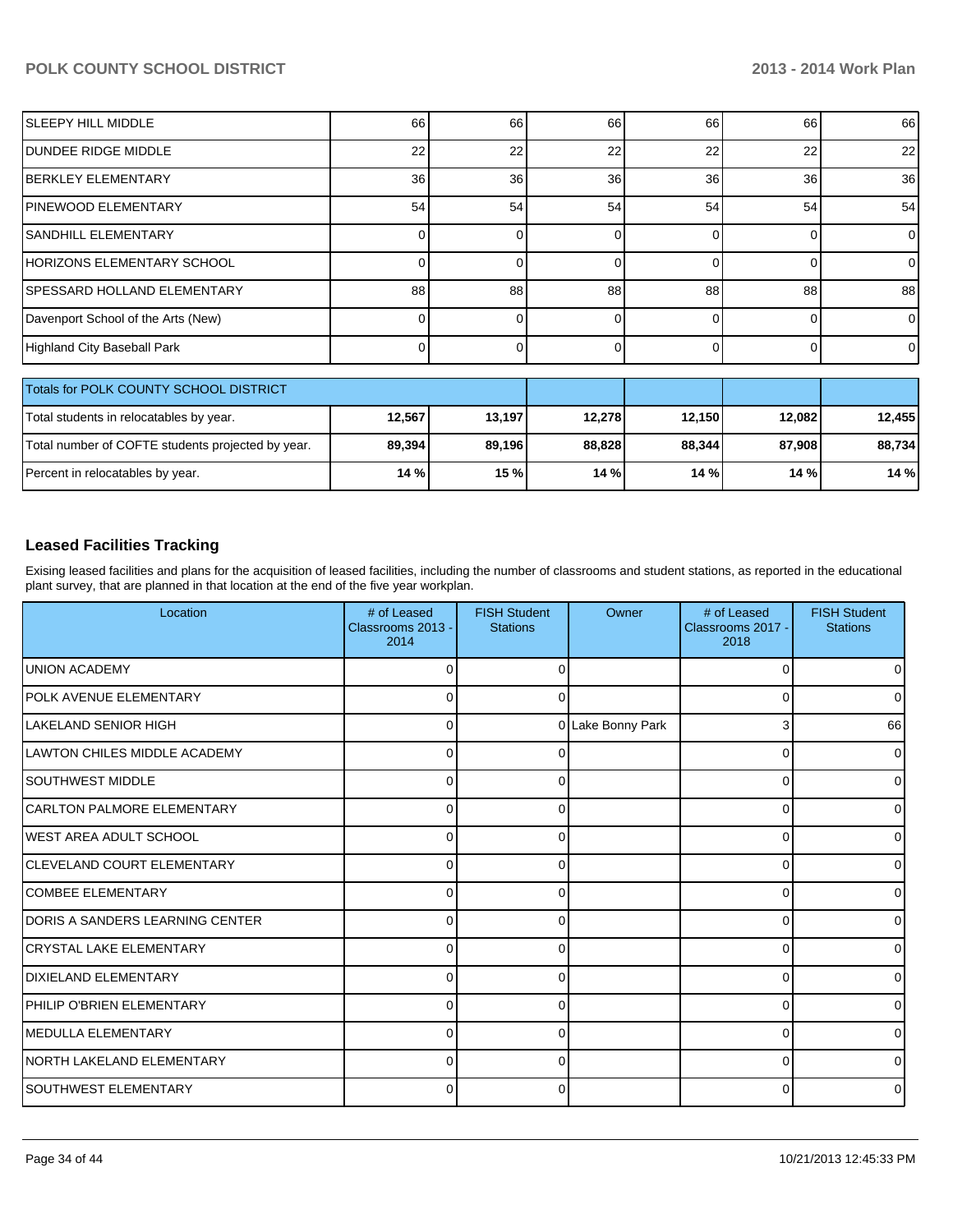| <b>LINCOLN ACADEMY</b>                        | $\Omega$ | $\Omega$    | $\Omega$    | $\overline{0}$ |
|-----------------------------------------------|----------|-------------|-------------|----------------|
| ROCHELLE SCHOOL OF THE ARTS                   | 0        | 0           | 0           | 0              |
| DANIEL JENKINS ACADEMY OF TECHNOLOGY          | 0        |             | $\Omega$    | 0              |
| SHELLEY S BOONE MIDDLE                        | 0        | 0           | $\Omega$    | 0              |
| ALTA VISTA ELEMENTARY                         | 0        |             | $\Omega$    | 0              |
| <b>EASTSIDE ELEMENTARY</b>                    | 0        | 0           | $\Omega$    | 0              |
| <b>BETHUNE ACADEMY</b>                        | 0        |             | $\Omega$    | 0              |
| DAVENPORT SCHOOL OF THE ARTS (OLD)            | 0        | 0           | $\Omega$    | 0              |
| DONALD E WOODS CENTER                         | o        |             | 0           | 0              |
| WINTER HAVEN SENIOR HIGH                      | 0        |             | 0           | 0              |
| <b>DENISON MIDDLE</b>                         | 0        |             | $\Omega$    | 0              |
| <b>BRIGHAM ACADEMY</b>                        | 0        | 0           | $\Omega$    | 0              |
| WESTWOOD MIDDLE                               | o        |             | 0           | 0              |
| <b>ELBERT ELEMENTARY</b>                      | 0        |             | 0           | 0              |
| <b>FRED G GARNER ELEMENTARY</b>               | 0        |             | $\Omega$    | 0              |
| <b>INWOOD ELEMENTARY</b>                      | 0        | 0           | $\Omega$    | 0              |
| LAKE SHIPP ELEMENTARY                         | o        |             | 0           | 0              |
| JOHN SNIVELY ELEMENTARY                       | 0        |             | 0           | 0              |
| LAKE ALFRED-ADDAIR MIDDLE                     | o        |             | $\Omega$    | 0              |
| LAKE ALFRED ELEMENTARY                        | 0        | $\Omega$    | $\Omega$    | 0              |
| LAKE ALFRED BEST AT FRUITLAND PARK            | o        |             | $\Omega$    | 0              |
| <b>WAHNETA ELEMENTARY</b>                     | 0        |             | 0           | 0              |
| JEWETT MIDDLE ACADEMY                         | o        |             | 0           | 0              |
| JEWETT SCHOOL OF THE ARTS                     | 0        |             | $\Omega$    | 0              |
| LEWIS ELEMENTARY                              |          |             | U           | 0              |
| <b>GAUSE RIVERSIDE ACADEMY</b>                | 0        | $\Omega$    | $\mathbf 0$ | $\overline{0}$ |
| FORT MEADE MIDDLE SENIOR HIGH                 | 0        | 0           | 0           | 0              |
| ANNA WOODBURY ELEMENTARY                      | 0        | $\Omega$    | $\mathbf 0$ | $\overline{0}$ |
| AUBURNDALE SENIOR HIGH                        | 0        | 0           | $\mathbf 0$ | $\overline{0}$ |
| JERE L STAMBAUGH MIDDLE                       | 0        | 0           | $\mathbf 0$ | $\overline{0}$ |
| LENA VISTA ELEMENTARY                         | 0        | $\Omega$    | $\mathbf 0$ | 0              |
| AUBURNDALE CENTRAL ELEMENTARY                 | 0        | $\Omega$    | $\mathbf 0$ | $\overline{0}$ |
| <b>WALTER CALDWELL ELEMENTARY</b>             | 0        | $\mathbf 0$ | $\mathbf 0$ | $\overline{0}$ |
| <b>EAST AREA ADULT &amp; COMMUNITY SCHOOL</b> | 0        | 0           | 0           | $\overline{0}$ |
| POLK CITY ELEMENTARY                          | 0        | $\Omega$    | 0           | $\overline{0}$ |
| <b>BARTOW SENIOR HIGH</b>                     | 0        | 0           | 0           | $\circ$        |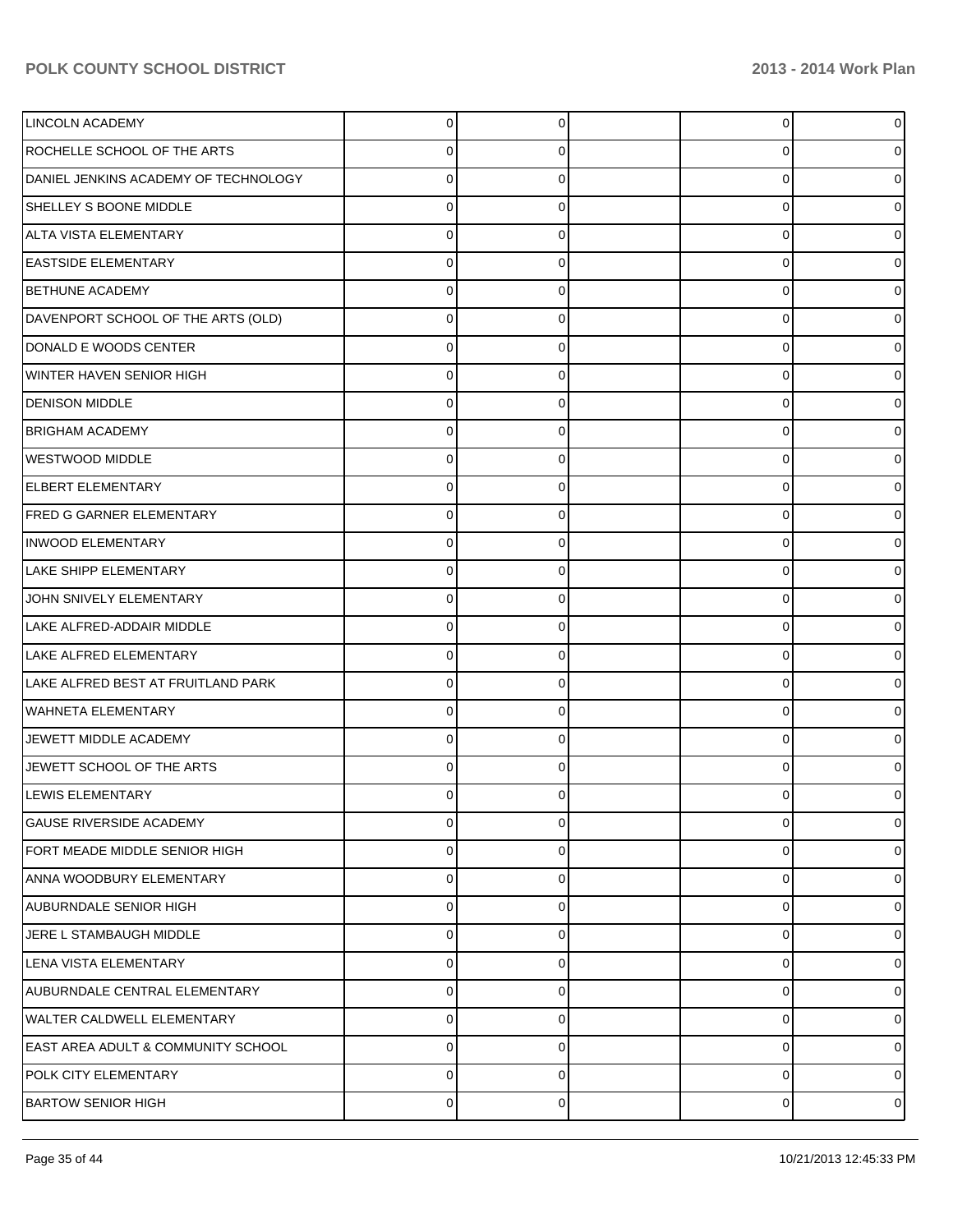| SOUTH CENTRAL ADULT & COMMUNITY SCHOOL                   | 0        | C        |                      | 0  | $\overline{0}$ |
|----------------------------------------------------------|----------|----------|----------------------|----|----------------|
| <b>BARTOW MIDDLE</b>                                     |          |          |                      | 0  | 0              |
| <b>BARTOW ACADEMY</b>                                    |          |          |                      | 0  | 0              |
| <b>FLORAL AVENUE ELEMENTARY</b>                          | U        |          |                      | 0  | 01             |
| JEAN O'DELL LIFE AND LEARNING CENTER                     | U        |          |                      | 0  | 0              |
| <b>GIBBONS STREET ELEMENTARY</b>                         | 0        |          |                      | 0  | 0              |
| ALTURAS ELEMENTARY                                       | U        |          |                      | 0  | 0              |
| HIGHLAND CITY ELEMENTARY                                 | U        |          |                      | 0  | 0              |
| MULBERRY SENIOR HIGH                                     |          |          |                      | 0  | 0              |
| <b>PURCELL ELEMENTARY</b>                                | 0        |          |                      | 0  | 01             |
| KINGSFORD ELEMENTARY                                     | U        |          |                      | 0  | 0              |
| MULBERRY MIDDLE                                          | 0        |          |                      | 0  | 01             |
| KATHLEEN SENIOR HIGH                                     |          |          | 100 Sun n' Fun, Inc. | 24 | 550            |
| KATHLEEN MIDDLE                                          | 0        |          |                      | 0  | 01             |
| KATHLEEN ELEMENTARY                                      | U        |          |                      | 0  | 0              |
| <b>GRIFFIN ELEMENTARY</b>                                | U        |          |                      | 0  | 01             |
| JESSE KEEN ELEMENTARY                                    |          |          |                      | 0  | 0              |
| <b>WINSTON ELEMENTARY</b>                                | 0        |          |                      | 0  | 0              |
| <b>FROSTPROOF ELEMENTARY</b>                             | U        |          |                      | 0  | 01             |
| MCLAUGHLIN MIDDLE SCHOOL AND FINE ARTS<br><b>ACADEMY</b> | 0        |          |                      | 0  | 0              |
| HILLCREST ELEMENTARY                                     | $\Omega$ | $\Omega$ |                      | 0  | 0              |
| <b>SPOOK HILL ELEMENTARY</b>                             | 0        | C        |                      | 0  | 0              |
| ROOSEVELT ACADEMY OF APPLIED TECHNOLOGY                  | 0        | $\Omega$ |                      | 0  | 0              |
| JANIE HOWARD WILSON ELEMENTARY                           | ⋂        |          |                      | 0  | 0              |
| <b>BABSON PARK ELEMENTARY</b>                            | $\Omega$ | $\Omega$ |                      | 0  | 01             |
| <b>EDGAR L PADGETT ELEMENTARY</b>                        | 0        | ∩        |                      | 0  | 0              |
| GAUSE ACADEMY OF APPLIED TECHNOLOGY                      | 0        | $\Omega$ |                      | 0  | 0              |
| <b>CRYSTAL LAKE MIDDLE</b>                               | 0        | $\Omega$ |                      | 0  | 01             |
| <b>OSCAR J POPE ELEMENTARY</b>                           | 0        | U        |                      | 0  | 0              |
| IMAYNARD E TRAVISS CAREER CENTER                         | 0        | $\Omega$ |                      | 0  | 01             |
| MCKEEL ACADEMY FOR APPLIED TECHNOLOGY                    | 0        | C        |                      | 0  | 0              |
| <b>SCOTT LAKE ELEMENTARY</b>                             | 0        | $\Omega$ |                      | 0  | 01             |
| <b>RIDGE CAREER CENTER</b>                               | $\Omega$ | C        |                      | 0  | 0              |
| <b>EAGLE LAKE ELEMENTARY</b>                             | 0        | $\Omega$ |                      | 0  | $\overline{0}$ |
| <b>GARDEN GROVE ELEMENTARY</b>                           | 0        | $\Omega$ |                      | 0  | $\overline{0}$ |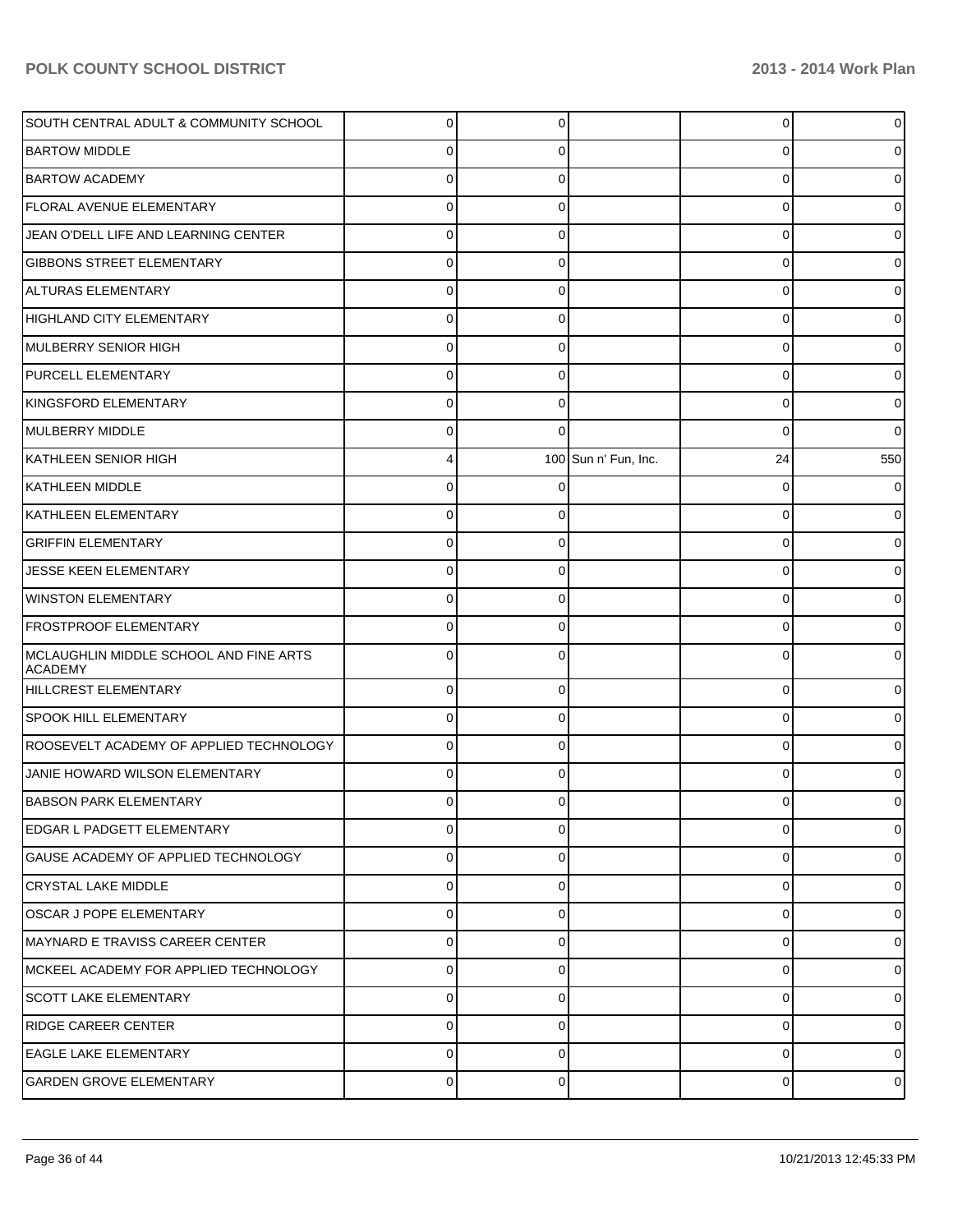| LAKE WALES SENIOR HIGH            | 0 | 0 | 0           |   |
|-----------------------------------|---|---|-------------|---|
| JAMES E STEPHENS ELEMENTARY       | 0 | 0 | 0           |   |
| LAKE GIBSON MIDDLE                |   | 0 | 0           |   |
| <b>LAKE GIBSON SENIOR HIGH</b>    | 0 | 0 | 0           |   |
| LAKELAND HIGHLANDS MIDDLE         |   | 0 | 0           |   |
| <b>DUNDEE ELEMENTARY</b>          | 0 | 0 | 0           |   |
| FROSTPROOF MIDDLE SENIOR HIGH     |   | 0 | 0           |   |
| CLARENCE BOSWELL ELEMENTARY       | 0 | 0 | 0           |   |
| JAMES W SIKES ELEMENTARY          |   | 0 | 0           |   |
| R CLEM CHURCHWELL ELEMENTARY      | 0 | 0 | 0           |   |
| ROSABELLE W BLAKE ACADEMY         | U | 0 | 0           |   |
| WENDELL H WATSON ELEMENTARY       | 0 | 0 | 0           |   |
| <b>VALLEYVIEW ELEMENTARY</b>      |   | 0 | 0           |   |
| <b>SOCRUM ELEMENTARY</b>          | 0 | 0 | 0           |   |
| BEN HILL GRIFFIN ELEMENTARY       | U | 0 | 0           |   |
| <b>GEORGE JENKINS SENIOR HIGH</b> | 0 | 0 | 0           |   |
| LOUGHMAN OAKS ELEMENTARY          |   | 0 | 0           |   |
| BILL DUNCAN OPPORTUNITY CENTER    | 0 | 0 | 0           |   |
| <b>LAKE REGION SENIOR HIGH</b>    | U | 0 | 0           |   |
| <b>DISCOVERY ACADEMY</b>          | 0 | 0 | 0           |   |
| SLEEPY HILL MIDDLE                |   | 0 | 0           |   |
| DUNDEE RIDGE MIDDLE               | 0 | 0 | 0           |   |
| <b>BERKLEY ELEMENTARY</b>         | 0 | 0 | 0           |   |
| PINEWOOD ELEMENTARY               | 0 | 0 | 0           |   |
| SANDHILL ELEMENTARY               |   | 0 | 0           |   |
| RIDGEVIEW GLOBAL STUDIES ACADEMY  | 0 | 0 | 0           |   |
| <b>DWIGHT C SMITH CENTER</b>      | 0 | 0 | 0           |   |
| DR N E ROBERTS ELEMENTARY         | 0 | 0 | $\mathbf 0$ |   |
| R BRUCE WAGNER ELEMENTARY         | 0 | 0 | 0           |   |
| KAREN M SIEGEL CENTER             | 0 | 0 | $\mathbf 0$ |   |
| CHAIN OF LAKES ELEMENTARY         | 0 | 0 | 0           |   |
| RIDGE COMMUNITY HIGH SCHOOL       | 0 | 0 | 0           |   |
| HIGHLANDS GROVE ELEMENTARY        | 0 | 0 | 0           |   |
| <b>SLEEPY HILL ELEMENTARY</b>     | 0 | 0 | 0           |   |
| LAUREL ELEMENTARY                 | 0 | 0 | 0           |   |
| LAKE MARION CREEK SCHOOL          | 0 | 0 | 0           | 0 |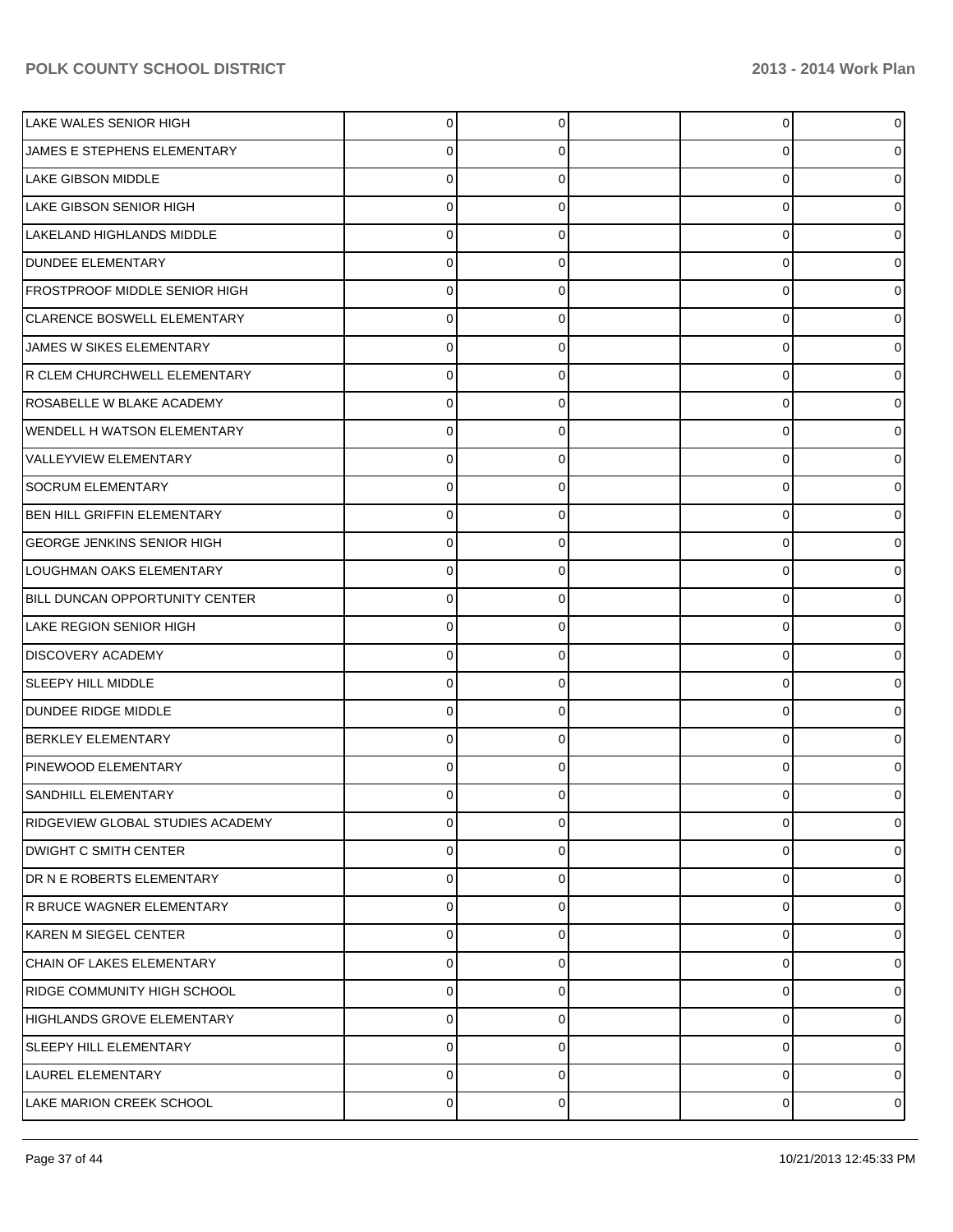|                                    | 100 | 27 | 616 |
|------------------------------------|-----|----|-----|
| Highland City Baseball Park        |     |    |     |
| Davenport School of the Arts (New) |     |    |     |
| HAINES CITY SENIOR HIGH            |     |    |     |
| SPESSARD HOLLAND ELEMENTARY        |     |    |     |
| HORIZONS ELEMENTARY SCHOOL         |     |    |     |
| PALMETTO ELEMENTARY SCHOOL         |     |    |     |
| ITENOROC SENIOR                    |     |    |     |

#### **Failed Standard Relocatable Tracking**

Relocatable units currently reported by school, from FISH, and the number of relocatable units identified as 'Failed Standards'.

#### Nothing reported for this section.

# **Planning**

### **Class Size Reduction Planning**

**Plans approved by the school board that reduce the need for permanent student stations such as acceptable school capacity levels, redistricting, busing, year-round schools, charter schools, magnet schools, public-private partnerships, multitrack scheduling, grade level organization, block scheduling, or other alternatives.**

The Polk County School Board has been and continues to be a leader in the awarding of charter status to applicants which meet the statutory requirements as well as being receptive to public-private partnerships. As an ongoing process, a utilization of schools is completed on a room by room basis with the results being shared with the Principal and the Senior Director having supervision responsibility for the school. This utilization will also include site visits to increase the utilization of the school(s) to the DOE utilization percentages. Inclusion of ESE students into the regular curriculum will continue to be implemented and should result in ESE rooms converting to regular classroom usage. The advent of school concurrency will hasten the rezoning of schools not only as new schools or additions come on line but also when additions to schools are added or on as needed basis depending on the life cycles of existing neighborhoods and the construction of new developments. The usage of year round schools is an option but is used infrequently and the use of double sessions is an emergency option only. The District continually reviews scheduling models to increase efficiency but State mandated programs as well as Federal mandated programs must be taken into account and do affect the usage of buildings. Changing demographics as well as programs needed to prepare students for successful passage of the FCAT as well as meeting the requirements of AYP put additional strain upon the utilization of the facilities, especially in areas the are out of the control of the **District** 

#### **School Closure Planning**

**Plans for the closure of any school, including plans for disposition of the facility or usage of facility space, and anticipated revenues.**

At this time there are no plans to close any current active school sites. However, several school sites are being evaluted for repurposing possibilities, and combining to achieve maximum efficiency and delivery of the educational process. The District has implemented a "Facilities Condition Inventory" in concert with a "Validation and Utilization process to analyze every site regarding the physical status and future of the campus. This process will be reflected in future work plans and plant surveys. Also, the plans to remodel and renovate the old existing Davenport School of the Arts facilities to its former elementary status has been redirected to a "Adult and Career Education Center".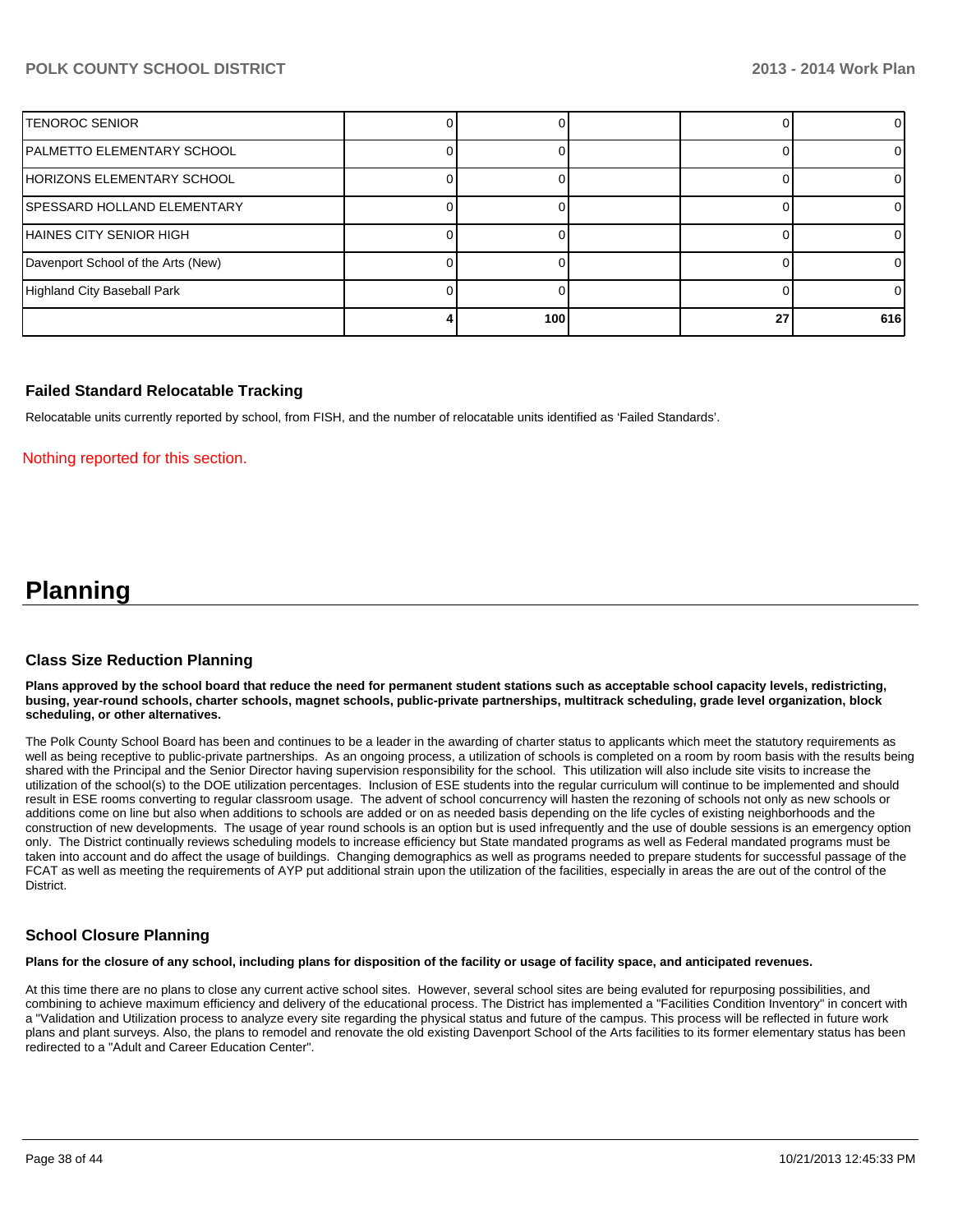# Five Year Survey - Ten Year Capacity **10/21/2013** POLK COUNTY SCHOOL DISTRICT

**Schedule of capital outlay projects projected to ensure the availability of satisfactory student stations for the projected student enrollment in K - 12 programs for the future 5 years beyond the 5-year district facilities work program.**

| Project                   | Location, Community, Quadrant or other general<br><i>location</i> | <b>Projected Cost</b> |
|---------------------------|-------------------------------------------------------------------|-----------------------|
| 8 CR Building             | Ben Hill Griffin Elementar                                        | \$1,400,000           |
| New Elementary            | <b>N</b> Auburndale                                               | \$26,000,000          |
| New Elementary            | <b>INE Area</b>                                                   | \$26,000,000          |
| New BEST Centers (2 6 CR) | Districtwide                                                      | \$3,200,000           |
| New Elementary            | S Dundee                                                          | \$26,000,000          |
| New Elementary            | S Lakeland                                                        | \$26,000,000          |
|                           |                                                                   | \$108,600,000         |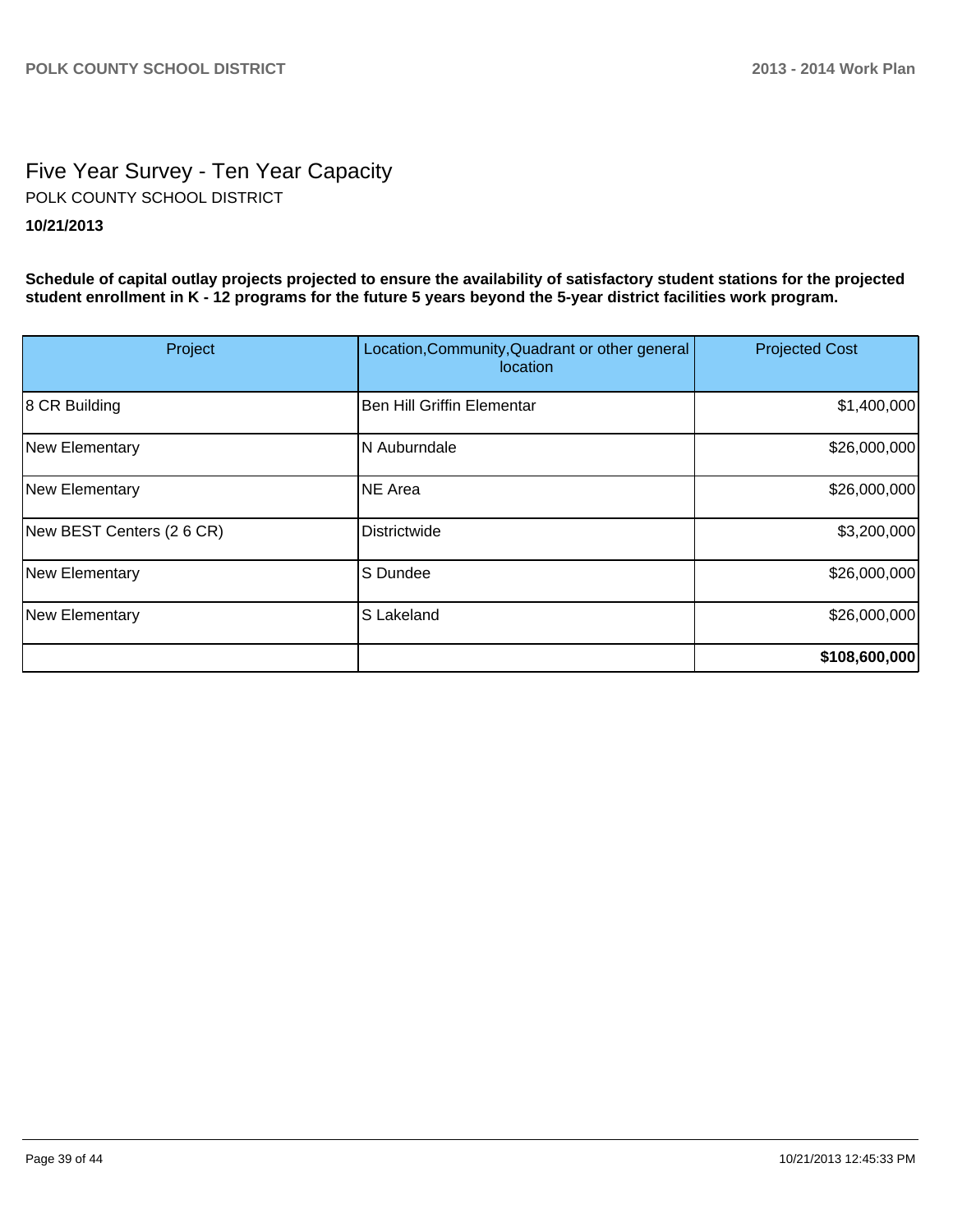# Five Year Survey - Ten Year Infrastructure **10/21/2013** POLK COUNTY SCHOOL DISTRICT

# **Proposed Location of Planned New, Remodeled, or New Additions to Facilities in 6 thru 10 out years (Section 28).**

8 CR building at Ben Hill Griffin

2 new BEST centers 6 CR each - Districtwide

New Elementary School North Auburndale - 850 Student Stations

New Elementary School NE Polk County - 850 Student Stations

New Elementary School South Dundee - 850 Student Stations

New Elementary School South Lakeland - 850 Student Stations

Remodel existing elementary, middle and high schools with blds 50 years of age and older.

**Plans for closure of any school, including plans for disposition of the facility or usage of facility space, and anticipated revenues in the 6 thru 10 out years (Section 29).**

None

Five Year Survey - Ten Year Maintenance POLK COUNTY SCHOOL DISTRICT

# **10/21/2013**

**District projects and locations regarding the projected need for major renovation, repair, and maintenance projects within the district in years 6 - 10 beyond the projects plans detailed in the five years covered by the work plan.**

| Project           | <b>Projected Cost</b> |
|-------------------|-----------------------|
| Replace a/c units | \$11,050,902          |
|                   | \$11,050,902          |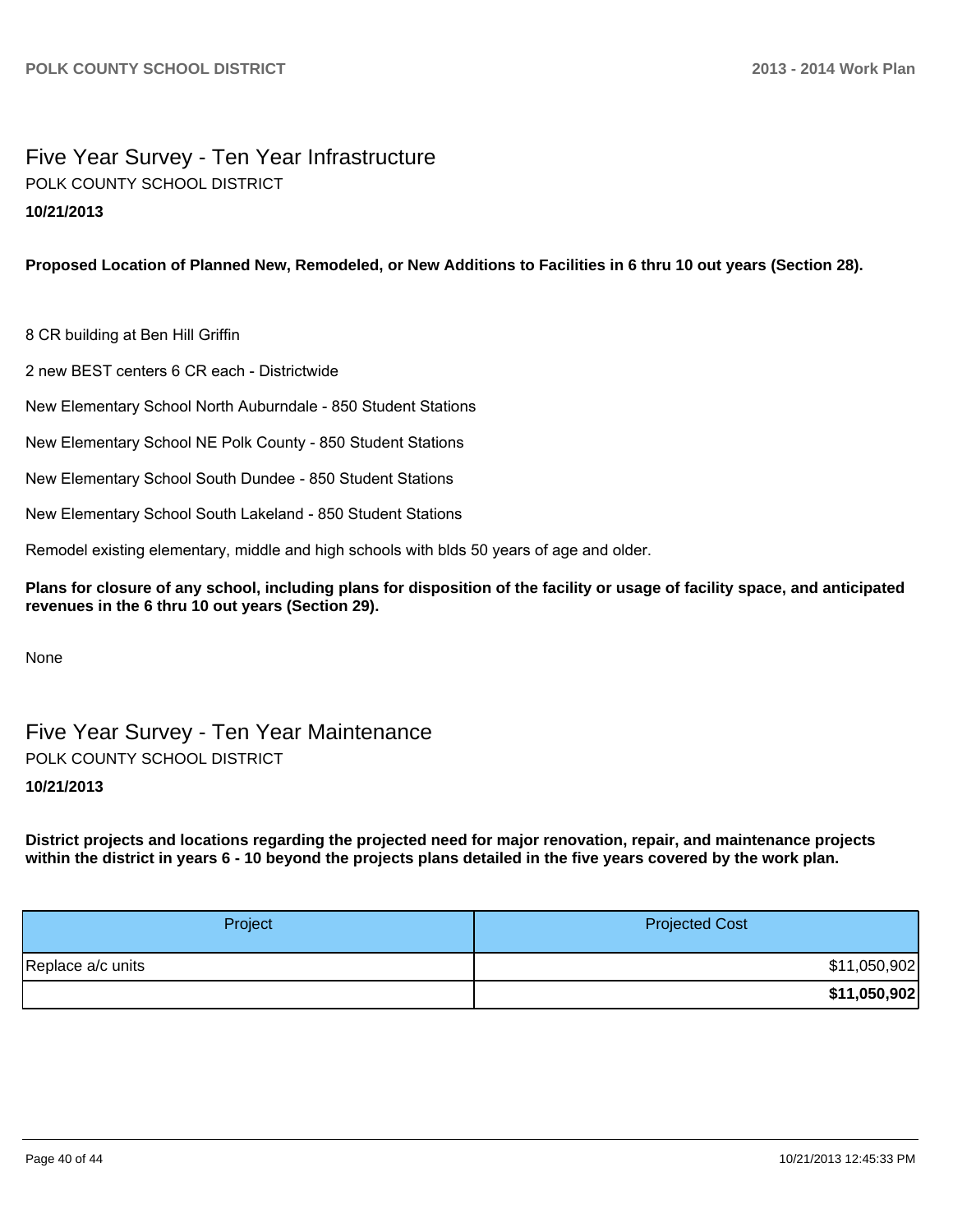# Five Year Survey - Ten Year Utilization **10/21/2013** POLK COUNTY SCHOOL DISTRICT

**Schedule of planned capital outlay projects identifying the standard grade groupings, capacities, and planned utilization rates of future educational facilities of the district for both permanent and relocatable facilities.**

| <b>Grade Level</b><br>Projections      | <b>FISH Student</b><br><b>Stations</b> | <b>Actual FISH</b><br>Capacity | Actual<br><b>COFTE</b> | Actual<br><b>Utilization</b> | <b>Actual new</b><br><b>Student</b><br>Capacity to be<br>added/remove<br>a. | Projected<br><b>COFTE</b> | Projected<br><b>Utilization</b> |
|----------------------------------------|----------------------------------------|--------------------------------|------------------------|------------------------------|-----------------------------------------------------------------------------|---------------------------|---------------------------------|
| Elementary -<br><b>District Totals</b> | 60,720                                 | 60,720                         | 42,507.54              | 70.01 %                      | 3,544                                                                       | 51,817                    | 80.63%                          |
| Middle - District<br>Totals            | 24,530                                 | 22,080                         | 17,022.13              | 77.09 %                      | 1,200                                                                       | 20,748                    | 89.12 %                         |
| High - District<br>Totals              | 36,891                                 | 34,445                         | 27,870.98              | 80.91 %                      | 650                                                                         | 33,973                    | 96.80 %                         |
| Other - ESE, etc                       | 8,522                                  | 5,466                          | 1,656.44               | 30.30 %                      | 120                                                                         | 2,019                     | 36.14 %                         |
|                                        | 130,663                                | 122,711                        | 89,057.09              | 72.57 %                      | 5,514                                                                       | 108,557                   | 84.66 %                         |

**Combination schools are included with the middle schools for student stations, capacity, COFTE and utilization purposes because these facilities all have a 90% utilization factor. Use this space to explain or define the grade groupings for combination schools.**

No comments to report.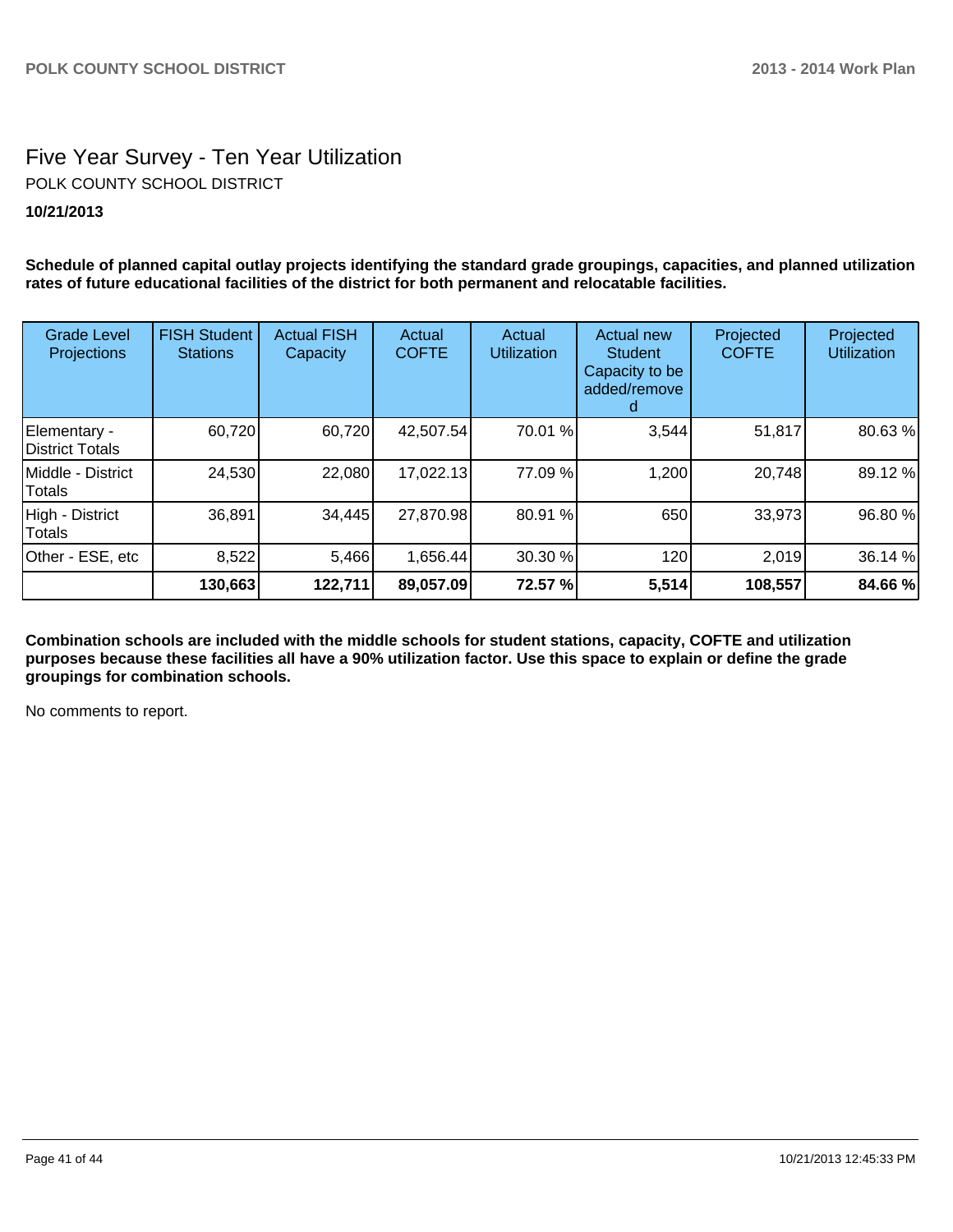# Five Year Survey - Twenty Year Capacity **10/21/2013** POLK COUNTY SCHOOL DISTRICT

**Schedule of capital outlay projects projected to ensure the availability of satisfactory student stations for the projected student enrollment in K - 12 programs for the future 11 - 20 years beyond the 5-year district facilities work program.**

| Project           | Location, Community, Quadrant or other<br>general location | <b>Projected Cost</b> |
|-------------------|------------------------------------------------------------|-----------------------|
| New High School   | South Lakeland                                             | \$75,000,000          |
| New High School   | South Dundee                                               | \$75,000,000          |
| New High School   | NE Polk County                                             | \$75,000,000          |
| New Middle School | <b>SE Winter Haven</b>                                     | \$50,000,000          |
| New Middle School | <b>SW Lakeland</b>                                         | \$50,000,000          |
|                   |                                                            | \$325,000,000         |

# Five Year Survey - Twenty Year Infrastructure POLK COUNTY SCHOOL DISTRICT

# **10/21/2013**

# **Proposed Location of Planned New, Remodeled, or New Additions to Facilities in the 11 through 20 out years (Section 28).**

New High School SW Lakeland - 1800 Student Stations

New High School S Dundee - 1800 Student Stations

New Middle School SW Lakeland - 1200 Student Stations

New Middle School S Winter Haven - 1200 Student Stations

Remodel of existing facilities to bring up to code and current usages

**Plans for closure of any school, including plans for disposition of the facility or usage of facility space, and anticipated revenues in the 11 through 20 out years (Section 29).**

No current plans but district will analyze facilities for cost effectiveness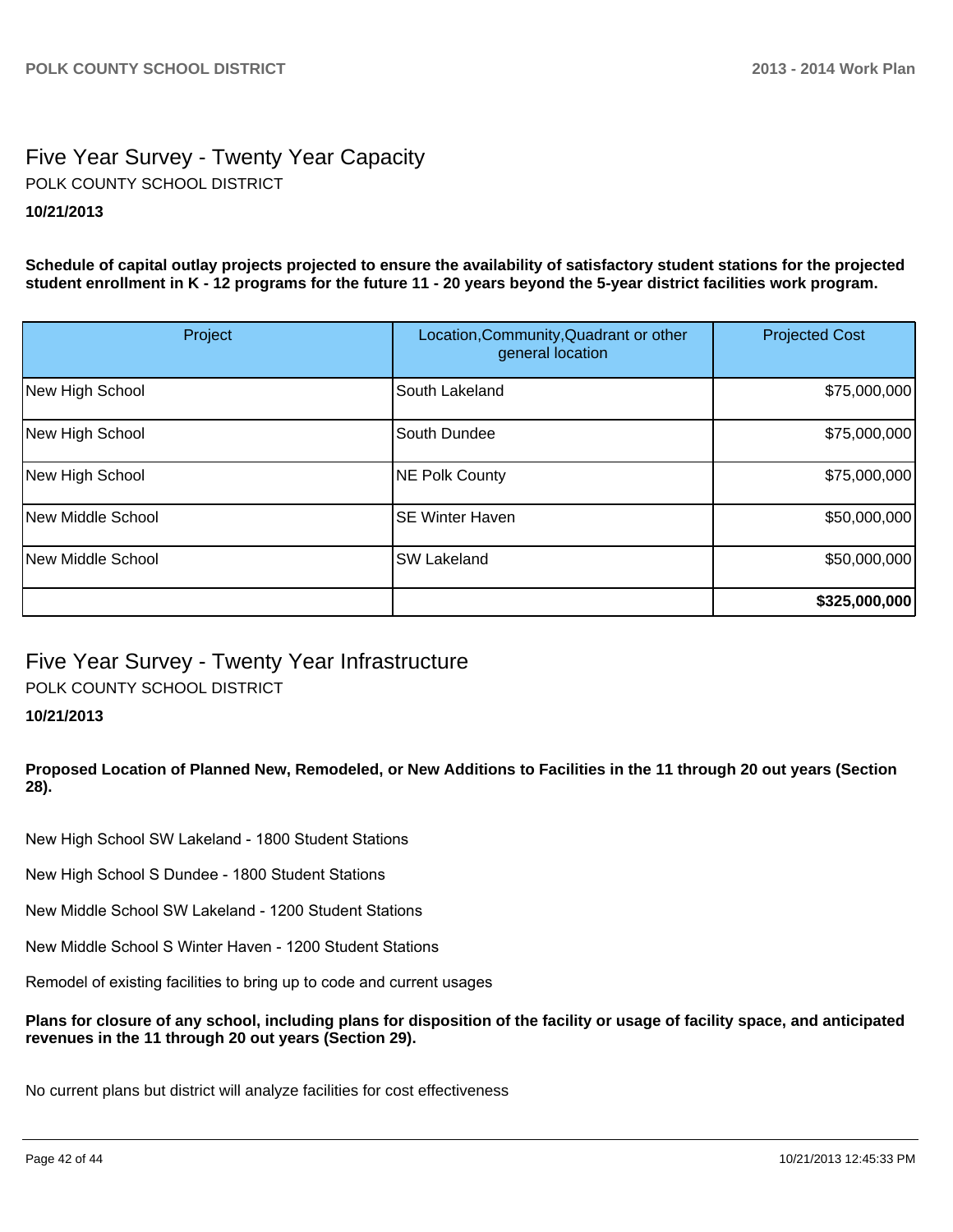# Five Year Survey - Twenty Year Maintenance **10/21/2013** POLK COUNTY SCHOOL DISTRICT

**District projects and locations regarding the projected need for major renovation, repair, and maintenance projects within the district in years 11 - 20 beyond the projects plans detailed in the five years covered by the work plan.**

| Project               | <b>Projected Cost</b> |  |
|-----------------------|-----------------------|--|
|                       |                       |  |
| Upgrade electrical    | \$50,000              |  |
| Replace Windows       | \$525,000             |  |
| Renovate Locker Rooms | \$100,000             |  |
| Renovate Restrooms    | \$75,000              |  |
| Replace a/c units     | \$1,379,000           |  |
|                       | \$2,129,000           |  |